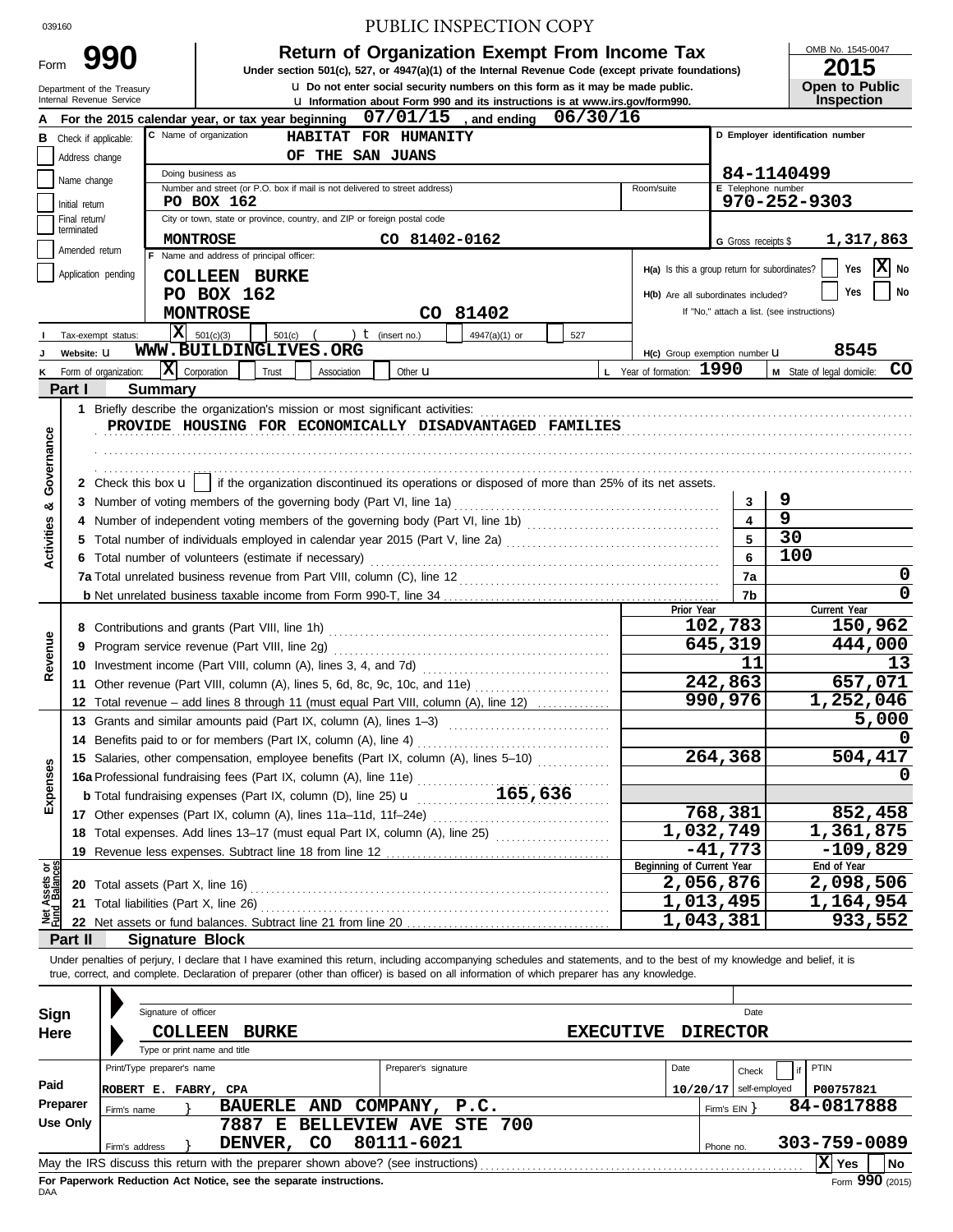|              | Form 990 (2015) HABITAT FOR HUMANITY                                                                                           |                                     |                                    | 84-1140499  |                       | Page 2                                |
|--------------|--------------------------------------------------------------------------------------------------------------------------------|-------------------------------------|------------------------------------|-------------|-----------------------|---------------------------------------|
|              | <b>Statement of Program Service Accomplishments</b><br>Part III                                                                |                                     |                                    |             |                       |                                       |
|              |                                                                                                                                |                                     |                                    |             |                       |                                       |
|              | 1 Briefly describe the organization's mission:                                                                                 |                                     |                                    |             |                       |                                       |
|              | PROVIDE HOUSING FOR ECONOMICALLY DISADVANTAGED FAMILIES                                                                        |                                     |                                    |             |                       |                                       |
|              |                                                                                                                                |                                     |                                    |             |                       |                                       |
|              |                                                                                                                                |                                     |                                    |             |                       |                                       |
|              |                                                                                                                                |                                     |                                    |             |                       |                                       |
| $\mathbf{2}$ | Did the organization undertake any significant program services during the year which were not listed on the                   |                                     |                                    |             |                       |                                       |
|              | prior Form 990 or 990-EZ?                                                                                                      |                                     |                                    |             |                       | Yes $ \mathbf{X} $ No<br>$\mathbf{L}$ |
|              | If "Yes," describe these new services on Schedule O.                                                                           |                                     |                                    |             |                       |                                       |
| 3            | Did the organization cease conducting, or make significant changes in how it conducts, any program                             |                                     |                                    |             |                       |                                       |
|              | services?                                                                                                                      |                                     |                                    |             |                       | $\sqrt{}$ Yes $\sqrt{}$ No            |
|              | If "Yes," describe these changes on Schedule O.                                                                                |                                     |                                    |             |                       |                                       |
| 4            | Describe the organization's program service accomplishments for each of its three largest program services, as measured by     |                                     |                                    |             |                       |                                       |
|              | expenses. Section 501(c)(3) and 501(c)(4) organizations are required to report the amount of grants and allocations to others, |                                     |                                    |             |                       |                                       |
|              | the total expenses, and revenue, if any, for each program service reported.                                                    |                                     |                                    |             |                       |                                       |
|              |                                                                                                                                |                                     |                                    |             |                       |                                       |
|              |                                                                                                                                |                                     |                                    |             | $5,000$ ) (Revenue \$ | 444,000                               |
|              | ) (Expenses \$<br>4a (Code:                                                                                                    |                                     | $1,066,003$ including grants of \$ |             |                       |                                       |
|              | PROVIDE HOUSING FOR ECONOMICALLY DISADVANTAGED FAMILES                                                                         |                                     |                                    |             |                       |                                       |
|              |                                                                                                                                |                                     |                                    |             |                       |                                       |
|              |                                                                                                                                |                                     |                                    |             |                       |                                       |
|              |                                                                                                                                |                                     |                                    |             |                       |                                       |
|              |                                                                                                                                |                                     |                                    |             |                       |                                       |
|              |                                                                                                                                |                                     |                                    |             |                       |                                       |
|              |                                                                                                                                |                                     |                                    |             |                       |                                       |
|              |                                                                                                                                |                                     |                                    |             |                       |                                       |
|              |                                                                                                                                |                                     |                                    |             |                       |                                       |
|              |                                                                                                                                |                                     |                                    |             |                       |                                       |
|              |                                                                                                                                |                                     |                                    |             |                       |                                       |
|              |                                                                                                                                |                                     |                                    |             |                       |                                       |
|              |                                                                                                                                |                                     |                                    |             |                       |                                       |
|              |                                                                                                                                |                                     |                                    |             |                       |                                       |
|              |                                                                                                                                |                                     |                                    |             |                       |                                       |
|              |                                                                                                                                |                                     |                                    |             |                       |                                       |
|              |                                                                                                                                |                                     |                                    |             |                       |                                       |
|              |                                                                                                                                |                                     |                                    |             |                       |                                       |
|              |                                                                                                                                |                                     |                                    |             |                       |                                       |
|              |                                                                                                                                |                                     |                                    |             |                       |                                       |
|              |                                                                                                                                |                                     |                                    |             |                       |                                       |
|              |                                                                                                                                |                                     |                                    |             |                       |                                       |
|              |                                                                                                                                |                                     |                                    |             |                       |                                       |
|              |                                                                                                                                |                                     |                                    |             |                       |                                       |
|              |                                                                                                                                |                                     |                                    |             |                       |                                       |
|              |                                                                                                                                |                                     |                                    |             |                       |                                       |
|              | 4c (Code:<br>) (Expenses $$$                                                                                                   |                                     | including grants of $\$$           |             | ) (Revenue \$         |                                       |
|              |                                                                                                                                |                                     |                                    |             |                       |                                       |
|              |                                                                                                                                |                                     |                                    |             |                       |                                       |
|              |                                                                                                                                |                                     |                                    |             |                       |                                       |
|              |                                                                                                                                |                                     |                                    |             |                       |                                       |
|              |                                                                                                                                |                                     |                                    |             |                       |                                       |
|              |                                                                                                                                |                                     |                                    |             |                       |                                       |
|              |                                                                                                                                |                                     |                                    |             |                       |                                       |
|              |                                                                                                                                |                                     |                                    |             |                       |                                       |
|              |                                                                                                                                |                                     |                                    |             |                       |                                       |
|              |                                                                                                                                |                                     |                                    |             |                       |                                       |
|              |                                                                                                                                |                                     |                                    |             |                       |                                       |
|              |                                                                                                                                |                                     |                                    |             |                       |                                       |
|              |                                                                                                                                |                                     |                                    |             |                       |                                       |
|              | 4d Other program services (Describe in Schedule O.)                                                                            |                                     |                                    |             |                       |                                       |
|              | (Expenses \$                                                                                                                   | including grants of \$<br>1,066,003 |                                    | (Revenue \$ |                       |                                       |
|              | 4e Total program service expenses u                                                                                            |                                     |                                    |             |                       |                                       |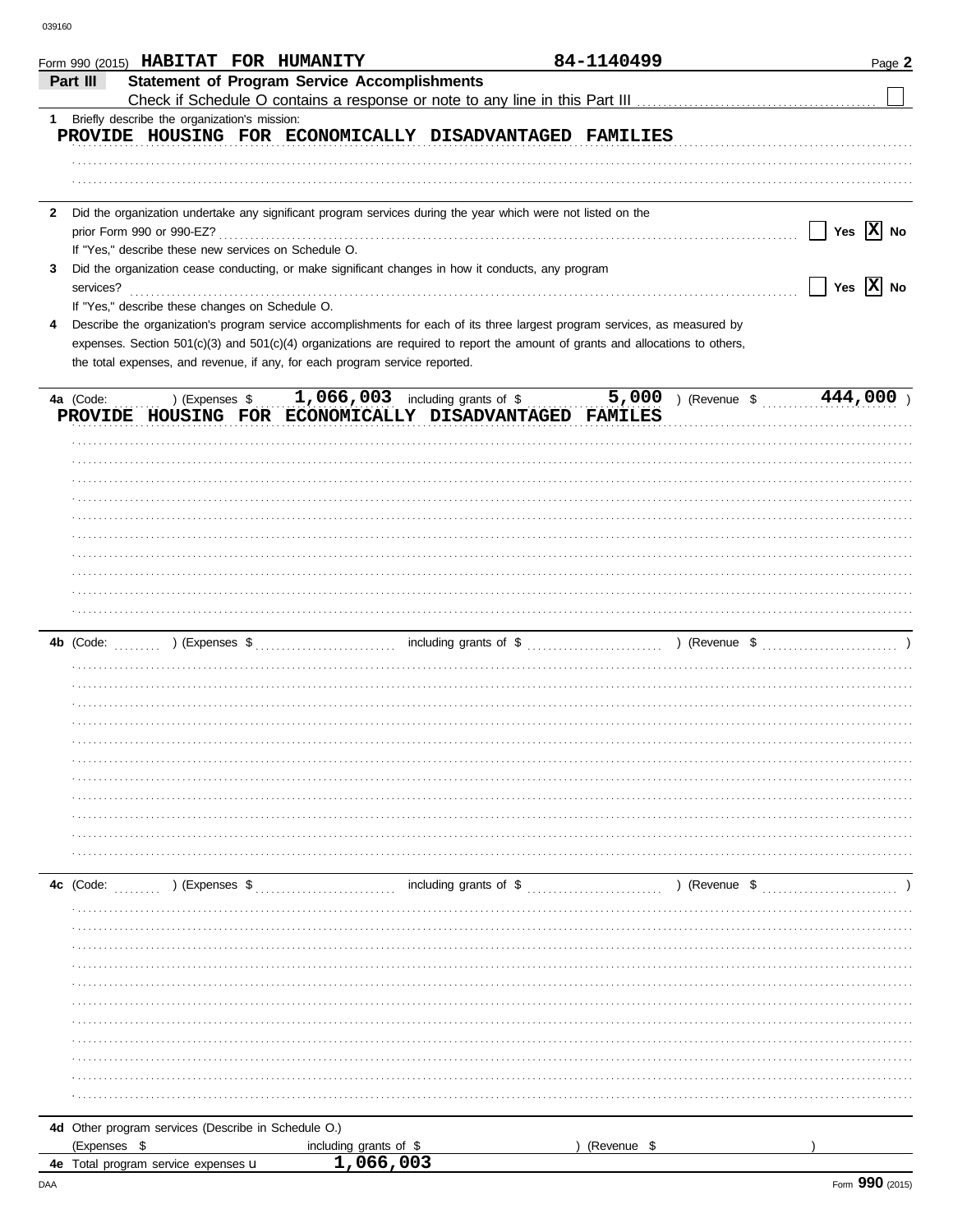| Form 990 (2015) | <b>HABITAT</b>                         | <b>FOR</b> | <b>HUMANITY</b> | 84-1140499 | Page $\sim$ |
|-----------------|----------------------------------------|------------|-----------------|------------|-------------|
| Part IV         | <b>Checklist of Required Schedules</b> |            |                 |            |             |

|     |                                                                                                                                                                                                              |              | <b>Yes</b> | No     |
|-----|--------------------------------------------------------------------------------------------------------------------------------------------------------------------------------------------------------------|--------------|------------|--------|
| 1   | Is the organization described in section $501(c)(3)$ or $4947(a)(1)$ (other than a private foundation)? If "Yes,"                                                                                            |              |            |        |
|     | complete Schedule A                                                                                                                                                                                          | $\mathbf{1}$ | х          |        |
| 2   |                                                                                                                                                                                                              | $\mathbf{2}$ | X          |        |
| 3   | Did the organization engage in direct or indirect political campaign activities on behalf of or in opposition to                                                                                             |              |            |        |
|     |                                                                                                                                                                                                              | 3            |            | X      |
| 4   | Section 501(c)(3) organizations. Did the organization engage in lobbying activities, or have a section 501(h)                                                                                                |              |            |        |
|     |                                                                                                                                                                                                              | 4            |            | X      |
| 5   | Is the organization a section $501(c)(4)$ , $501(c)(5)$ , or $501(c)(6)$ organization that receives membership dues,                                                                                         |              |            |        |
|     | assessments, or similar amounts as defined in Revenue Procedure 98-19? If "Yes," complete Schedule C,                                                                                                        |              |            |        |
|     |                                                                                                                                                                                                              | 5            |            | X.     |
| 6   | Did the organization maintain any donor advised funds or any similar funds or accounts for which donors                                                                                                      |              |            |        |
|     | have the right to provide advice on the distribution or investment of amounts in such funds or accounts? If                                                                                                  |              |            |        |
|     | "Yes," complete Schedule D, Part I                                                                                                                                                                           | 6            |            | X.     |
| 7   | Did the organization receive or hold a conservation easement, including easements to preserve open space,                                                                                                    |              |            |        |
|     | the environment, historic land areas, or historic structures? If "Yes," complete Schedule D, Part II                                                                                                         | 7            |            | X.     |
| 8   | Did the organization maintain collections of works of art, historical treasures, or other similar assets? If "Yes,"                                                                                          |              |            |        |
|     | complete Schedule D, Part III                                                                                                                                                                                | 8            |            | X.     |
| 9   | Did the organization report an amount in Part X, line 21, for escrow or custodial account liability, serve as a                                                                                              |              |            |        |
|     | custodian for amounts not listed in Part X; or provide credit counseling, debt management, credit repair, or                                                                                                 |              |            |        |
|     |                                                                                                                                                                                                              | 9            |            | X      |
| 10  | Did the organization, directly or through a related organization, hold assets in temporarily restricted                                                                                                      |              |            | x      |
|     | endowments, permanent endowments, or quasi-endowments? If "Yes," complete Schedule D, Part V<br>If the organization's answer to any of the following questions is "Yes," then complete Schedule D, Parts VI, | 10           |            |        |
| 11  | VII, VIII, IX, or X as applicable.                                                                                                                                                                           |              |            |        |
| a   | Did the organization report an amount for land, buildings, and equipment in Part X, line 10? If "Yes,"                                                                                                       |              |            |        |
|     | complete Schedule D, Part VI                                                                                                                                                                                 | 11a          | x          |        |
| b   | Did the organization report an amount for investments—other securities in Part X, line 12 that is 5% or more                                                                                                 |              |            |        |
|     |                                                                                                                                                                                                              | 11b          |            | X.     |
| C   | Did the organization report an amount for investments—program related in Part X, line 13 that is 5% or more                                                                                                  |              |            |        |
|     |                                                                                                                                                                                                              | 11c          |            | X      |
| d   | Did the organization report an amount for other assets in Part X, line 15 that is 5% or more of its total assets                                                                                             |              |            |        |
|     |                                                                                                                                                                                                              | 11d          |            | X      |
| е   |                                                                                                                                                                                                              | 11e          |            | x      |
| f.  | Did the organization's separate or consolidated financial statements for the tax year include a footnote that addresses                                                                                      |              |            |        |
|     | the organization's liability for uncertain tax positions under FIN 48 (ASC 740)? If "Yes," complete Schedule D, Part X                                                                                       | 11f          | X          |        |
|     | 12a Did the organization obtain separate, independent audited financial statements for the tax year? If "Yes," complete                                                                                      |              |            |        |
|     |                                                                                                                                                                                                              | 12a          | X          |        |
| b   | Was the organization included in consolidated, independent audited financial statements for the tax year? If                                                                                                 |              |            |        |
|     |                                                                                                                                                                                                              | 12b          |            | x<br>x |
| 13  |                                                                                                                                                                                                              | 13<br>14a    |            | x      |
| 14a | Did the organization have aggregate revenues or expenses of more than \$10,000 from grantmaking,                                                                                                             |              |            |        |
| b   | fundraising, business, investment, and program service activities outside the United States, or aggregate                                                                                                    |              |            |        |
|     | foreign investments valued at \$100,000 or more? If "Yes," complete Schedule F, Parts I and IV [[[[[[[[[[[[[[[[                                                                                              | 14b          |            | X      |
| 15  | Did the organization report on Part IX, column (A), line 3, more than \$5,000 of grants or other assistance to or                                                                                            |              |            |        |
|     |                                                                                                                                                                                                              | 15           |            | x      |
| 16  | Did the organization report on Part IX, column (A), line 3, more than \$5,000 of aggregate grants or other                                                                                                   |              |            |        |
|     |                                                                                                                                                                                                              | 16           |            | x      |
| 17  | Did the organization report a total of more than \$15,000 of expenses for professional fundraising services on                                                                                               |              |            |        |
|     |                                                                                                                                                                                                              | 17           |            | x      |
| 18  | Did the organization report more than \$15,000 total of fundraising event gross income and contributions on                                                                                                  |              |            |        |
|     | Part VIII, lines 1c and 8a? If "Yes," complete Schedule G, Part II                                                                                                                                           | 18           | X          |        |
| 19  | Did the organization report more than \$15,000 of gross income from gaming activities on Part VIII, line 9a?                                                                                                 |              |            |        |
|     |                                                                                                                                                                                                              | 19           |            | x      |

Form **990** (2015)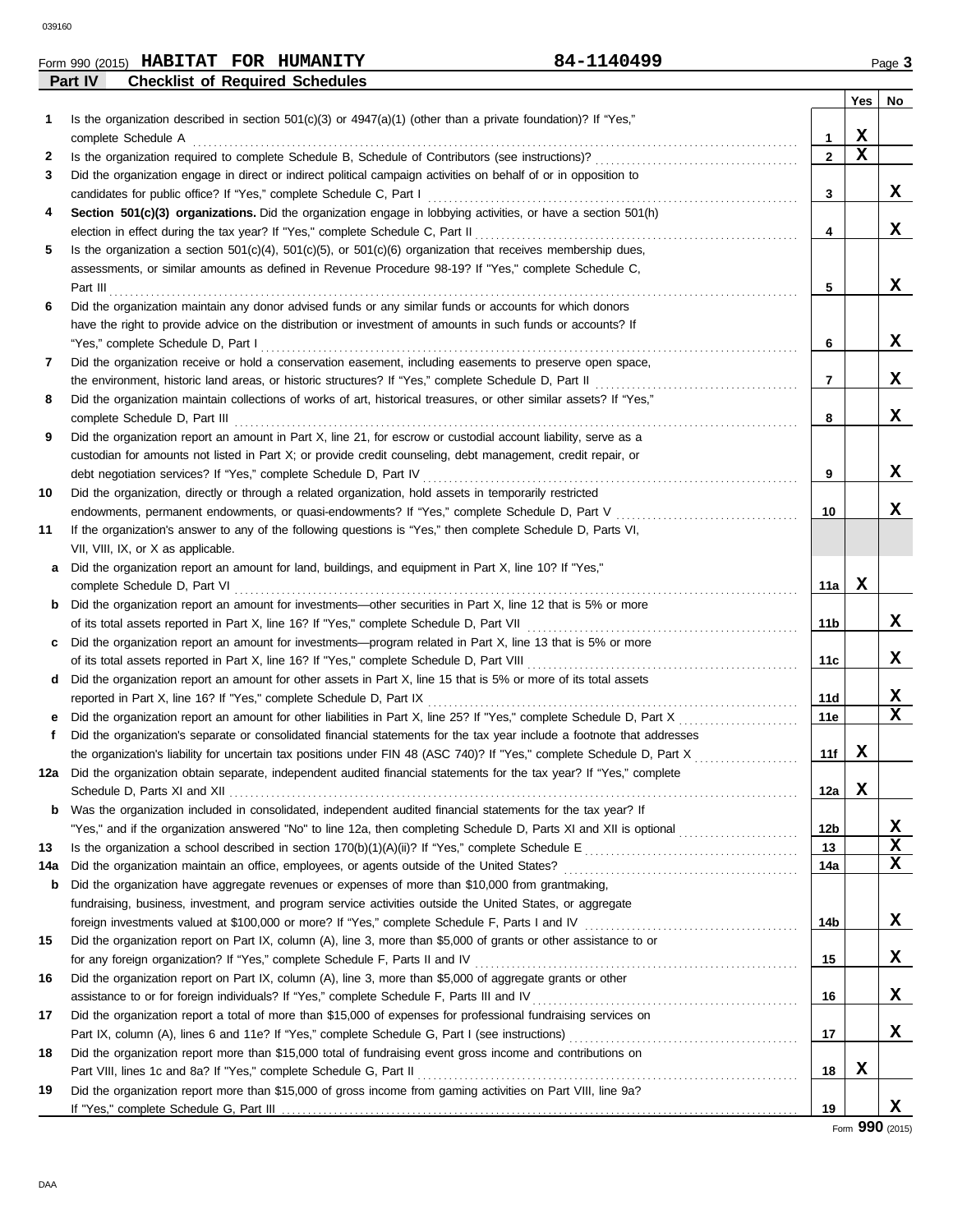|     | Form 990 (2015) HABITAT FOR HUMANITY                                                                                                                                                                                           | 84-1140499      |             | Page 4 |
|-----|--------------------------------------------------------------------------------------------------------------------------------------------------------------------------------------------------------------------------------|-----------------|-------------|--------|
|     | Part IV<br><b>Checklist of Required Schedules (continued)</b>                                                                                                                                                                  |                 |             |        |
|     |                                                                                                                                                                                                                                |                 | Yes         | No     |
| 20a |                                                                                                                                                                                                                                | 20a             |             | x      |
| b   |                                                                                                                                                                                                                                | 20 <sub>b</sub> |             |        |
| 21  | Did the organization report more than \$5,000 of grants or other assistance to any domestic organization or                                                                                                                    |                 |             |        |
|     |                                                                                                                                                                                                                                | 21              |             | x      |
| 22  | Did the organization report more than \$5,000 of grants or other assistance to or for domestic individuals on                                                                                                                  |                 |             |        |
|     |                                                                                                                                                                                                                                | 22              |             | X      |
| 23  | Did the organization answer "Yes" to Part VII, Section A, line 3, 4, or 5 about compensation of the                                                                                                                            |                 |             |        |
|     | organization's current and former officers, directors, trustees, key employees, and highest compensated                                                                                                                        |                 |             |        |
|     |                                                                                                                                                                                                                                | 23              |             | X      |
|     | 24a Did the organization have a tax-exempt bond issue with an outstanding principal amount of more than                                                                                                                        |                 |             |        |
|     | \$100,000 as of the last day of the year, that was issued after December 31, 2002? If "Yes," answer lines 24b                                                                                                                  |                 |             |        |
|     | through 24d and complete Schedule K. If "No," go to line 25a [11] content content content content content content content of the 25a [11] content content content content content of the 25a [11] content content content cont | 24a             |             | X      |
| b   | Did the organization invest any proceeds of tax-exempt bonds beyond a temporary period exception?                                                                                                                              | 24b             |             |        |
| c   | Did the organization maintain an escrow account other than a refunding escrow at any time during the year                                                                                                                      |                 |             |        |
|     |                                                                                                                                                                                                                                | 24c             |             |        |
|     |                                                                                                                                                                                                                                | 24d             |             |        |
|     | 25a Section 501(c)(3), 501(c)(4), and 501(c)(29) organizations. Did the organization engage in an excess benefit                                                                                                               |                 |             |        |
|     |                                                                                                                                                                                                                                | 25a             |             | X      |
| b   | Is the organization aware that it engaged in an excess benefit transaction with a disqualified person in a prior                                                                                                               |                 |             |        |
|     | year, and that the transaction has not been reported on any of the organization's prior Forms 990 or 990-EZ?                                                                                                                   |                 |             |        |
|     |                                                                                                                                                                                                                                | 25b             |             | X      |
| 26  | Did the organization report any amount on Part X, line 5, 6, or 22 for receivables from or payables to any                                                                                                                     |                 |             |        |
|     | current or former officers, directors, trustees, key employees, highest compensated employees, or                                                                                                                              |                 |             |        |
|     |                                                                                                                                                                                                                                | 26              |             | X      |
| 27  | Did the organization provide a grant or other assistance to an officer, director, trustee, key employee,                                                                                                                       |                 |             |        |
|     | substantial contributor or employee thereof, a grant selection committee member, or to a 35% controlled                                                                                                                        |                 |             |        |
|     |                                                                                                                                                                                                                                | 27              |             | X      |
| 28  | Was the organization a party to a business transaction with one of the following parties (see Schedule L,                                                                                                                      |                 |             |        |
|     | Part IV instructions for applicable filing thresholds, conditions, and exceptions):                                                                                                                                            |                 |             |        |
| a   | A current or former officer, director, trustee, or key employee? If "Yes," complete Schedule L, Part IV                                                                                                                        | 28a             |             | X      |
| b   | A family member of a current or former officer, director, trustee, or key employee? If "Yes," complete                                                                                                                         |                 |             |        |
|     | Schedule L, Part IV                                                                                                                                                                                                            | 28b             |             | X      |
| c   | An entity of which a current or former officer, director, trustee, or key employee (or a family member thereof)                                                                                                                |                 |             |        |
|     |                                                                                                                                                                                                                                | 28c             |             | X      |
| 29  |                                                                                                                                                                                                                                | 29              | x           |        |
| 30  | Did the organization receive contributions of art, historical treasures, or other similar assets, or qualified                                                                                                                 |                 |             |        |
|     |                                                                                                                                                                                                                                | 30              |             | X      |
| 31  | Did the organization liquidate, terminate, or dissolve and cease operations? If "Yes," complete Schedule N,                                                                                                                    |                 |             |        |
|     |                                                                                                                                                                                                                                | 31              |             | X      |
| 32  | Did the organization sell, exchange, dispose of, or transfer more than 25% of its net assets? If "Yes,"                                                                                                                        |                 |             |        |
|     |                                                                                                                                                                                                                                | 32              |             | X      |
| 33  | Did the organization own 100% of an entity disregarded as separate from the organization under Regulations                                                                                                                     |                 |             |        |
|     |                                                                                                                                                                                                                                | 33              |             | X      |
| 34  | Was the organization related to any tax-exempt or taxable entity? If "Yes," complete Schedule R, Parts II, III,                                                                                                                |                 |             |        |
|     | or IV, and Part V, line 1                                                                                                                                                                                                      | 34              |             | X      |
| 35a |                                                                                                                                                                                                                                | 35a             |             | X      |
| b   | If "Yes" to line 35a, did the organization receive any payment from or engage in any transaction with a                                                                                                                        |                 |             |        |
|     |                                                                                                                                                                                                                                | 35b             |             |        |
| 36  | Section 501(c)(3) organizations. Did the organization make any transfers to an exempt non-charitable                                                                                                                           |                 |             |        |
|     |                                                                                                                                                                                                                                | 36              |             | X      |
| 37  | Did the organization conduct more than 5% of its activities through an entity that is not a related organization                                                                                                               |                 |             |        |
|     | and that is treated as a partnership for federal income tax purposes? If "Yes," complete Schedule R,                                                                                                                           |                 |             |        |
|     | Part VI                                                                                                                                                                                                                        | 37              |             | X      |
| 38  | Did the organization complete Schedule O and provide explanations in Schedule O for Part VI, lines 11b and                                                                                                                     |                 |             |        |
|     | 19? Note. All Form 990 filers are required to complete Schedule O.                                                                                                                                                             | 38              | $\mathbf x$ |        |
|     |                                                                                                                                                                                                                                |                 |             |        |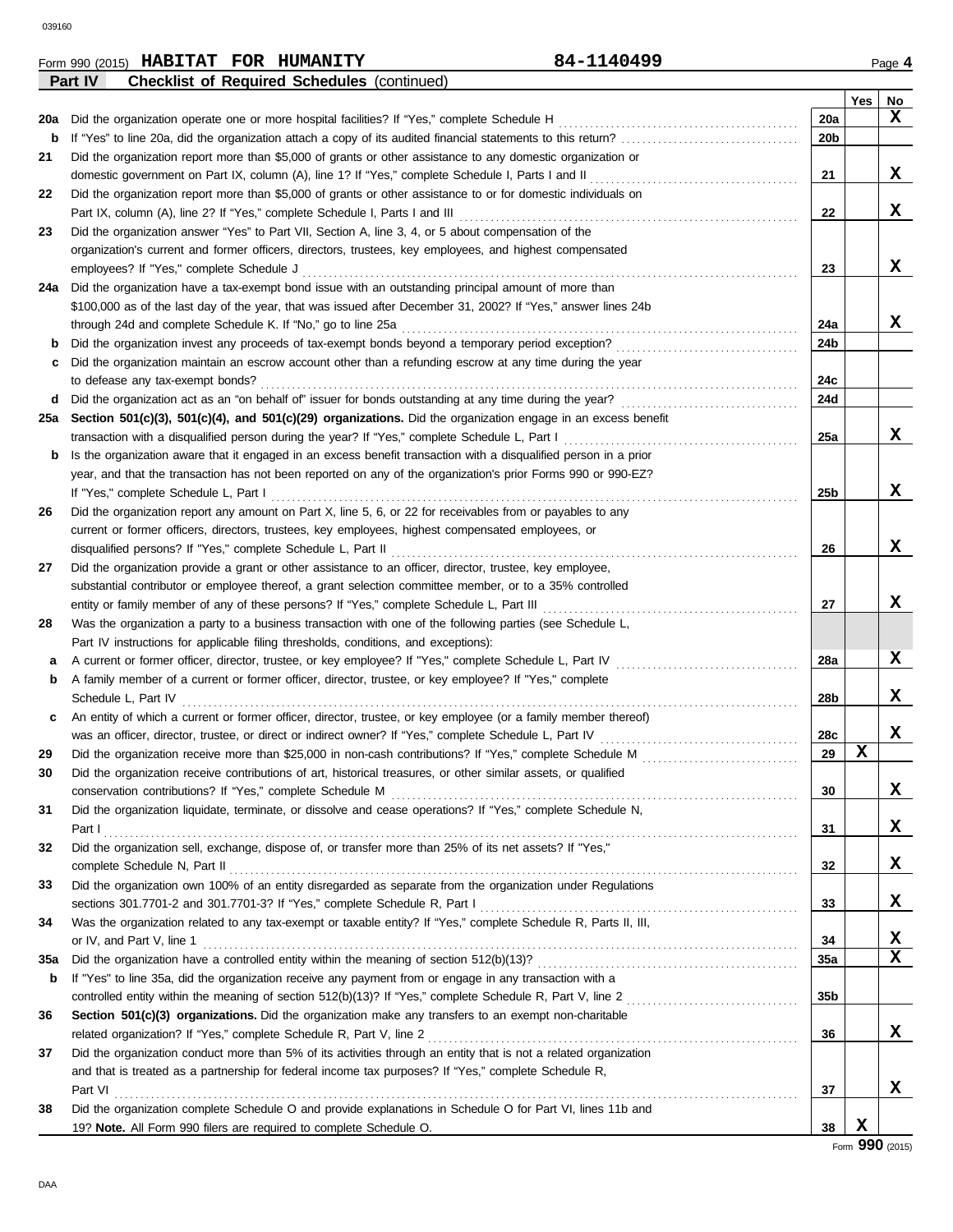|        |           | Form 990 (2015) HABITAT FOR HUMANITY                                                                                                                                                                                          |  |  |  | 84-1140499 |                 |                     |                |                 | Page 5 |
|--------|-----------|-------------------------------------------------------------------------------------------------------------------------------------------------------------------------------------------------------------------------------|--|--|--|------------|-----------------|---------------------|----------------|-----------------|--------|
|        | Part V    | Statements Regarding Other IRS Filings and Tax Compliance                                                                                                                                                                     |  |  |  |            |                 |                     |                |                 |        |
|        |           |                                                                                                                                                                                                                               |  |  |  |            |                 |                     |                |                 |        |
|        |           |                                                                                                                                                                                                                               |  |  |  |            |                 |                     |                | Yes             | No     |
| 1a     |           | Enter the number reported in Box 3 of Form 1096. Enter -0- if not applicable                                                                                                                                                  |  |  |  |            | 1a              | 0<br>$\overline{0}$ |                |                 |        |
| b      |           | Enter the number of Forms W-2G included in line 1a. Enter -0- if not applicable                                                                                                                                               |  |  |  |            | 1 <sub>b</sub>  |                     |                |                 |        |
| c      |           | Did the organization comply with backup withholding rules for reportable payments to vendors and                                                                                                                              |  |  |  |            |                 |                     |                |                 |        |
|        |           | reportable gaming (gambling) winnings to prize winners?                                                                                                                                                                       |  |  |  |            |                 |                     | 1c             |                 | X      |
| 2a     |           | Enter the number of employees reported on Form W-3, Transmittal of Wage and Tax                                                                                                                                               |  |  |  |            | 2a              | 30                  |                |                 |        |
|        |           | Statements, filed for the calendar year ending with or within the year covered by this return<br>If at least one is reported on line 2a, did the organization file all required federal employment tax returns?               |  |  |  |            |                 |                     | 2 <sub>b</sub> | X               |        |
| b      |           | Note. If the sum of lines 1a and 2a is greater than 250, you may be required to e-file (see instructions)                                                                                                                     |  |  |  |            |                 |                     |                |                 |        |
| За     |           | Did the organization have unrelated business gross income of \$1,000 or more during the year?                                                                                                                                 |  |  |  |            |                 |                     | За             |                 | X      |
| b      |           | If "Yes," has it filed a Form 990-T for this year? If "No" to line 3b, provide an explanation in Schedule O                                                                                                                   |  |  |  |            |                 |                     | 3b             |                 |        |
| 4a     |           | At any time during the calendar year, did the organization have an interest in, or a signature or other authority                                                                                                             |  |  |  |            |                 |                     |                |                 |        |
|        |           | over, a financial account in a foreign country (such as a bank account, securities account, or other financial                                                                                                                |  |  |  |            |                 |                     |                |                 |        |
|        | account)? |                                                                                                                                                                                                                               |  |  |  |            |                 |                     | 4a             |                 | x      |
| b      |           | If "Yes," enter the name of the foreign country: u                                                                                                                                                                            |  |  |  |            |                 |                     |                |                 |        |
|        |           | See instructions for filing requirements for FinCEN Form 114, Report of Foreign Bank and Financial Accounts                                                                                                                   |  |  |  |            |                 |                     |                |                 |        |
|        | (FBAR).   |                                                                                                                                                                                                                               |  |  |  |            |                 |                     |                |                 |        |
| 5a     |           | Was the organization a party to a prohibited tax shelter transaction at any time during the tax year?                                                                                                                         |  |  |  |            |                 |                     | 5a             |                 | X      |
| b      |           | Did any taxable party notify the organization that it was or is a party to a prohibited tax shelter transaction?                                                                                                              |  |  |  |            |                 |                     | 5 <sub>b</sub> |                 | x      |
| c      |           | If "Yes" to line 5a or 5b, did the organization file Form 8886-T?                                                                                                                                                             |  |  |  |            |                 |                     | 5c             |                 |        |
| 6a     |           | Does the organization have annual gross receipts that are normally greater than \$100,000, and did the                                                                                                                        |  |  |  |            |                 |                     |                |                 |        |
|        |           | organization solicit any contributions that were not tax deductible as charitable contributions?                                                                                                                              |  |  |  |            |                 |                     | 6a             |                 | x      |
| b      |           | If "Yes," did the organization include with every solicitation an express statement that such contributions or                                                                                                                |  |  |  |            |                 |                     |                |                 |        |
|        |           | gifts were not tax deductible?                                                                                                                                                                                                |  |  |  |            |                 |                     | 6b             |                 |        |
| 7      |           | Organizations that may receive deductible contributions under section 170(c).                                                                                                                                                 |  |  |  |            |                 |                     |                |                 |        |
| a      |           | Did the organization receive a payment in excess of \$75 made partly as a contribution and partly for goods                                                                                                                   |  |  |  |            |                 |                     |                |                 |        |
|        |           | and services provided to the payor?                                                                                                                                                                                           |  |  |  |            |                 |                     | 7a             |                 | x      |
| b      |           |                                                                                                                                                                                                                               |  |  |  |            |                 |                     | 7b             |                 |        |
| c      |           | Did the organization sell, exchange, or otherwise dispose of tangible personal property for which it was                                                                                                                      |  |  |  |            |                 |                     |                |                 |        |
|        |           |                                                                                                                                                                                                                               |  |  |  |            |                 |                     | 7c             |                 | x      |
| d      |           |                                                                                                                                                                                                                               |  |  |  |            | 7d              |                     |                |                 |        |
| е      |           |                                                                                                                                                                                                                               |  |  |  |            |                 |                     | 7e             |                 | X      |
| f      |           |                                                                                                                                                                                                                               |  |  |  |            |                 |                     | 7f             |                 | X      |
|        |           | If the organization received a contribution of qualified intellectual property, did the organization file Form 8899 as required?                                                                                              |  |  |  |            |                 |                     | 7g             |                 |        |
|        |           | If the organization received a contribution of cars, boats, airplanes, or other vehicles, did the organization file a Form 1098-C?                                                                                            |  |  |  |            |                 |                     | 7h             |                 |        |
| 8      |           | Sponsoring organizations maintaining donor advised funds. Did a donor advised fund maintained by the                                                                                                                          |  |  |  |            |                 |                     |                |                 |        |
|        |           | sponsoring organization have excess business holdings at any time during the year?                                                                                                                                            |  |  |  |            |                 |                     | 8              |                 |        |
| 9      |           | Sponsoring organizations maintaining donor advised funds.                                                                                                                                                                     |  |  |  |            |                 |                     |                |                 |        |
| a      |           | Did the sponsoring organization make any taxable distributions under section 4966?                                                                                                                                            |  |  |  |            |                 |                     | 9a             |                 |        |
| b      |           | Did the sponsoring organization make a distribution to a donor, donor advisor, or related person?                                                                                                                             |  |  |  |            |                 |                     | 9b             |                 |        |
| 10     |           | Section 501(c)(7) organizations. Enter:                                                                                                                                                                                       |  |  |  |            | 10a             |                     |                |                 |        |
| a<br>b |           | Gross receipts, included on Form 990, Part VIII, line 12, for public use of club facilities                                                                                                                                   |  |  |  |            | 10 <sub>b</sub> |                     |                |                 |        |
| 11     |           | Section 501(c)(12) organizations. Enter:                                                                                                                                                                                      |  |  |  |            |                 |                     |                |                 |        |
| a      |           | Gross income from members or shareholders                                                                                                                                                                                     |  |  |  |            | 11a             |                     |                |                 |        |
| b      |           | Gross income from other sources (Do not net amounts due or paid to other sources                                                                                                                                              |  |  |  |            |                 |                     |                |                 |        |
|        |           | against amounts due or received from them.)                                                                                                                                                                                   |  |  |  |            | 11 <sub>b</sub> |                     |                |                 |        |
| 12a    |           | Section 4947(a)(1) non-exempt charitable trusts. Is the organization filing Form 990 in lieu of Form 1041?                                                                                                                    |  |  |  |            |                 |                     | 12a            |                 |        |
| b      |           | If "Yes," enter the amount of tax-exempt interest received or accrued during the year                                                                                                                                         |  |  |  |            | 12b             |                     |                |                 |        |
| 13     |           | Section 501(c)(29) qualified nonprofit health insurance issuers.                                                                                                                                                              |  |  |  |            |                 |                     |                |                 |        |
| a      |           | Is the organization licensed to issue qualified health plans in more than one state?                                                                                                                                          |  |  |  |            |                 |                     | 13а            |                 |        |
|        |           | Note. See the instructions for additional information the organization must report on Schedule O.                                                                                                                             |  |  |  |            |                 |                     |                |                 |        |
| b      |           | Enter the amount of reserves the organization is required to maintain by the states in which                                                                                                                                  |  |  |  |            |                 |                     |                |                 |        |
|        |           | the organization is licensed to issue qualified health plans [11] contains the organization is licensed to issue qualified health plans [11] contains the original state of the original state of the original state original |  |  |  |            | 13 <sub>b</sub> |                     |                |                 |        |
| c      |           | Enter the amount of reserves on hand                                                                                                                                                                                          |  |  |  |            | 13 <sub>c</sub> |                     |                |                 |        |
| 14a    |           | Did the organization receive any payments for indoor tanning services during the tax year?                                                                                                                                    |  |  |  |            |                 |                     | 14a            |                 | x      |
| b      |           |                                                                                                                                                                                                                               |  |  |  |            |                 |                     | 14b            |                 |        |
| DAA    |           |                                                                                                                                                                                                                               |  |  |  |            |                 |                     |                | Form 990 (2015) |        |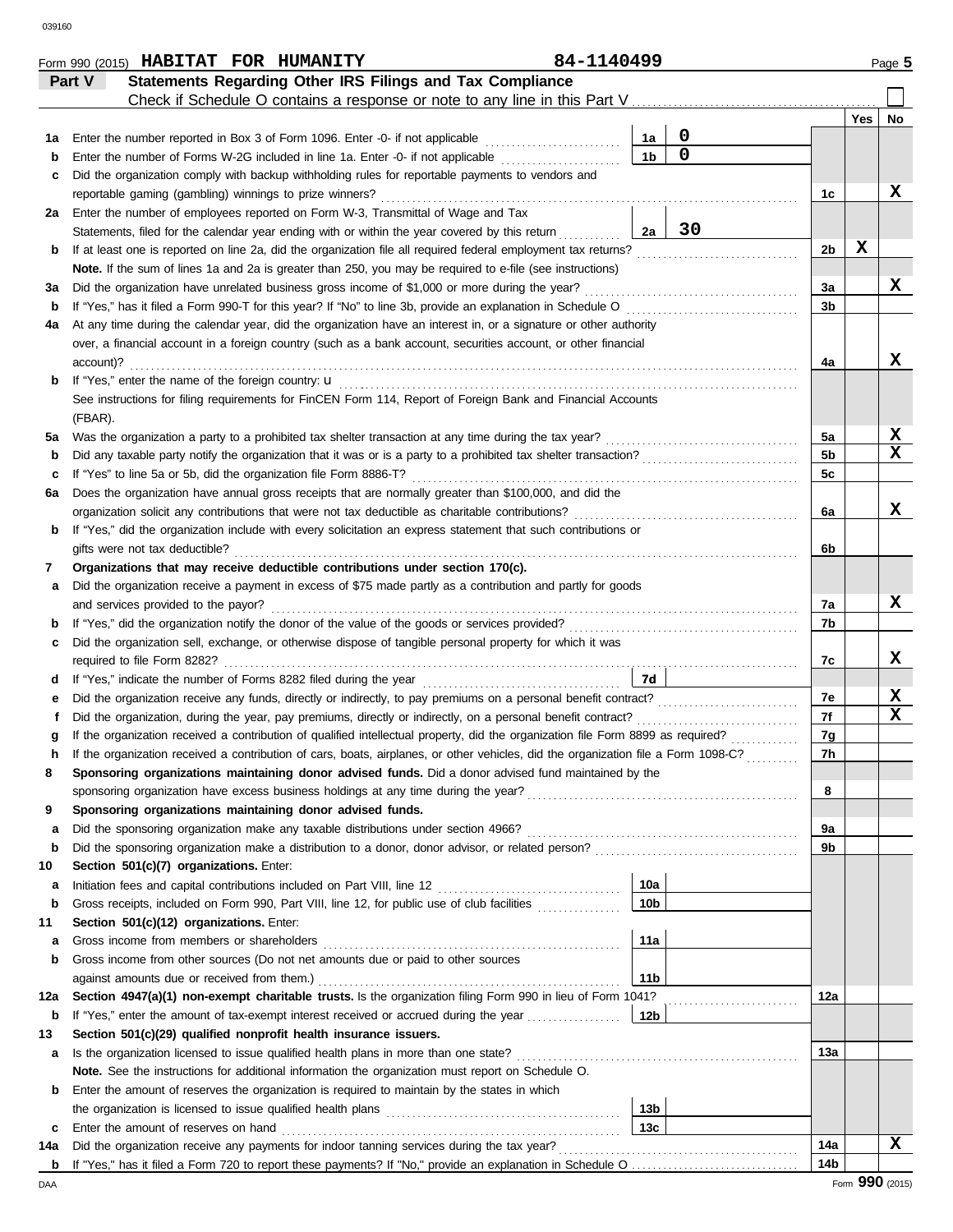|     | 84-1140499<br>Form 990 (2015) HABITAT FOR HUMANITY                                                                                  |              |             | Page 6          |
|-----|-------------------------------------------------------------------------------------------------------------------------------------|--------------|-------------|-----------------|
|     | Part VI<br>Governance, Management, and Disclosure For each "Yes" response to lines 2 through 7b below, and for a "No"               |              |             |                 |
|     | response to line 8a, 8b, or 10b below, describe the circumstances, processes, or changes in Schedule O. See instructions.           |              |             |                 |
|     |                                                                                                                                     |              |             | Iх              |
|     | Section A. Governing Body and Management                                                                                            |              |             |                 |
|     |                                                                                                                                     |              | Yes         | No              |
| 1а  | 9<br>1a<br>Enter the number of voting members of the governing body at the end of the tax year                                      |              |             |                 |
|     | If there are material differences in voting rights among members of the governing body, or                                          |              |             |                 |
|     | if the governing body delegated broad authority to an executive committee or similar                                                |              |             |                 |
|     | committee, explain in Schedule O.                                                                                                   |              |             |                 |
| b   | 9<br>1 <sub>b</sub><br>Enter the number of voting members included in line 1a, above, who are independent                           |              |             |                 |
| 2   | Did any officer, director, trustee, or key employee have a family relationship or a business relationship with                      |              |             |                 |
|     | any other officer, director, trustee, or key employee?                                                                              | $\mathbf{2}$ |             | X               |
| 3   | Did the organization delegate control over management duties customarily performed by or under the direct                           |              |             |                 |
|     | supervision of officers, directors, or trustees, or key employees to a management company or other person?                          | 3            |             | X               |
| 4   | Did the organization make any significant changes to its governing documents since the prior Form 990 was filed?                    | 4            |             | $\mathbf x$     |
| 5   | Did the organization become aware during the year of a significant diversion of the organization's assets?                          | 5            |             | $\mathbf x$     |
| 6   | Did the organization have members or stockholders?                                                                                  | 6            |             | X               |
| 7a  | Did the organization have members, stockholders, or other persons who had the power to elect or appoint                             |              |             |                 |
|     | one or more members of the governing body?                                                                                          | 7a           |             | X               |
| b   | Are any governance decisions of the organization reserved to (or subject to approval by) members,                                   |              |             |                 |
|     | stockholders, or persons other than the governing body?                                                                             | 7b           |             | x               |
| 8   | Did the organization contemporaneously document the meetings held or written actions undertaken during the year by the following:   |              |             |                 |
| а   | The governing body?                                                                                                                 | 8a           | X           |                 |
| b   | Each committee with authority to act on behalf of the governing body?                                                               | 8b           | X           |                 |
| 9   | Is there any officer, director, trustee, or key employee listed in Part VII, Section A, who cannot be reached at                    |              |             |                 |
|     |                                                                                                                                     | 9            |             | x               |
|     | Section B. Policies (This Section B requests information about policies not required by the Internal Revenue Code.)                 |              |             |                 |
|     |                                                                                                                                     |              | Yes         | No              |
| 10a | Did the organization have local chapters, branches, or affiliates?                                                                  | 10a          |             | X               |
|     | If "Yes," did the organization have written policies and procedures governing the activities of such chapters,                      |              |             |                 |
| b   |                                                                                                                                     | 10b          |             |                 |
|     | affiliates, and branches to ensure their operations are consistent with the organization's exempt purposes?                         | 11a          | X           |                 |
| 11a | Has the organization provided a complete copy of this Form 990 to all members of its governing body before filing the form?         |              |             |                 |
| b   | Describe in Schedule O the process, if any, used by the organization to review this Form 990.                                       |              | X           |                 |
| 12a | Did the organization have a written conflict of interest policy? If "No," go to line 13                                             | 12a          | х           |                 |
| b   | Were officers, directors, or trustees, and key employees required to disclose annually interests that could give rise to conflicts? | 12b          |             |                 |
| c   | Did the organization regularly and consistently monitor and enforce compliance with the policy? If "Yes,"                           | 12c          | $\mathbf x$ |                 |
|     | describe in Schedule O how this was done                                                                                            |              | X           |                 |
| 13  | Did the organization have a written whistleblower policy?                                                                           | 13           | х           |                 |
| 14  | Did the organization have a written document retention and destruction policy?                                                      | 14           |             |                 |
| 15  | Did the process for determining compensation of the following persons include a review and approval by                              |              |             |                 |
|     | independent persons, comparability data, and contemporaneous substantiation of the deliberation and decision?                       |              |             |                 |
| а   | The organization's CEO, Executive Director, or top management official                                                              | 15a          | X           |                 |
| b   | Other officers or key employees of the organization                                                                                 | 15b          |             | $\mathbf x$     |
|     | If "Yes" to line 15a or 15b, describe the process in Schedule O (see instructions).                                                 |              |             |                 |
| 16a | Did the organization invest in, contribute assets to, or participate in a joint venture or similar arrangement                      |              |             |                 |
|     | with a taxable entity during the year?                                                                                              | 16a          |             | x               |
| b   | If "Yes," did the organization follow a written policy or procedure requiring the organization to evaluate its                      |              |             |                 |
|     | participation in joint venture arrangements under applicable federal tax law, and take steps to safeguard the                       |              |             |                 |
|     |                                                                                                                                     | 16b          |             |                 |
|     | <b>Section C. Disclosure</b>                                                                                                        |              |             |                 |
| 17  | List the states with which a copy of this Form 990 is required to be filed $\mathbf u$<br><b>NONE</b>                               |              |             |                 |
| 18  | Section 6104 requires an organization to make its Forms 1023 (or 1024 if applicable), 990, and 990-T (Section 501(c)(3)s only)      |              |             |                 |
|     | available for public inspection. Indicate how you made these available. Check all that apply.                                       |              |             |                 |
|     | Another's website $ \mathbf{X} $ Upon request<br>Own website<br>Other (explain in Schedule O)                                       |              |             |                 |
| 19  | Describe in Schedule O whether (and if so, how) the organization made its governing documents, conflict of interest policy, and     |              |             |                 |
|     | financial statements available to the public during the tax year.                                                                   |              |             |                 |
| 20  | State the name, address, and telephone number of the person who possesses the organization's books and records: <b>u</b>            |              |             |                 |
|     | PO BOX 162<br><b>COLLEEN BURKE</b>                                                                                                  |              |             |                 |
|     | CO 81402<br><b>MONTROSE</b>                                                                                                         | 970-252-9303 |             |                 |
| DAA |                                                                                                                                     |              |             | Form 990 (2015) |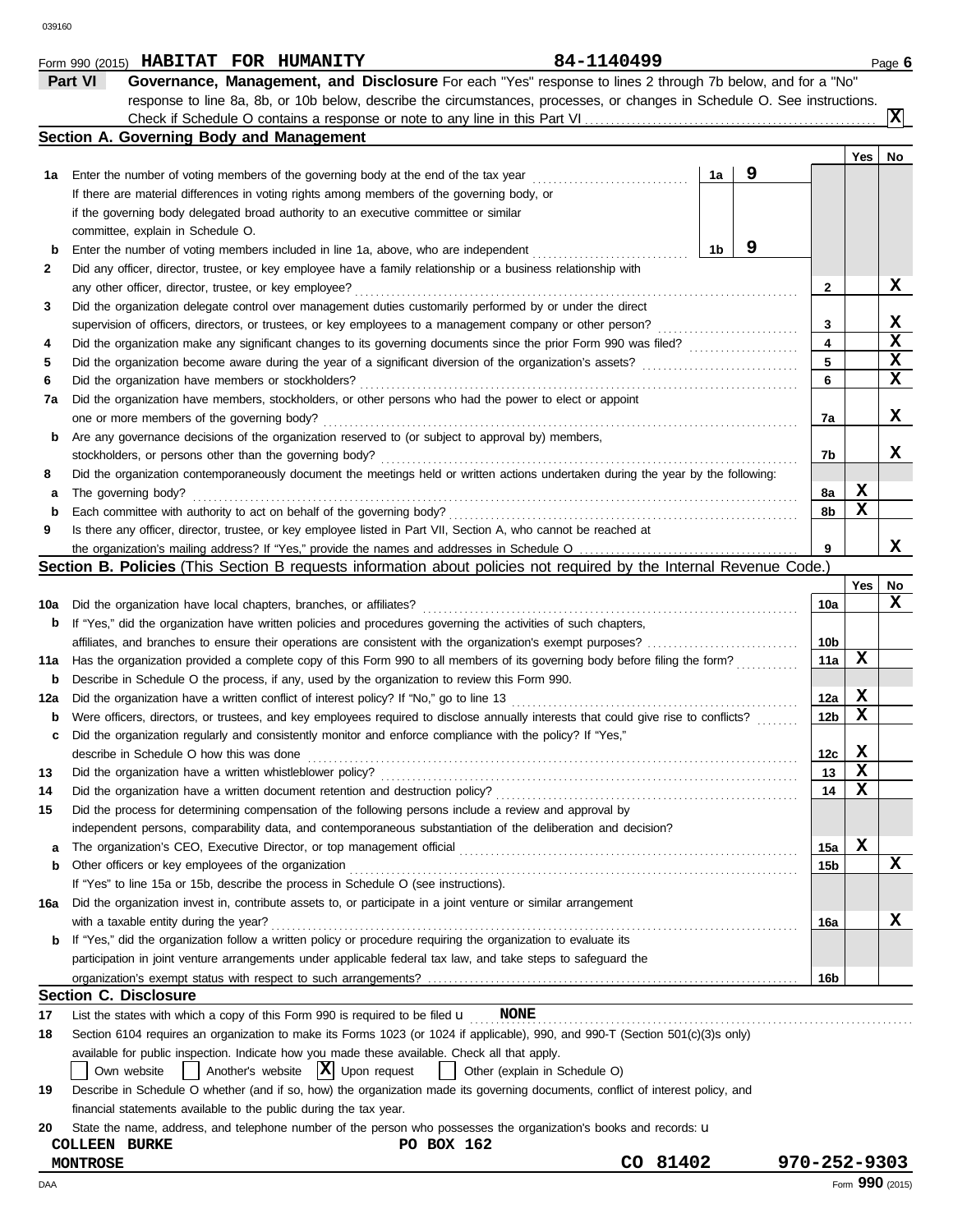|          |  | Form 990 (2015) <b>HABITAT FOR HUMANITY</b> | 84-1140499                                                                                       | Page 7 |
|----------|--|---------------------------------------------|--------------------------------------------------------------------------------------------------|--------|
| Part VII |  |                                             | Compensation of Officers, Directors, Trustees, Key Employees, Highest Compensated Employees, and |        |

# **Independent Contractors**

Check if Schedule O contains a response or note to any line in this Part VII

### **Section A. Officers, Directors, Trustees, Key Employees, and Highest Compensated Employees**

**1a** Complete this table for all persons required to be listed. Report compensation for the calendar year ending with or within the organization's tax year.

■ List all of the organization's **current** officers, directors, trustees (whether individuals or organizations), regardless of amount of compensation. Enter -0- in columns (D), (E), and (F) if no compensation was paid.

● List all of the organization's **current** key employees, if any. See instructions for definition of "key employee."

who received reportable compensation (Box 5 of Form W-2 and/or Box 7 of Form 1099-MISC) of more than \$100,000 from the organization and any related organizations. ■ List the organization's five **current** highest compensated employees (other than an officer, director, trustee, or key employee)<br> **•** Pregiund reportable compensation (Box 5 of Ferm W 2 and/or Box 7 of Ferm 1000 MISC) o

■ List all of the organization's **former** officers, key employees, and highest compensated employees who received more than<br> **•** 00.000 of reportable compensation from the examization and any related erganizations \$100,000 of reportable compensation from the organization and any related organizations.

■ List all of the organization's **former directors or trustees** that received, in the capacity as a former director or trustee of the practization more than \$10,000 of reportable compensation from the organization and any organization, more than \$10,000 of reportable compensation from the organization and any related organizations. List persons in the following order: individual trustees or directors; institutional trustees; officers; key employees; highest compensated employees; and former such persons.

Check this box if neither the organization nor any related organization compensated any current officer, director, or trustee.

| (A)<br>Name and Title | (B)<br>Average<br>hours per<br>week<br>(list any               |                                   |                       |             | (C)<br>Position | (do not check more than one<br>box, unless person is both an<br>officer and a director/trustee) |        | (D)<br>Reportable<br>compensation<br>from<br>the | (E)<br>Reportable<br>compensation from<br>related<br>organizations | (F)<br>Estimated<br>amount of<br>other<br>compensation   |
|-----------------------|----------------------------------------------------------------|-----------------------------------|-----------------------|-------------|-----------------|-------------------------------------------------------------------------------------------------|--------|--------------------------------------------------|--------------------------------------------------------------------|----------------------------------------------------------|
|                       | hours for<br>related<br>organizations<br>below dotted<br>line) | Individual trustee<br>or director | Institutional trustee | Officer     | Key employee    | Highest compensated<br>employee                                                                 | Former | organization<br>(W-2/1099-MISC)                  | (W-2/1099-MISC)                                                    | from the<br>organization<br>and related<br>organizations |
| (1) WILL HARMSEN      |                                                                |                                   |                       |             |                 |                                                                                                 |        |                                                  |                                                                    |                                                          |
| PRESIDENT             | 6.00<br>0.00                                                   | $\mathbf x$                       |                       | $\mathbf x$ |                 |                                                                                                 |        | 0                                                | 0                                                                  | 0                                                        |
| (2) JOHN ELOE         |                                                                |                                   |                       |             |                 |                                                                                                 |        |                                                  |                                                                    |                                                          |
|                       | 4.00                                                           |                                   |                       |             |                 |                                                                                                 |        |                                                  |                                                                    |                                                          |
| VICE PRESIDENT        | 0.00                                                           | $\mathbf x$                       |                       | $\mathbf x$ |                 |                                                                                                 |        | 0                                                | 0                                                                  | 0                                                        |
| (3) EMILY SCHNEIDER   |                                                                |                                   |                       |             |                 |                                                                                                 |        |                                                  |                                                                    |                                                          |
|                       | 6.00                                                           |                                   |                       |             |                 |                                                                                                 |        |                                                  |                                                                    |                                                          |
| <b>TREASURER</b>      | 0.00                                                           | $\mathbf x$                       |                       | $\mathbf x$ |                 |                                                                                                 |        | 0                                                | 0                                                                  | 0                                                        |
| (4) BRENDA SWANK      |                                                                |                                   |                       |             |                 |                                                                                                 |        |                                                  |                                                                    |                                                          |
|                       | 4.00                                                           |                                   |                       |             |                 |                                                                                                 |        |                                                  |                                                                    |                                                          |
| <b>SECRETARY</b>      | 0.00                                                           | $\mathbf x$                       |                       | $\mathbf x$ |                 |                                                                                                 |        | 0                                                | 0                                                                  | 0                                                        |
| (5) KEN DEJULIO       |                                                                |                                   |                       |             |                 |                                                                                                 |        |                                                  |                                                                    |                                                          |
|                       | 4.00                                                           |                                   |                       |             |                 |                                                                                                 |        |                                                  |                                                                    |                                                          |
| <b>DIRECTOR</b>       | 0.00                                                           | $\mathbf x$                       |                       |             |                 |                                                                                                 |        | 0                                                | 0                                                                  | 0                                                        |
| (6) LINDA LICHTENDAHL |                                                                |                                   |                       |             |                 |                                                                                                 |        |                                                  |                                                                    |                                                          |
|                       | 4.00                                                           |                                   |                       |             |                 |                                                                                                 |        |                                                  |                                                                    |                                                          |
| <b>DIRECTOR</b>       | 0.00                                                           | X                                 |                       |             |                 |                                                                                                 |        | 0                                                | 0                                                                  | $\pmb{0}$                                                |
| (7) BOBBI BROWN       |                                                                |                                   |                       |             |                 |                                                                                                 |        |                                                  |                                                                    |                                                          |
|                       | 4.00                                                           |                                   |                       |             |                 |                                                                                                 |        |                                                  |                                                                    |                                                          |
| <b>DIRECTOR</b>       | 0.00                                                           | $\mathbf x$                       |                       |             |                 |                                                                                                 |        | 0                                                | 0                                                                  | 0                                                        |
| (8) STEVEN PUTNAM     |                                                                |                                   |                       |             |                 |                                                                                                 |        |                                                  |                                                                    |                                                          |
|                       | 4.00                                                           |                                   |                       |             |                 |                                                                                                 |        |                                                  |                                                                    |                                                          |
| <b>DIRECTOR</b>       | 0.00                                                           | X                                 |                       |             |                 |                                                                                                 |        | 0                                                | 0                                                                  | 0                                                        |
| (9) JOY FRENCH        | 4.00                                                           |                                   |                       |             |                 |                                                                                                 |        |                                                  |                                                                    |                                                          |
| <b>DIRECTOR</b>       | 0.00                                                           | $\mathbf x$                       |                       |             |                 |                                                                                                 |        | 0                                                | 0                                                                  | 0                                                        |
| (10) COLLEEN BURKE    |                                                                |                                   |                       |             |                 |                                                                                                 |        |                                                  |                                                                    |                                                          |
|                       | 40.00                                                          |                                   |                       |             |                 |                                                                                                 |        |                                                  |                                                                    |                                                          |
| EXECUTIVE DIRECTOR    | 0.00                                                           |                                   |                       | $\mathbf x$ |                 |                                                                                                 |        | 67,208                                           | 0                                                                  | 0                                                        |
| (11)                  |                                                                |                                   |                       |             |                 |                                                                                                 |        |                                                  |                                                                    |                                                          |
|                       |                                                                |                                   |                       |             |                 |                                                                                                 |        |                                                  |                                                                    |                                                          |
|                       |                                                                |                                   |                       |             |                 |                                                                                                 |        |                                                  |                                                                    |                                                          |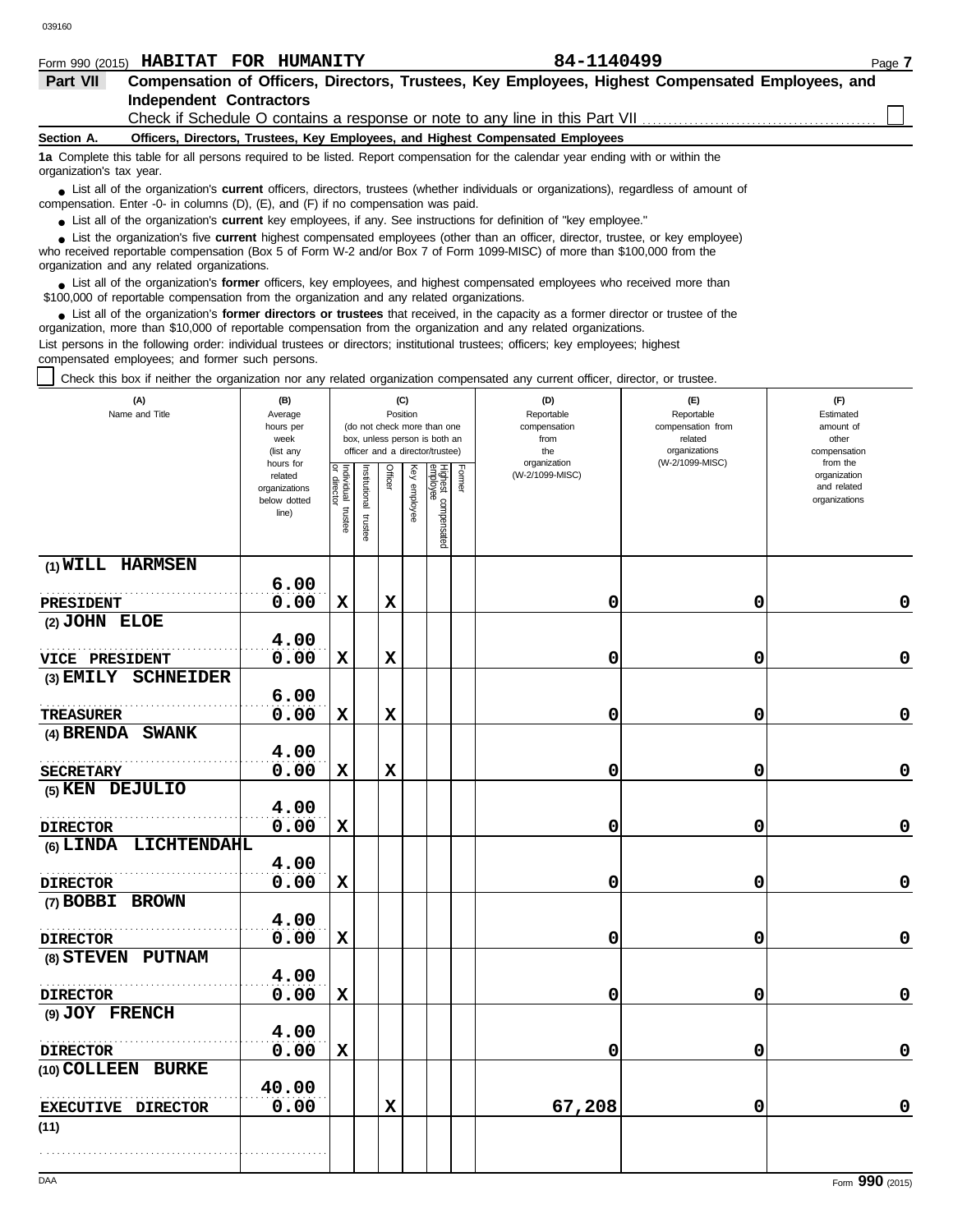| 039160       | Form 990 (2015) HABITAT FOR HUMANITY                                                                                                                                  |                                                                |                                   |                          |         |                 |                                                                                                 |        | 84-1140499                                                                                                                                                 |                                                                    |                                                          |                     | Page 8 |
|--------------|-----------------------------------------------------------------------------------------------------------------------------------------------------------------------|----------------------------------------------------------------|-----------------------------------|--------------------------|---------|-----------------|-------------------------------------------------------------------------------------------------|--------|------------------------------------------------------------------------------------------------------------------------------------------------------------|--------------------------------------------------------------------|----------------------------------------------------------|---------------------|--------|
|              | Part VII<br>(A)<br>Name and title                                                                                                                                     | (B)<br>Average<br>hours per<br>week<br>(list any               |                                   |                          |         | (C)<br>Position | (do not check more than one<br>box, unless person is both an<br>officer and a director/trustee) |        | Section A. Officers, Directors, Trustees, Key Employees, and Highest Compensated Employees (continued)<br>(D)<br>Reportable<br>compensation<br>from<br>the | (E)<br>Reportable<br>compensation from<br>related<br>organizations | (F)<br>Estimated<br>amount of<br>other<br>compensation   |                     |        |
|              |                                                                                                                                                                       | hours for<br>related<br>organizations<br>below dotted<br>line) | Individual trustee<br>or director | Institutional<br>trustee | Officer | Key employee    | Highest compensated<br>employee                                                                 | Former | organization<br>(W-2/1099-MISC)                                                                                                                            | (W-2/1099-MISC)                                                    | from the<br>organization<br>and related<br>organizations |                     |        |
|              |                                                                                                                                                                       |                                                                |                                   |                          |         |                 |                                                                                                 |        |                                                                                                                                                            |                                                                    |                                                          |                     |        |
|              |                                                                                                                                                                       |                                                                |                                   |                          |         |                 |                                                                                                 |        |                                                                                                                                                            |                                                                    |                                                          |                     |        |
|              |                                                                                                                                                                       |                                                                |                                   |                          |         |                 |                                                                                                 |        |                                                                                                                                                            |                                                                    |                                                          |                     |        |
|              |                                                                                                                                                                       |                                                                |                                   |                          |         |                 |                                                                                                 |        |                                                                                                                                                            |                                                                    |                                                          |                     |        |
|              |                                                                                                                                                                       |                                                                |                                   |                          |         |                 |                                                                                                 |        |                                                                                                                                                            |                                                                    |                                                          |                     |        |
|              |                                                                                                                                                                       |                                                                |                                   |                          |         |                 |                                                                                                 |        |                                                                                                                                                            |                                                                    |                                                          |                     |        |
|              |                                                                                                                                                                       |                                                                |                                   |                          |         |                 |                                                                                                 |        |                                                                                                                                                            |                                                                    |                                                          |                     |        |
|              |                                                                                                                                                                       |                                                                |                                   |                          |         |                 |                                                                                                 |        |                                                                                                                                                            |                                                                    |                                                          |                     |        |
|              |                                                                                                                                                                       |                                                                |                                   |                          |         |                 |                                                                                                 | u      | 67,208                                                                                                                                                     |                                                                    |                                                          |                     |        |
| d            | c Total from continuation sheets to Part VII, Section A                                                                                                               |                                                                |                                   |                          |         | .               |                                                                                                 | u      | 67,208                                                                                                                                                     |                                                                    |                                                          |                     |        |
| 2            | Total number of individuals (including but not limited to those listed above) who received more than \$100,000 of                                                     |                                                                |                                   |                          |         |                 |                                                                                                 |        |                                                                                                                                                            |                                                                    |                                                          |                     |        |
|              | reportable compensation from the organization $\mathbf{u}$ 0                                                                                                          |                                                                |                                   |                          |         |                 |                                                                                                 |        |                                                                                                                                                            |                                                                    |                                                          | Yes                 | No     |
| 3            | Did the organization list any former officer, director, or trustee, key employee, or highest compensated                                                              |                                                                |                                   |                          |         |                 |                                                                                                 |        |                                                                                                                                                            |                                                                    |                                                          |                     | x      |
| 4            | For any individual listed on line 1a, is the sum of reportable compensation and other compensation from the                                                           |                                                                |                                   |                          |         |                 |                                                                                                 |        |                                                                                                                                                            |                                                                    | 3                                                        |                     |        |
|              | organization and related organizations greater than \$150,000? If "Yes," complete Schedule J for such                                                                 |                                                                |                                   |                          |         |                 |                                                                                                 |        |                                                                                                                                                            |                                                                    | 4                                                        |                     | x      |
| 5            | Did any person listed on line 1a receive or accrue compensation from any unrelated organization or individual                                                         |                                                                |                                   |                          |         |                 |                                                                                                 |        |                                                                                                                                                            |                                                                    |                                                          |                     |        |
|              | for services rendered to the organization? If "Yes," complete Schedule J for such person                                                                              |                                                                |                                   |                          |         |                 |                                                                                                 |        |                                                                                                                                                            |                                                                    | 5                                                        |                     | X      |
| 1            | Section B. Independent Contractors<br>Complete this table for your five highest compensated independent contractors that received more than \$100,000 of              |                                                                |                                   |                          |         |                 |                                                                                                 |        |                                                                                                                                                            |                                                                    |                                                          |                     |        |
|              | compensation from the organization. Report compensation for the calendar year ending with or within the organization's tax year.                                      |                                                                |                                   |                          |         |                 |                                                                                                 |        |                                                                                                                                                            |                                                                    |                                                          |                     |        |
|              |                                                                                                                                                                       | (A)<br>Name and business address                               |                                   |                          |         |                 |                                                                                                 |        |                                                                                                                                                            | (B)<br>Description of services                                     |                                                          | (C)<br>Compensation |        |
|              |                                                                                                                                                                       |                                                                |                                   |                          |         |                 |                                                                                                 |        |                                                                                                                                                            |                                                                    |                                                          |                     |        |
|              |                                                                                                                                                                       |                                                                |                                   |                          |         |                 |                                                                                                 |        |                                                                                                                                                            |                                                                    |                                                          |                     |        |
|              |                                                                                                                                                                       |                                                                |                                   |                          |         |                 |                                                                                                 |        |                                                                                                                                                            |                                                                    |                                                          |                     |        |
|              |                                                                                                                                                                       |                                                                |                                   |                          |         |                 |                                                                                                 |        |                                                                                                                                                            |                                                                    |                                                          |                     |        |
|              |                                                                                                                                                                       |                                                                |                                   |                          |         |                 |                                                                                                 |        |                                                                                                                                                            |                                                                    |                                                          |                     |        |
|              |                                                                                                                                                                       |                                                                |                                   |                          |         |                 |                                                                                                 |        |                                                                                                                                                            |                                                                    |                                                          |                     |        |
|              |                                                                                                                                                                       |                                                                |                                   |                          |         |                 |                                                                                                 |        |                                                                                                                                                            |                                                                    |                                                          |                     |        |
| $\mathbf{2}$ | Total number of independent contractors (including but not limited to those listed above) who<br>received more than \$100,000 of compensation from the organization u |                                                                |                                   |                          |         |                 |                                                                                                 |        |                                                                                                                                                            | 0                                                                  |                                                          |                     |        |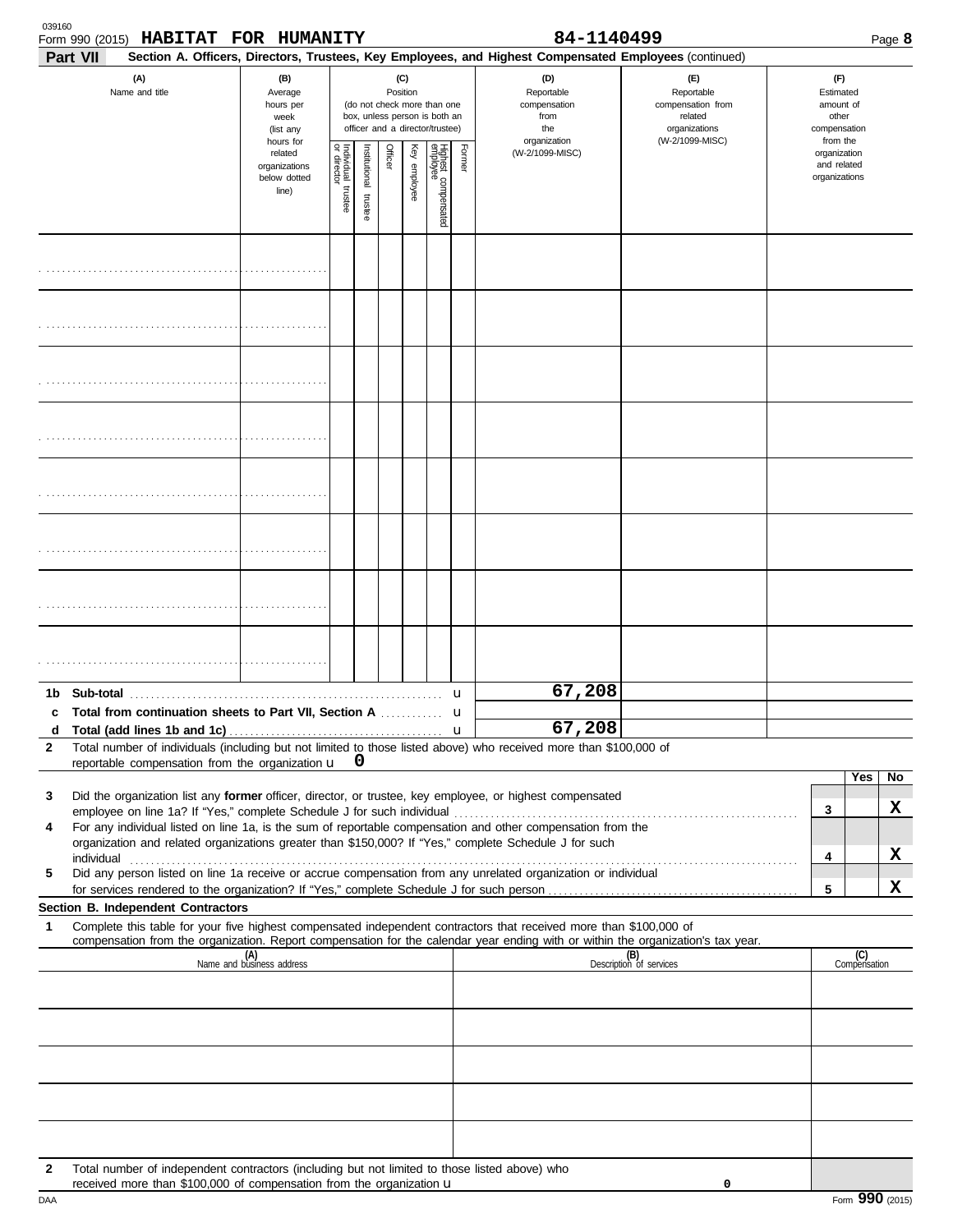# Form 990 (2015) Page **9 HABITAT FOR HUMANITY 84-1140499 Part VIII Statement of Revenue**

|                                                           |         |                                                                |                |                   | (A)<br>Total revenue | (B)<br>Related or<br>exempt<br>function<br>revenue | (C)<br>Unrelated<br>business<br>revenue | (D)<br>Revenue<br>excluded from tax<br>under sections<br>512-514 |
|-----------------------------------------------------------|---------|----------------------------------------------------------------|----------------|-------------------|----------------------|----------------------------------------------------|-----------------------------------------|------------------------------------------------------------------|
|                                                           |         | 1a Federated campaigns                                         | 1a             |                   |                      |                                                    |                                         |                                                                  |
|                                                           |         | <b>b</b> Membership dues                                       | 1b             |                   |                      |                                                    |                                         |                                                                  |
|                                                           |         | c Fundraising events                                           | 1 <sub>c</sub> | 34,619            |                      |                                                    |                                         |                                                                  |
|                                                           |         | d Related organizations                                        | 1 <sub>d</sub> |                   |                      |                                                    |                                         |                                                                  |
|                                                           |         | e Government grants (contributions)                            | 1e             |                   |                      |                                                    |                                         |                                                                  |
|                                                           |         | f All other contributions, gifts, grants,                      |                |                   |                      |                                                    |                                         |                                                                  |
|                                                           |         | and similar amounts not included above                         | 1f             | 116,343           |                      |                                                    |                                         |                                                                  |
|                                                           |         | g Noncash contributions included in lines 1a-1f:               |                | \$<br>71,297      |                      |                                                    |                                         |                                                                  |
| Contributions, Gifts, Grants<br>and Other Similar Amounts |         |                                                                |                | u                 | 150,962              |                                                    |                                         |                                                                  |
|                                                           |         |                                                                |                | <b>Busn. Code</b> |                      |                                                    |                                         |                                                                  |
| Service Revenue                                           | 2a      | SALE TO HOMEOWNERS                                             |                |                   | 444,000              | 444,000                                            |                                         |                                                                  |
|                                                           | b       |                                                                |                |                   |                      |                                                    |                                         |                                                                  |
|                                                           |         |                                                                |                |                   |                      |                                                    |                                         |                                                                  |
|                                                           |         |                                                                |                |                   |                      |                                                    |                                         |                                                                  |
|                                                           | d       |                                                                |                |                   |                      |                                                    |                                         |                                                                  |
| Program                                                   |         |                                                                |                |                   |                      |                                                    |                                         |                                                                  |
|                                                           |         | f All other program service revenue                            |                |                   |                      |                                                    |                                         |                                                                  |
|                                                           | a       |                                                                |                | u                 | 444,000              |                                                    |                                         |                                                                  |
|                                                           | 3       | Investment income (including dividends, interest,              |                |                   | 13                   |                                                    |                                         |                                                                  |
|                                                           |         | and other similar amounts)                                     |                | u                 |                      |                                                    |                                         | 13                                                               |
|                                                           | 4       | Income from investment of tax-exempt bond proceeds u           |                |                   |                      |                                                    |                                         |                                                                  |
|                                                           | 5       |                                                                |                | u                 |                      |                                                    |                                         |                                                                  |
|                                                           |         | (i) Real                                                       |                | (ii) Personal     |                      |                                                    |                                         |                                                                  |
|                                                           | 6a      | Gross rents                                                    |                |                   |                      |                                                    |                                         |                                                                  |
|                                                           | b       | Less: rental exps.                                             |                |                   |                      |                                                    |                                         |                                                                  |
|                                                           | С       | Rental inc. or (loss)                                          |                |                   |                      |                                                    |                                         |                                                                  |
|                                                           | d<br>7a | Gross amount from                                              |                | u                 |                      |                                                    |                                         |                                                                  |
|                                                           |         | (i) Securities<br>sales of assets                              |                | (ii) Other        |                      |                                                    |                                         |                                                                  |
|                                                           |         | other than inventory                                           |                |                   |                      |                                                    |                                         |                                                                  |
|                                                           | b       | Less: cost or other                                            |                |                   |                      |                                                    |                                         |                                                                  |
|                                                           |         | basis & sales exps.                                            |                |                   |                      |                                                    |                                         |                                                                  |
|                                                           | c       | Gain or (loss)                                                 |                |                   |                      |                                                    |                                         |                                                                  |
|                                                           |         |                                                                |                | $\mathbf u$       |                      |                                                    |                                         |                                                                  |
| ቋ                                                         |         | 8a Gross income from fundraising events                        |                |                   |                      |                                                    |                                         |                                                                  |
|                                                           |         | (not including $\frac{1}{2}$ , $\frac{34}{619}$                |                |                   |                      |                                                    |                                         |                                                                  |
|                                                           |         | of contributions reported on line 1c).                         |                |                   |                      |                                                    |                                         |                                                                  |
| Other Reven                                               |         | See Part IV, line $18$                                         | al             | 65,817            |                      |                                                    |                                         |                                                                  |
|                                                           |         | <b>b</b> Less: direct expenses <i>minimals</i>                 | b              | 65,817            |                      |                                                    |                                         |                                                                  |
|                                                           | с       | Net income or (loss) from fundraising events                   |                |                   |                      |                                                    |                                         |                                                                  |
|                                                           |         | 9a Gross income from gaming activities.                        |                |                   |                      |                                                    |                                         |                                                                  |
|                                                           |         | See Part IV, line 19 $\ldots$                                  | a              |                   |                      |                                                    |                                         |                                                                  |
|                                                           |         | <b>b</b> Less: direct expenses <i>minimals</i>                 | b              |                   |                      |                                                    |                                         |                                                                  |
|                                                           |         | c Net income or (loss) from gaming activities  u               |                |                   |                      |                                                    |                                         |                                                                  |
|                                                           |         | 10a Gross sales of inventory, less                             |                |                   |                      |                                                    |                                         |                                                                  |
|                                                           |         | returns and allowances                                         | a l            | 655,345           |                      |                                                    |                                         |                                                                  |
|                                                           |         | <b>b</b> Less: cost of goods sold                              | b              |                   |                      |                                                    |                                         |                                                                  |
|                                                           |         | <b>c</b> Net income or (loss) from sales of inventory <b>u</b> |                |                   | 655,345              |                                                    |                                         | 655,345                                                          |
|                                                           |         | Miscellaneous Revenue                                          |                | Busn. Code        |                      |                                                    |                                         |                                                                  |
|                                                           | 11a     | OTHER INCOME                                                   |                |                   | 1,726                |                                                    |                                         | 1,726                                                            |
|                                                           | b       |                                                                |                |                   |                      |                                                    |                                         |                                                                  |
|                                                           | c       |                                                                |                |                   |                      |                                                    |                                         |                                                                  |
|                                                           | d       |                                                                |                |                   |                      |                                                    |                                         |                                                                  |
|                                                           | е       |                                                                |                | u                 | 1,726                |                                                    |                                         |                                                                  |
|                                                           | 12      | Total revenue. See instructions.                               |                | $\mathbf{u}$      | 1,252,046            | 444,000                                            | 0                                       | 657,084                                                          |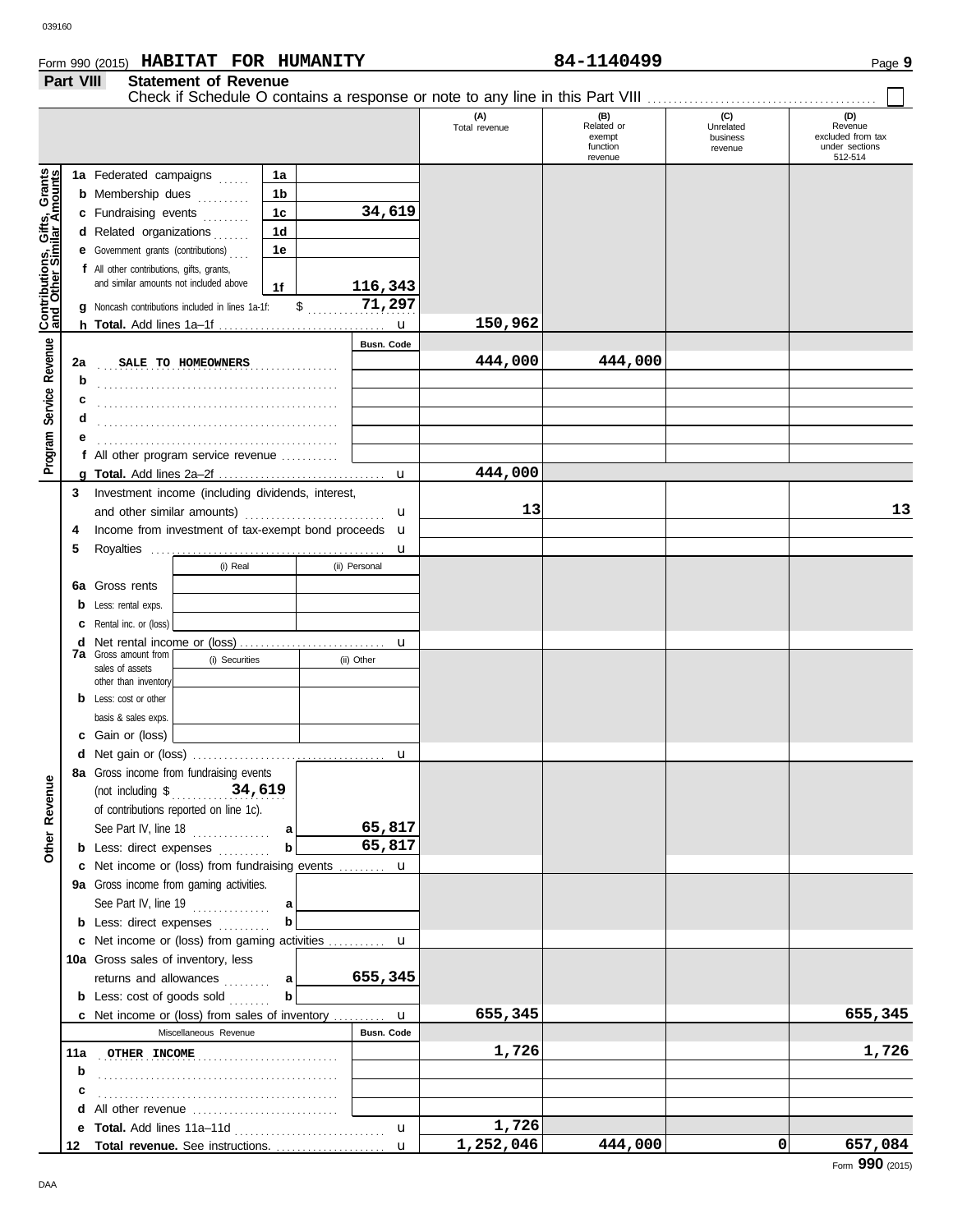# **Part IX Statement of Functional Expenses** Form 990 (2015) Page **10 HABITAT FOR HUMANITY 84-1140499**

|              | Section 501(c)(3) and 501(c)(4) organizations must complete all columns. All other organizations must complete column (A).<br>Check if Schedule O contains a response or note to any line in this Part IX                                                                                                                                                                                                                                                                  |                       |                             |                                    |                         |
|--------------|----------------------------------------------------------------------------------------------------------------------------------------------------------------------------------------------------------------------------------------------------------------------------------------------------------------------------------------------------------------------------------------------------------------------------------------------------------------------------|-----------------------|-----------------------------|------------------------------------|-------------------------|
|              | Do not include amounts reported on lines 6b,                                                                                                                                                                                                                                                                                                                                                                                                                               | (A)<br>Total expenses | (B)                         | (C)                                | (D)                     |
|              | 7b, 8b, 9b, and 10b of Part VIII.                                                                                                                                                                                                                                                                                                                                                                                                                                          |                       | Program service<br>expenses | Management and<br>general expenses | Fundraising<br>expenses |
| 1            | Grants and other assistance to domestic organizations                                                                                                                                                                                                                                                                                                                                                                                                                      |                       |                             |                                    |                         |
|              | and domestic governments. See Part IV, line 21                                                                                                                                                                                                                                                                                                                                                                                                                             | 5,000                 | 5,000                       |                                    |                         |
| $\mathbf{2}$ | Grants and other assistance to domestic                                                                                                                                                                                                                                                                                                                                                                                                                                    |                       |                             |                                    |                         |
|              | individuals. See Part IV, line 22                                                                                                                                                                                                                                                                                                                                                                                                                                          |                       |                             |                                    |                         |
| 3            | Grants and other assistance to foreign                                                                                                                                                                                                                                                                                                                                                                                                                                     |                       |                             |                                    |                         |
|              | organizations, foreign governments, and foreign                                                                                                                                                                                                                                                                                                                                                                                                                            |                       |                             |                                    |                         |
|              | individuals. See Part IV, lines 15 and 16                                                                                                                                                                                                                                                                                                                                                                                                                                  |                       |                             |                                    |                         |
|              | Benefits paid to or for members                                                                                                                                                                                                                                                                                                                                                                                                                                            |                       |                             |                                    |                         |
| 5            | Compensation of current officers, directors,                                                                                                                                                                                                                                                                                                                                                                                                                               |                       |                             |                                    |                         |
|              | trustees, and key employees<br>. <b>.</b> .                                                                                                                                                                                                                                                                                                                                                                                                                                | 67,208                | 22,403                      | 22,403                             | 22,402                  |
| 6            | Compensation not included above, to disqualified                                                                                                                                                                                                                                                                                                                                                                                                                           |                       |                             |                                    |                         |
|              | persons (as defined under section 4958(f)(1)) and<br>persons described in section 4958(c)(3)(B)                                                                                                                                                                                                                                                                                                                                                                            |                       |                             |                                    |                         |
|              | Other salaries and wages                                                                                                                                                                                                                                                                                                                                                                                                                                                   | 352,359               | 230,160                     | 10,879                             | 111,320                 |
| 7<br>8       | Pension plan accruals and contributions (include                                                                                                                                                                                                                                                                                                                                                                                                                           |                       |                             |                                    |                         |
|              | section 401(k) and 403(b) employer contributions)                                                                                                                                                                                                                                                                                                                                                                                                                          |                       |                             |                                    |                         |
| 9            | Other employee benefits                                                                                                                                                                                                                                                                                                                                                                                                                                                    | 43,949                | 42,972                      | 977                                |                         |
| 10           |                                                                                                                                                                                                                                                                                                                                                                                                                                                                            | 40,901                | 24,621                      | 3,244                              | 13,036                  |
| 11           | Fees for services (non-employees):                                                                                                                                                                                                                                                                                                                                                                                                                                         |                       |                             |                                    |                         |
| а            |                                                                                                                                                                                                                                                                                                                                                                                                                                                                            |                       |                             |                                    |                         |
| b            |                                                                                                                                                                                                                                                                                                                                                                                                                                                                            | 6,024                 |                             | 6,024                              |                         |
| c            |                                                                                                                                                                                                                                                                                                                                                                                                                                                                            | 14,220                |                             | 14,220                             |                         |
| d            | Lobbying                                                                                                                                                                                                                                                                                                                                                                                                                                                                   |                       |                             |                                    |                         |
|              | Professional fundraising services. See Part IV, line 17                                                                                                                                                                                                                                                                                                                                                                                                                    |                       |                             |                                    |                         |
| f            | Investment management fees                                                                                                                                                                                                                                                                                                                                                                                                                                                 |                       |                             |                                    |                         |
| g            | Other. (If line 11g amount exceeds 10% of line 25, column                                                                                                                                                                                                                                                                                                                                                                                                                  |                       |                             |                                    |                         |
|              | (A) amount, list line 11g expenses on Schedule O.)                                                                                                                                                                                                                                                                                                                                                                                                                         | 285                   | 205                         |                                    | 80                      |
| 12           | Advertising and promotion                                                                                                                                                                                                                                                                                                                                                                                                                                                  | 10,723                | 6,434                       | 2,812                              | 1,477                   |
| 13           |                                                                                                                                                                                                                                                                                                                                                                                                                                                                            | 24,556                | 19,187                      | 4,692                              | 677                     |
| 14           |                                                                                                                                                                                                                                                                                                                                                                                                                                                                            |                       |                             |                                    |                         |
| 15           |                                                                                                                                                                                                                                                                                                                                                                                                                                                                            |                       |                             |                                    |                         |
| 16           |                                                                                                                                                                                                                                                                                                                                                                                                                                                                            | 12,085                | 140                         | 11,945                             |                         |
| 17           |                                                                                                                                                                                                                                                                                                                                                                                                                                                                            |                       |                             |                                    |                         |
| 18           | Payments of travel or entertainment expenses                                                                                                                                                                                                                                                                                                                                                                                                                               |                       |                             |                                    |                         |
|              | for any federal, state, or local public officials                                                                                                                                                                                                                                                                                                                                                                                                                          |                       |                             |                                    |                         |
| 19           | Conferences, conventions, and meetings                                                                                                                                                                                                                                                                                                                                                                                                                                     |                       |                             |                                    |                         |
| 20           | $\textbf{Interest} \hspace{2em} \begin{minipage}{0.5em} \begin{minipage}{0.5em} \begin{minipage}{0.5em} \begin{minipage}{0.5em} \begin{minipage}{0.5em} \end{minipage} \end{minipage} \end{minipage} \end{minipage} \begin{minipage}{0.5em} \begin{minipage}{0.5em} \begin{minipage}{0.5em} \begin{minipage}{0.5em} \begin{minipage}{0.5em} \end{minipage} \end{minipage} \end{minipage} \end{minipage} \begin{minipage}{0.5em} \begin{minipage}{0.5em} \begin{minipage}{$ | 45,303                | 45,303                      |                                    |                         |
| 21           |                                                                                                                                                                                                                                                                                                                                                                                                                                                                            | 35,825                |                             |                                    |                         |
| 22           | Depreciation, depletion, and amortization                                                                                                                                                                                                                                                                                                                                                                                                                                  | 42,424                | 35,825<br>42,424            |                                    |                         |
| 23           | $In surface \begin{tabular}{l} \hline \textbf{unsum} & \textbf{unsum} \\ \hline \end{tabular}$                                                                                                                                                                                                                                                                                                                                                                             |                       |                             |                                    |                         |
| 24           | Other expenses. Itemize expenses not covered<br>above (List miscellaneous expenses in line 24e. If                                                                                                                                                                                                                                                                                                                                                                         |                       |                             |                                    |                         |
|              | line 24e amount exceeds 10% of line 25, column                                                                                                                                                                                                                                                                                                                                                                                                                             |                       |                             |                                    |                         |
|              | (A) amount, list line 24e expenses on Schedule O.)                                                                                                                                                                                                                                                                                                                                                                                                                         |                       |                             |                                    |                         |
| а            | CONSTRUCTION COSTS                                                                                                                                                                                                                                                                                                                                                                                                                                                         | 359,294               | 359,294                     |                                    |                         |
| b            | MORTGAGE DISCOUNT                                                                                                                                                                                                                                                                                                                                                                                                                                                          | 104,342               | 104,342                     |                                    |                         |
| c            | MISC EXPENSES                                                                                                                                                                                                                                                                                                                                                                                                                                                              | 86,865                | 69,853                      | 14,735                             | 2,277                   |
| d            | TELEPHONE AND UTILITIES                                                                                                                                                                                                                                                                                                                                                                                                                                                    | 37,822                | 4,142                       | 28,925                             | 4,755                   |
| е            | All other expenses                                                                                                                                                                                                                                                                                                                                                                                                                                                         | $\overline{7}$ 2,690  | 53,698                      | 9,380                              | 9,612                   |
| 25           | Total functional expenses. Add lines 1 through 24e                                                                                                                                                                                                                                                                                                                                                                                                                         | 1,361,875             | 1,066,003                   | 130,236                            | 165,636                 |
| 26           | Joint costs. Complete this line only if the                                                                                                                                                                                                                                                                                                                                                                                                                                |                       |                             |                                    |                         |
|              | organization reported in column (B) joint costs<br>from a combined educational campaign and                                                                                                                                                                                                                                                                                                                                                                                |                       |                             |                                    |                         |
|              | fundraising solicitation. Check here u                                                                                                                                                                                                                                                                                                                                                                                                                                     |                       |                             |                                    |                         |

following SOP 98-2 (ASC 958-720) ................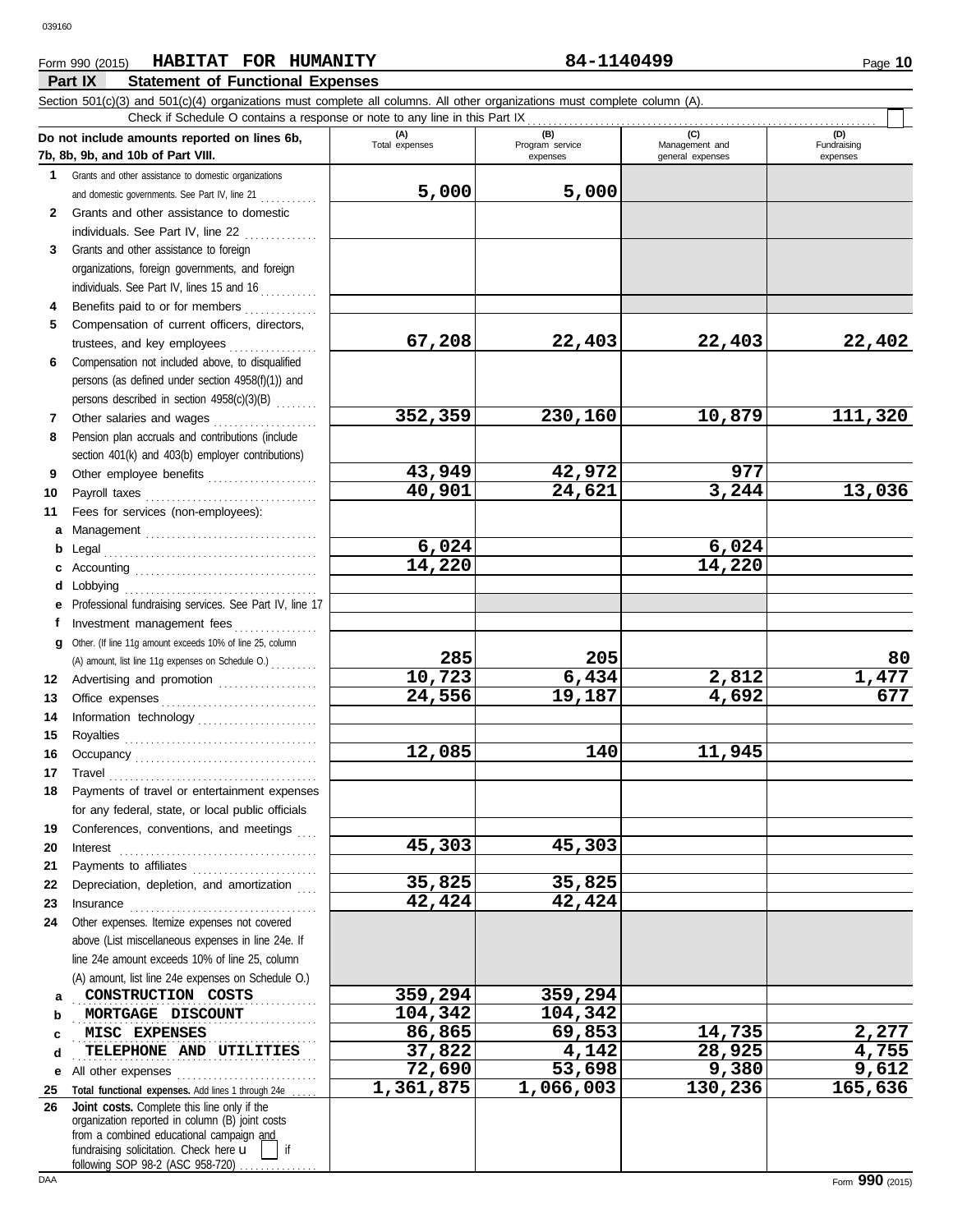# Form 990 (2015) Page **11 HABITAT FOR HUMANITY 84-1140499 Part X Balance Sheet**

|                 |          |                                                                                                                                                                                                                                     |                 |                       | (A)               |              | (B)         |
|-----------------|----------|-------------------------------------------------------------------------------------------------------------------------------------------------------------------------------------------------------------------------------------|-----------------|-----------------------|-------------------|--------------|-------------|
|                 |          |                                                                                                                                                                                                                                     |                 |                       | Beginning of year |              | End of year |
|                 | 1        |                                                                                                                                                                                                                                     |                 |                       | 106,325           | $\mathbf{1}$ | 85,041      |
|                 | 2        |                                                                                                                                                                                                                                     |                 |                       | 12,896            | $\mathbf{2}$ | 19,964      |
|                 | 3        |                                                                                                                                                                                                                                     |                 |                       |                   | 3            |             |
|                 | 4        |                                                                                                                                                                                                                                     |                 |                       | 3,585             | 4            | 4,902       |
|                 | 5        | Loans and other receivables from current and former officers, directors,                                                                                                                                                            |                 |                       |                   |              |             |
|                 |          | trustees, key employees, and highest compensated employees.                                                                                                                                                                         |                 |                       |                   |              |             |
|                 |          | Complete Part II of Schedule L                                                                                                                                                                                                      |                 |                       |                   | 5            |             |
|                 | 6        | Loans and other receivables from other disqualified persons (as defined under section                                                                                                                                               |                 |                       |                   |              |             |
|                 |          | 4958(f)(1)), persons described in section 4958(c)(3)(B), and contributing employers and                                                                                                                                             |                 |                       |                   |              |             |
|                 |          | sponsoring organizations of section 501(c)(9) voluntary employees' beneficiary                                                                                                                                                      |                 |                       |                   |              |             |
|                 |          | organizations (see instructions). Complete Part II of Schedule L                                                                                                                                                                    |                 |                       |                   | 6            |             |
| Assets          | 7        |                                                                                                                                                                                                                                     |                 | 560, 117              | $\overline{7}$    | 595,761      |             |
|                 | 8        | Inventories for sale or use <i>communication</i> and the contract of the contract of the contract of the contract of the contract of the contract of the contract of the contract of the contract of the contract of the contract o |                 |                       | 333,794           | 8            | 354,380     |
|                 | 9        |                                                                                                                                                                                                                                     |                 |                       |                   | 9            |             |
|                 | 10a      | Land, buildings, and equipment: cost or                                                                                                                                                                                             |                 |                       |                   |              |             |
|                 |          |                                                                                                                                                                                                                                     |                 | 1,175,390             |                   |              |             |
|                 | b        |                                                                                                                                                                                                                                     | 10 <sub>b</sub> | 144,136               | 1,040,159         | 10c          | 1,031,254   |
|                 | 11       |                                                                                                                                                                                                                                     |                 |                       |                   | 11           |             |
|                 | 12       |                                                                                                                                                                                                                                     |                 |                       | 12                |              |             |
|                 | 13       |                                                                                                                                                                                                                                     |                 |                       |                   | 13           |             |
|                 | 14       | Intangible assets                                                                                                                                                                                                                   |                 |                       | 14                |              |             |
|                 | 15       |                                                                                                                                                                                                                                     |                 | 15                    | 7,204             |              |             |
|                 | 16       |                                                                                                                                                                                                                                     |                 |                       | 2,056,876         | 16           | 2,098,506   |
|                 | 17       |                                                                                                                                                                                                                                     |                 |                       | 30,611            | 17           | 60,794      |
|                 | 18       |                                                                                                                                                                                                                                     |                 | 18                    |                   |              |             |
|                 | 19       | Deferred revenue communications and contain a series of the contact of the contact of the contact of the contact of the contact of the contact of the contact of the contact of the contact of the contact of the contact of t      |                 |                       |                   | 19           |             |
|                 | 20       |                                                                                                                                                                                                                                     |                 |                       |                   | 20           |             |
|                 | 21       |                                                                                                                                                                                                                                     |                 |                       |                   | 21           |             |
|                 | 22       | Loans and other payables to current and former officers, directors,                                                                                                                                                                 |                 |                       |                   |              |             |
| Liabilities     |          | trustees, key employees, highest compensated employees, and                                                                                                                                                                         |                 |                       |                   |              |             |
|                 |          | disqualified persons. Complete Part II of Schedule L                                                                                                                                                                                |                 |                       |                   | 22           |             |
|                 | 23       | Secured mortgages and notes payable to unrelated third parties [111] [11] Secured mortgages and notes payable to unrelated third parties                                                                                            |                 |                       | 982,884           | 23           | 1,104,160   |
|                 | 24       |                                                                                                                                                                                                                                     |                 |                       |                   | 24           |             |
|                 | 25       | Other liabilities (including federal income tax, payables to related third                                                                                                                                                          |                 |                       |                   |              |             |
|                 |          | parties, and other liabilities not included on lines 17-24). Complete Part X                                                                                                                                                        |                 |                       |                   |              |             |
|                 |          | of Schedule D                                                                                                                                                                                                                       |                 |                       |                   | 25           |             |
|                 | 26       |                                                                                                                                                                                                                                     |                 |                       | 1,013,495         | 26           | 1,164,954   |
|                 |          | Organizations that follow SFAS 117 (ASC 958), check here u                                                                                                                                                                          |                 | $ \mathbf{x} $<br>and |                   |              |             |
| <b>Balances</b> |          | complete lines 27 through 29, and lines 33 and 34.                                                                                                                                                                                  |                 |                       |                   |              |             |
|                 | 27       | Unrestricted net assets                                                                                                                                                                                                             |                 |                       | 1,043,381         | 27           | 933,552     |
|                 | 28       |                                                                                                                                                                                                                                     |                 |                       |                   | 28           |             |
| Fund            | 29       | Permanently restricted net assets                                                                                                                                                                                                   |                 |                       |                   | 29           |             |
| ŏ               |          | Organizations that do not follow SFAS 117 (ASC 958), check here u                                                                                                                                                                   |                 | and                   |                   |              |             |
|                 |          | complete lines 30 through 34.                                                                                                                                                                                                       |                 |                       |                   |              |             |
| Assets          | 30       | Capital stock or trust principal, or current funds                                                                                                                                                                                  |                 |                       |                   | 30           |             |
|                 | 31       | Retained earnings, endowment, accumulated income, or other funds                                                                                                                                                                    |                 |                       |                   | 31<br>32     |             |
| Net             | 32<br>33 | Total net assets or fund balances                                                                                                                                                                                                   |                 |                       | 1,043,381         | 33           | 933,552     |
|                 | 34       |                                                                                                                                                                                                                                     |                 |                       | 2,056,876         | 34           | 2,098,506   |
|                 |          |                                                                                                                                                                                                                                     |                 |                       |                   |              |             |

Form **990** (2015)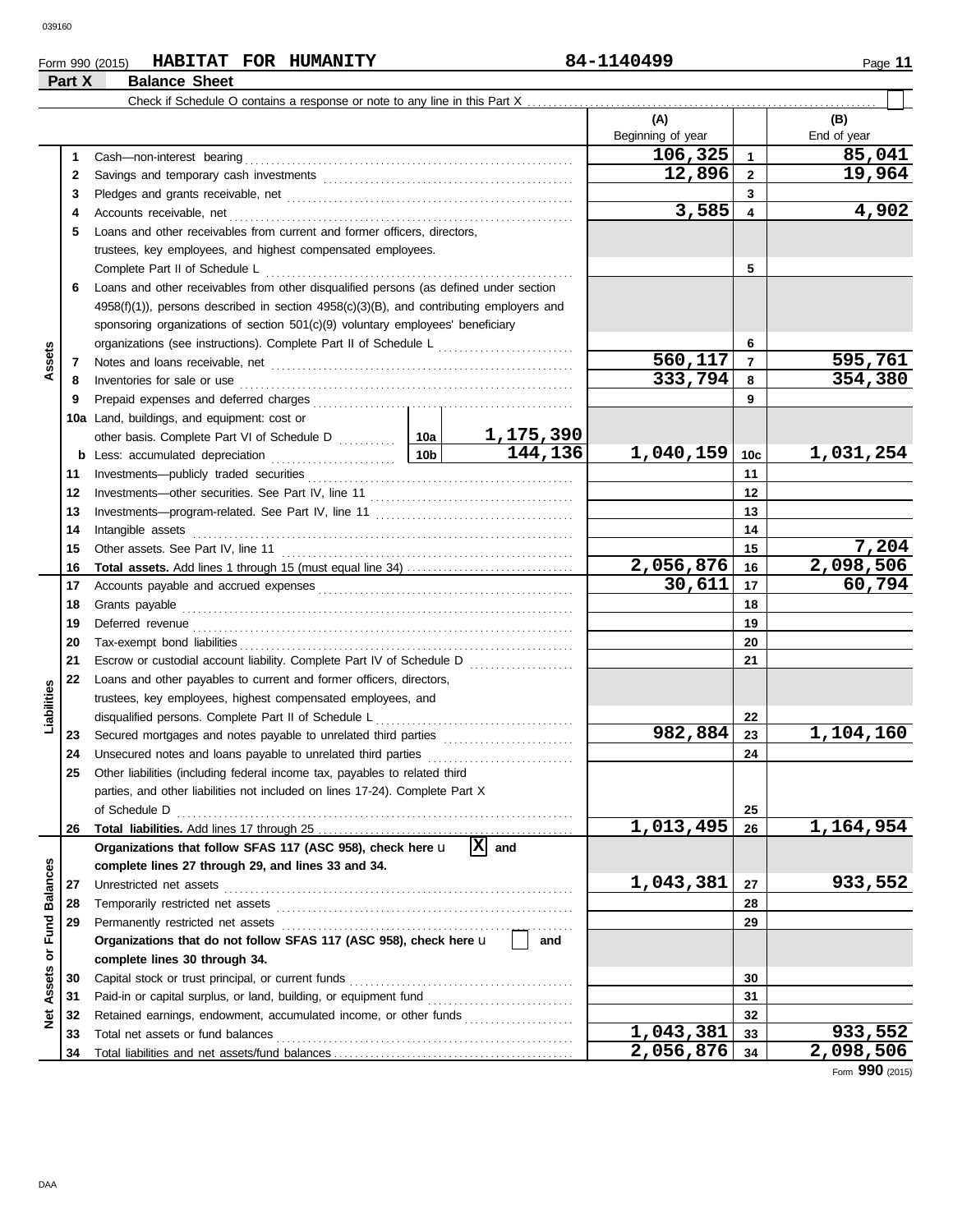|    | 84-1140499<br>Form 990 (2015) HABITAT FOR HUMANITY                                                                    |                |                        |            | Page 12   |
|----|-----------------------------------------------------------------------------------------------------------------------|----------------|------------------------|------------|-----------|
|    | Part XI<br><b>Reconciliation of Net Assets</b>                                                                        |                |                        |            |           |
|    |                                                                                                                       |                |                        |            |           |
| 1. |                                                                                                                       | $\blacksquare$ | $\overline{1,252,046}$ |            |           |
| 2  |                                                                                                                       | $\mathbf{2}$   | 1,361,875              |            |           |
| 3  | Revenue less expenses. Subtract line 2 from line 1                                                                    | 3              |                        | $-109,829$ |           |
| 4  | Net assets or fund balances at beginning of year (must equal Part X, line 33, column (A)) [[[[[[[[[[[[[[[[[[[         | 4              | 1,043,381              |            |           |
| 5  |                                                                                                                       | 5              |                        |            |           |
| 6  |                                                                                                                       | 6              |                        |            |           |
| 7  | Investment expenses                                                                                                   | $\overline{7}$ |                        |            |           |
| 8  | Prior period adjustments                                                                                              | 8              |                        |            |           |
| 9  | Other changes in net assets or fund balances (explain in Schedule O)                                                  | 9              |                        |            |           |
| 10 | Net assets or fund balances at end of year. Combine lines 3 through 9 (must equal Part X, line                        |                |                        |            |           |
|    | 33, column (B))                                                                                                       | 10             |                        | 933,552    |           |
|    | <b>Financial Statements and Reporting</b><br>Part XII                                                                 |                |                        |            |           |
|    |                                                                                                                       |                |                        |            |           |
|    |                                                                                                                       |                |                        | Yes        | <b>No</b> |
| 1. | X<br>Accounting method used to prepare the Form 990:<br>Cash<br>Accrual<br>Other                                      |                |                        |            |           |
|    | If the organization changed its method of accounting from a prior year or checked "Other," explain in                 |                |                        |            |           |
|    | Schedule O.                                                                                                           |                |                        |            |           |
|    | 2a Were the organization's financial statements compiled or reviewed by an independent accountant?                    |                | 2a                     |            | x         |
|    | If "Yes," check a box below to indicate whether the financial statements for the year were compiled or                |                |                        |            |           |
|    | reviewed on a separate basis, consolidated basis, or both:                                                            |                |                        |            |           |
|    | Consolidated basis<br>Separate basis<br>Both consolidated and separate basis<br>$\perp$                               |                |                        |            |           |
|    | <b>b</b> Were the organization's financial statements audited by an independent accountant?                           |                | 2b                     | х          |           |
|    | If "Yes," check a box below to indicate whether the financial statements for the year were audited on a               |                |                        |            |           |
|    | separate basis, consolidated basis, or both:                                                                          |                |                        |            |           |
|    | Separate basis<br>Consolidated basis<br>Both consolidated and separate basis                                          |                |                        |            |           |
|    | c If "Yes" to line 2a or 2b, does the organization have a committee that assumes responsibility for oversight         |                |                        |            |           |
|    | of the audit, review, or compilation of its financial statements and selection of an independent accountant?          |                | 2c                     | X          |           |
|    | If the organization changed either its oversight process or selection process during the tax year, explain in         |                |                        |            |           |
|    | Schedule O.                                                                                                           |                |                        |            |           |
|    | 3a As a result of a federal award, was the organization required to undergo an audit or audits as set forth in        |                |                        |            |           |
|    | the Single Audit Act and OMB Circular A-133?                                                                          |                | За                     |            | x         |
|    | <b>b</b> If "Yes," did the organization undergo the required audit or audits? If the organization did not undergo the |                |                        |            |           |
|    | required audit or audits, explain why in Schedule O and describe any steps taken to undergo such audits.              |                | 3 <sub>b</sub>         |            |           |

Form **990** (2015)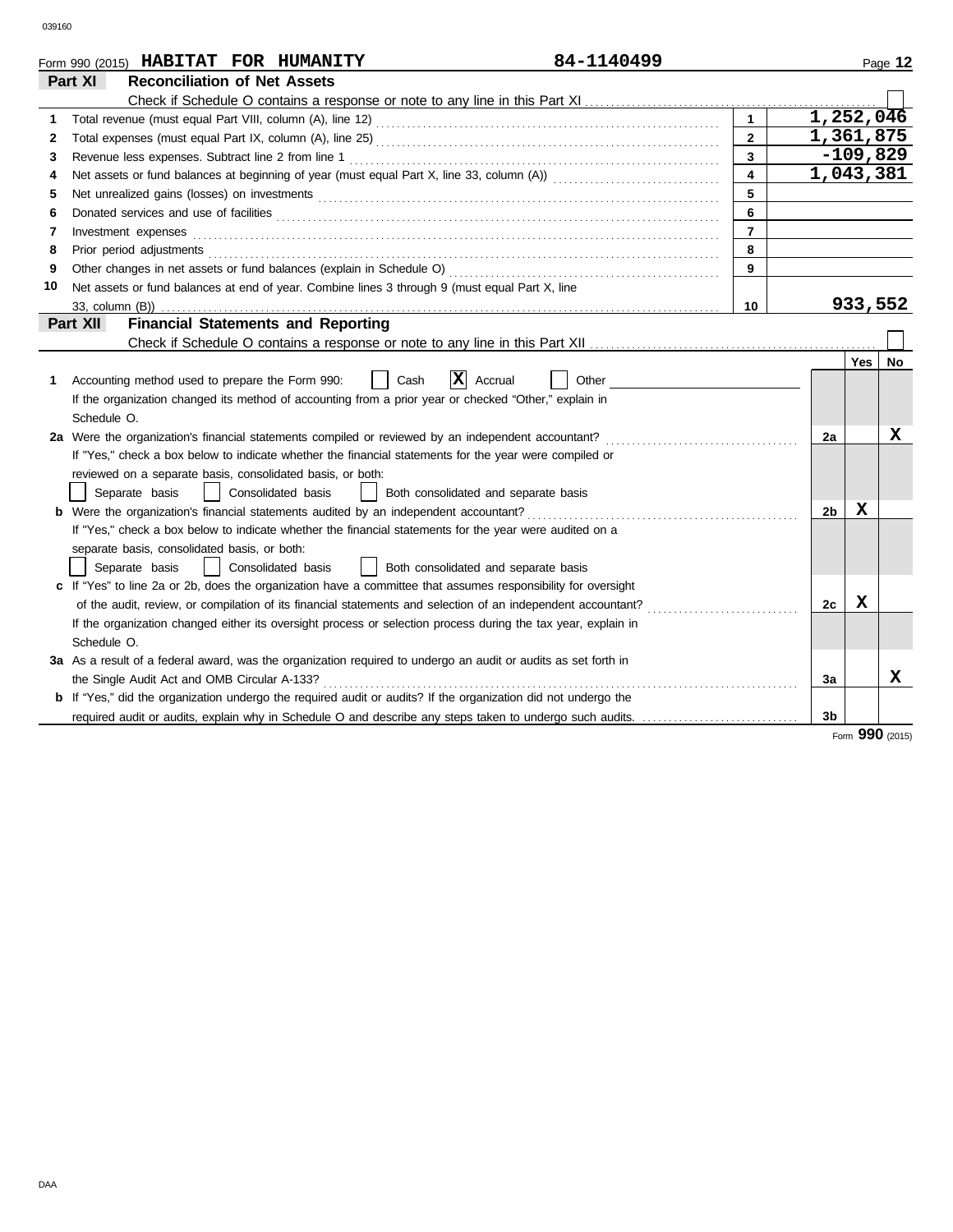| <b>SCHEDULE A</b>                                      |                                                                        | <b>Public Charity Status and Public Support</b>                                                                                                                                                                                                        |                          |    |                                | OMB No. 1545-0047  |
|--------------------------------------------------------|------------------------------------------------------------------------|--------------------------------------------------------------------------------------------------------------------------------------------------------------------------------------------------------------------------------------------------------|--------------------------|----|--------------------------------|--------------------|
| (Form 990 or 990-EZ)                                   |                                                                        | Complete if the organization is a section 501(c)(3) organization or a section                                                                                                                                                                          |                          |    |                                | 2015               |
|                                                        |                                                                        | 4947(a)(1) nonexempt charitable trust.<br>u Attach to Form 990 or Form 990-EZ.                                                                                                                                                                         |                          |    |                                | Open to Public     |
| Department of the Treasury<br>Internal Revenue Service |                                                                        | <b>u</b> Information about Schedule A (Form 990 or 990-EZ) and its instructions is at www.irs.gov/form990.                                                                                                                                             |                          |    |                                | <b>Inspection</b>  |
| Name of the organization                               | HABITAT FOR HUMANITY                                                   |                                                                                                                                                                                                                                                        |                          |    | Employer identification number |                    |
|                                                        | OF THE SAN JUANS                                                       |                                                                                                                                                                                                                                                        |                          |    | 84-1140499                     |                    |
| Part I                                                 |                                                                        | Reason for Public Charity Status (All organizations must complete this part.)                                                                                                                                                                          |                          |    | See instructions.              |                    |
|                                                        |                                                                        | The organization is not a private foundation because it is: (For lines 1 through 11, check only one box.)                                                                                                                                              |                          |    |                                |                    |
| 1<br>2                                                 |                                                                        | A church, convention of churches, or association of churches described in section 170(b)(1)(A)(i).<br>A school described in section 170(b)(1)(A)(ii). (Attach Schedule E (Form 990 or 990-EZ).)                                                        |                          |    |                                |                    |
| 3                                                      |                                                                        | A hospital or a cooperative hospital service organization described in <b>section 170(b)(1)(A)(iii).</b>                                                                                                                                               |                          |    |                                |                    |
| 4                                                      |                                                                        | A medical research organization operated in conjunction with a hospital described in section 170(b)(1)(A)(iii). Enter the hospital's name,                                                                                                             |                          |    |                                |                    |
| city, and state:                                       |                                                                        |                                                                                                                                                                                                                                                        |                          |    |                                |                    |
| 5                                                      |                                                                        | An organization operated for the benefit of a college or university owned or operated by a governmental unit described in                                                                                                                              |                          |    |                                |                    |
|                                                        | section 170(b)(1)(A)(iv). (Complete Part II.)                          |                                                                                                                                                                                                                                                        |                          |    |                                |                    |
| 6                                                      |                                                                        | A federal, state, or local government or governmental unit described in section 170(b)(1)(A)(v).                                                                                                                                                       |                          |    |                                |                    |
| 7                                                      |                                                                        | An organization that normally receives a substantial part of its support from a governmental unit or from the general public                                                                                                                           |                          |    |                                |                    |
|                                                        | described in section 170(b)(1)(A)(vi). (Complete Part II.)             |                                                                                                                                                                                                                                                        |                          |    |                                |                    |
| 8<br> x<br>9                                           |                                                                        | A community trust described in section 170(b)(1)(A)(vi). (Complete Part II.)<br>An organization that normally receives: (1) more than 33 1/3% of its support from contributions, membership fees, and gross                                            |                          |    |                                |                    |
|                                                        |                                                                        | receipts from activities related to its exempt functions—subject to certain exceptions, and (2) no more than 33 1/3% of its                                                                                                                            |                          |    |                                |                    |
|                                                        |                                                                        | support from gross investment income and unrelated business taxable income (less section 511 tax) from businesses                                                                                                                                      |                          |    |                                |                    |
|                                                        |                                                                        | acquired by the organization after June 30, 1975. See section 509(a)(2). (Complete Part III.)                                                                                                                                                          |                          |    |                                |                    |
| 10                                                     |                                                                        | An organization organized and operated exclusively to test for public safety. See section 509(a)(4).                                                                                                                                                   |                          |    |                                |                    |
| 11                                                     |                                                                        | An organization organized and operated exclusively for the benefit of, to perform the functions of, or to carry out the purposes of                                                                                                                    |                          |    |                                |                    |
|                                                        |                                                                        | one or more publicly supported organizations described in section 509(a)(1) or section 509(a)(2). See section 509(a)(3). Check                                                                                                                         |                          |    |                                |                    |
|                                                        |                                                                        | the box in lines 11a through 11d that describes the type of supporting organization and complete lines 11e, 11f, and 11g.                                                                                                                              |                          |    |                                |                    |
| а                                                      |                                                                        | Type I. A supporting organization operated, supervised, or controlled by its supported organization(s), typically by giving                                                                                                                            |                          |    |                                |                    |
|                                                        |                                                                        | the supported organization(s) the power to regularly appoint or elect a majority of the directors or trustees of the supporting                                                                                                                        |                          |    |                                |                    |
|                                                        | organization. You must complete Part IV, Sections A and B.             |                                                                                                                                                                                                                                                        |                          |    |                                |                    |
| b                                                      |                                                                        | <b>Type II.</b> A supporting organization supervised or controlled in connection with its supported organization(s), by having<br>control or management of the supporting organization vested in the same persons that control or manage the supported |                          |    |                                |                    |
|                                                        | organization(s). You must complete Part IV, Sections A and C.          |                                                                                                                                                                                                                                                        |                          |    |                                |                    |
| c                                                      |                                                                        | Type III functionally integrated. A supporting organization operated in connection with, and functionally integrated with,                                                                                                                             |                          |    |                                |                    |
|                                                        |                                                                        | its supported organization(s) (see instructions). You must complete Part IV, Sections A, D, and E.                                                                                                                                                     |                          |    |                                |                    |
| d                                                      |                                                                        | Type III non-functionally integrated. A supporting organization operated in connection with its supported organization(s)                                                                                                                              |                          |    |                                |                    |
|                                                        |                                                                        | that is not functionally integrated. The organization generally must satisfy a distribution requirement and an attentiveness                                                                                                                           |                          |    |                                |                    |
|                                                        |                                                                        | requirement (see instructions). You must complete Part IV, Sections A and D, and Part V.                                                                                                                                                               |                          |    |                                |                    |
| е                                                      |                                                                        | Check this box if the organization received a written determination from the IRS that it is a Type I, Type II, Type III                                                                                                                                |                          |    |                                |                    |
|                                                        | Enter the number of supported organizations                            | functionally integrated, or Type III non-functionally integrated supporting organization.                                                                                                                                                              |                          |    |                                |                    |
|                                                        | Provide the following information about the supported organization(s). |                                                                                                                                                                                                                                                        |                          |    |                                |                    |
| (i) Name of supported                                  | (ii) EIN                                                               | (iii) Type of organization                                                                                                                                                                                                                             | (iv) Is the organization |    | (v) Amount of monetary         | (vi) Amount of     |
| organization                                           |                                                                        | (described on lines 1-9                                                                                                                                                                                                                                | listed in your governing |    | support (see                   | other support (see |
|                                                        |                                                                        | above (see instructions))                                                                                                                                                                                                                              | document?                |    | instructions)                  | instructions)      |
|                                                        |                                                                        |                                                                                                                                                                                                                                                        | Yes                      | No |                                |                    |
| (A)                                                    |                                                                        |                                                                                                                                                                                                                                                        |                          |    |                                |                    |
|                                                        |                                                                        |                                                                                                                                                                                                                                                        |                          |    |                                |                    |
| (B)                                                    |                                                                        |                                                                                                                                                                                                                                                        |                          |    |                                |                    |
| (C)                                                    |                                                                        |                                                                                                                                                                                                                                                        |                          |    |                                |                    |
|                                                        |                                                                        |                                                                                                                                                                                                                                                        |                          |    |                                |                    |
| (D)                                                    |                                                                        |                                                                                                                                                                                                                                                        |                          |    |                                |                    |
|                                                        |                                                                        |                                                                                                                                                                                                                                                        |                          |    |                                |                    |
| (E)                                                    |                                                                        |                                                                                                                                                                                                                                                        |                          |    |                                |                    |
|                                                        |                                                                        |                                                                                                                                                                                                                                                        |                          |    |                                |                    |
| Total                                                  |                                                                        |                                                                                                                                                                                                                                                        |                          |    |                                |                    |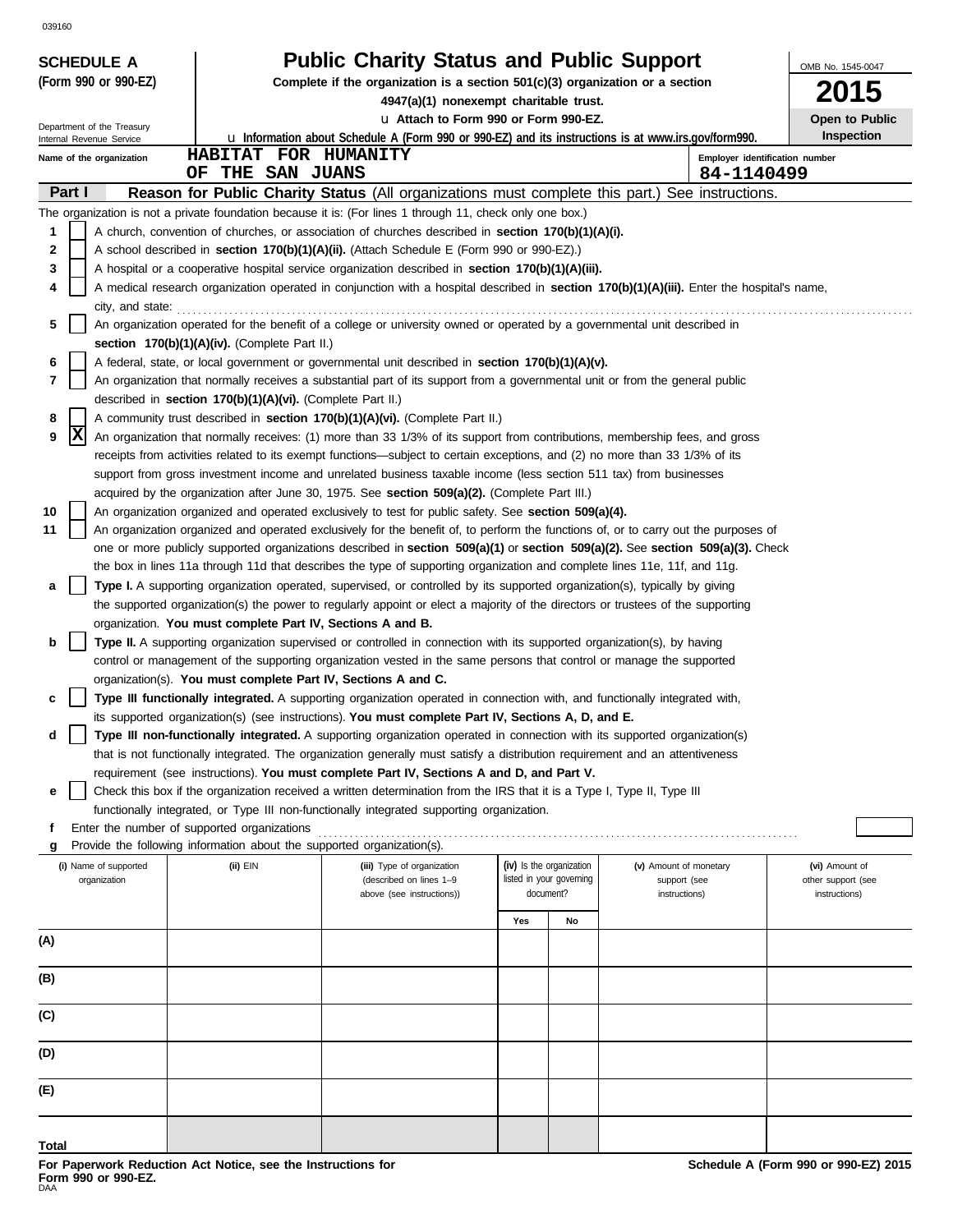$\blacktriangleright$   $\Box$ 

 $\blacktriangleright \Box$ 

 $\blacktriangleright$   $\Box$ 

 $\blacktriangleright$   $\Box$ 

| 039160       |                                                                                                                                                                                                                                                   |                                                                                                                   |          |            |            |            |    |           |
|--------------|---------------------------------------------------------------------------------------------------------------------------------------------------------------------------------------------------------------------------------------------------|-------------------------------------------------------------------------------------------------------------------|----------|------------|------------|------------|----|-----------|
|              | Schedule A (Form 990 or 990-EZ) 2015                                                                                                                                                                                                              | HABITAT FOR HUMANITY                                                                                              |          |            |            | 84-1140499 |    | Page 2    |
|              | Part II                                                                                                                                                                                                                                           | Support Schedule for Organizations Described in Sections 170(b)(1)(A)(iv) and 170(b)(1)(A)(vi)                    |          |            |            |            |    |           |
|              |                                                                                                                                                                                                                                                   | (Complete only if you checked the box on line 5, 7, or 8 of Part I or if the organization failed to qualify under |          |            |            |            |    |           |
|              |                                                                                                                                                                                                                                                   | Part III. If the organization fails to qualify under the tests listed below, please complete Part III.)           |          |            |            |            |    |           |
|              | <b>Section A. Public Support</b><br>Calendar year (or fiscal year beginning in) u                                                                                                                                                                 |                                                                                                                   |          |            |            |            |    | (f) Total |
|              |                                                                                                                                                                                                                                                   | (a) 2011                                                                                                          | (b) 2012 | $(c)$ 2013 | $(d)$ 2014 | (e) $2015$ |    |           |
| 1            | Gifts, grants, contributions, and<br>membership fees received. (Do not<br>include any "unusual grants.")                                                                                                                                          |                                                                                                                   |          |            |            |            |    |           |
| $\mathbf{2}$ | Tax revenues levied for the<br>organization's benefit and either paid<br>to or expended on its behalf                                                                                                                                             |                                                                                                                   |          |            |            |            |    |           |
| 3            | The value of services or facilities<br>furnished by a governmental unit to the<br>organization without charge                                                                                                                                     |                                                                                                                   |          |            |            |            |    |           |
| 4            | Total. Add lines 1 through 3                                                                                                                                                                                                                      |                                                                                                                   |          |            |            |            |    |           |
| 5            | The portion of total contributions by<br>each person (other than a<br>governmental unit or publicly<br>supported organization) included on<br>line 1 that exceeds 2% of the amount<br>shown on line 11, column (f) $\ldots$                       |                                                                                                                   |          |            |            |            |    |           |
| 6            | Public support. Subtract line 5 from line 4.                                                                                                                                                                                                      |                                                                                                                   |          |            |            |            |    |           |
|              | <b>Section B. Total Support</b>                                                                                                                                                                                                                   |                                                                                                                   |          |            |            |            |    |           |
|              | Calendar year (or fiscal year beginning in) u                                                                                                                                                                                                     | (a) $2011$                                                                                                        | (b) 2012 | $(c)$ 2013 | (d) $2014$ | (e) $2015$ |    | (f) Total |
| 7            | Amounts from line 4                                                                                                                                                                                                                               |                                                                                                                   |          |            |            |            |    |           |
| 8            | Gross income from interest, dividends,<br>payments received on securities loans,<br>rents, royalties and income from similar                                                                                                                      |                                                                                                                   |          |            |            |            |    |           |
| 9            | Net income from unrelated business<br>activities, whether or not the business<br>is regularly carried on $\ldots$ , $\ldots$ , $\ldots$                                                                                                           |                                                                                                                   |          |            |            |            |    |           |
| 10           | Other income. Do not include gain or<br>loss from the sale of capital assets                                                                                                                                                                      |                                                                                                                   |          |            |            |            |    |           |
|              | (Explain in Part VI.)                                                                                                                                                                                                                             |                                                                                                                   |          |            |            |            |    |           |
| 11           | Total support. Add lines 7 through 10                                                                                                                                                                                                             |                                                                                                                   |          |            |            |            |    |           |
| 12           | Gross receipts from related activities, etc. (see instructions)                                                                                                                                                                                   |                                                                                                                   |          |            |            |            | 12 |           |
| 13           | First five years. If the Form 990 is for the organization's first, second, third, fourth, or fifth tax year as a section 501(c)(3)                                                                                                                |                                                                                                                   |          |            |            |            |    |           |
|              | organization, check this box and stop here                                                                                                                                                                                                        |                                                                                                                   |          |            |            |            |    |           |
|              | Section C. Computation of Public Support Percentage                                                                                                                                                                                               |                                                                                                                   |          |            |            |            |    |           |
| 14           |                                                                                                                                                                                                                                                   |                                                                                                                   |          |            |            |            | 14 | %         |
| 15           |                                                                                                                                                                                                                                                   |                                                                                                                   |          |            |            |            | 15 | %         |
| 16a          | 33 1/3% support test-2015. If the organization did not check the box on line 13, and line 14 is 33 1/3% or more, check this                                                                                                                       |                                                                                                                   |          |            |            |            |    |           |
|              | box and stop here. The organization qualifies as a publicly supported organization <b>constructs</b> and stop here. The organization                                                                                                              |                                                                                                                   |          |            |            |            |    |           |
| b            | 33 1/3% support test—2014. If the organization did not check a box on line 13 or 16a, and line 15 is 33 1/3% or more,                                                                                                                             |                                                                                                                   |          |            |            |            |    |           |
|              | check this box and stop here. The organization qualifies as a publicly supported organization <b>conserved</b> conserved this box and stop here.                                                                                                  |                                                                                                                   |          |            |            |            |    |           |
| 17a          | 10%-facts-and-circumstances test-2015. If the organization did not check a box on line 13, 16a, or 16b, and line 14 is<br>10% or more, and if the organization meets the "facts-and-circumstances" test, check this box and stop here. Explain in |                                                                                                                   |          |            |            |            |    |           |
|              | Part VI how the organization meets the "facts-and-circumstances" test. The organization qualifies as a publicly supported<br>organization                                                                                                         |                                                                                                                   |          |            |            |            |    |           |
| b            | 10%-facts-and-circumstances test-2014. If the organization did not check a box on line 13, 16a, 16b, or 17a, and line                                                                                                                             |                                                                                                                   |          |            |            |            |    |           |
|              | 15 is 10% or more, and if the organization meets the "facts-and-circumstances" test, check this box and stop here.                                                                                                                                |                                                                                                                   |          |            |            |            |    |           |
|              | Explain in Part VI how the organization meets the "facts-and-circumstances" test. The organization qualifies as a publicly                                                                                                                        |                                                                                                                   |          |            |            |            |    |           |
|              | supported organization contains and contains a supported organization of the supported organization contains a supported organization                                                                                                             |                                                                                                                   |          |            |            |            |    |           |
| 18           | Private foundation. If the organization did not check a box on line 13, 16a, 16b, 17a, or 17b, check this box and see<br>instructions                                                                                                             |                                                                                                                   |          |            |            |            |    |           |

**Schedule A (Form 990 or 990-EZ) 2015**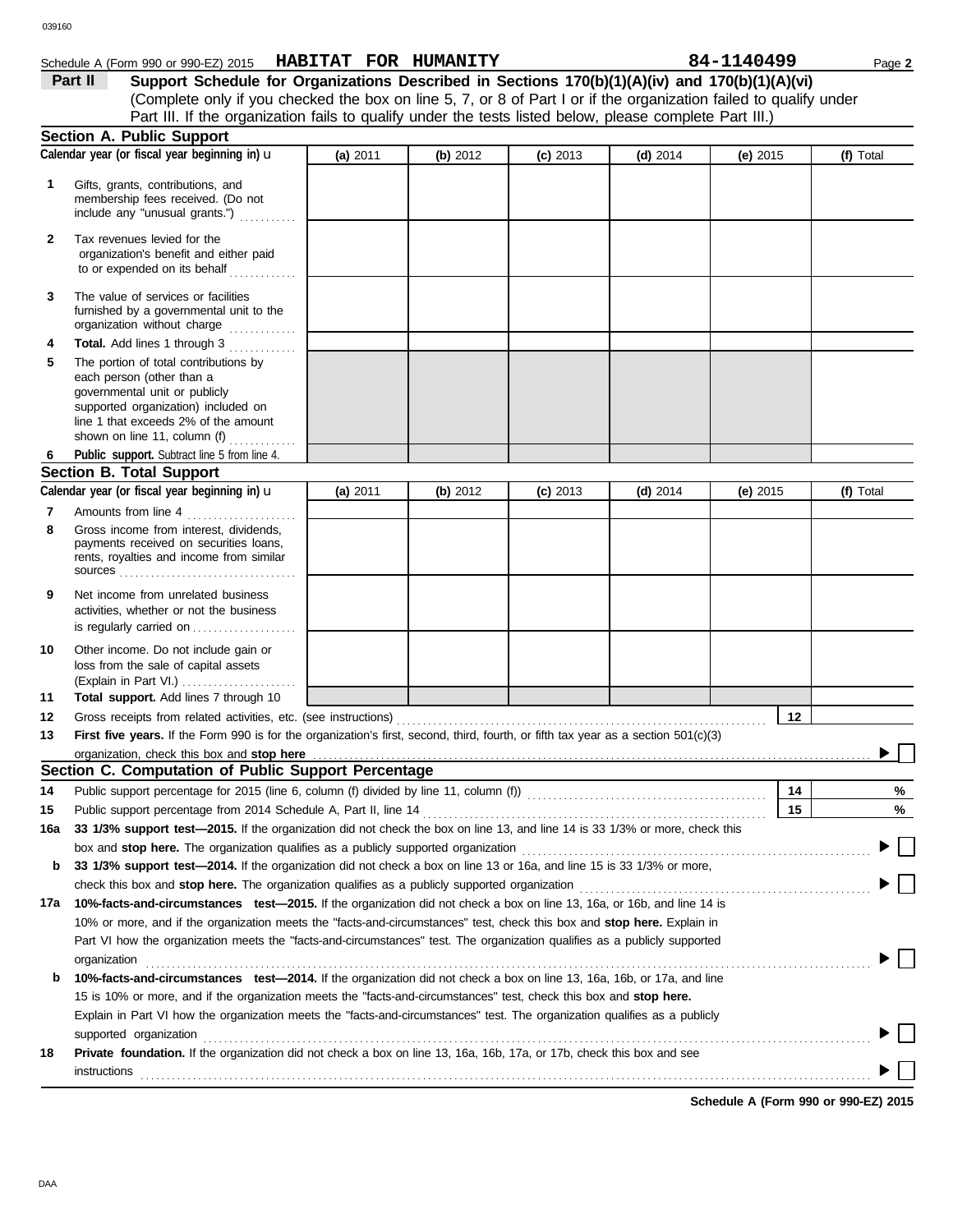# Schedule A (Form 990 or 990-EZ) 2015 Page **3 HABITAT FOR HUMANITY 84-1140499**

# **Part III Support Schedule for Organizations Described in Section 509(a)(2)**

(Complete only if you checked the box on line 9 of Part I or if the organization failed to qualify under Part II. **Section A. Public Support** If the organization fails to qualify under the tests listed below, please complete Part II.)

|              | Calendar year (or fiscal year beginning in) $\mathbf u$                                                                                                                                                                                                         | (a) 2011 | (b) 2012        | $(c)$ 2013 | $(d)$ 2014 | $(e)$ 2015 | (f) Total       |
|--------------|-----------------------------------------------------------------------------------------------------------------------------------------------------------------------------------------------------------------------------------------------------------------|----------|-----------------|------------|------------|------------|-----------------|
| 1            | Gifts, grants, contributions, and membership<br>fees received. (Do not include any "unusual<br>grants.") $\ldots \ldots \ldots \ldots \ldots \ldots \ldots \ldots \ldots \ldots \ldots \ldots$                                                                  | 47,955   | 137,786         | 40,268     | 102,783    | 150,962    | 479,754         |
| $\mathbf{2}$ | Gross receipts from admissions, merchandise<br>sold or services performed, or facilities<br>furnished in any activity that is related to the<br>organization's tax-exempt purpose                                                                               | 516,452  | 443,197         | 500,270    | 888,182    | 509,817    | 2,857,918       |
| 3            | Gross receipts from activities that are not an<br>unrelated trade or business under section 513                                                                                                                                                                 |          |                 |            |            | 657,071    | 657,071         |
| 4            | Tax revenues levied for the<br>organization's benefit and either paid<br>to or expended on its behalf                                                                                                                                                           |          |                 |            |            |            |                 |
| 5            | The value of services or facilities<br>furnished by a governmental unit to the<br>organization without charge                                                                                                                                                   |          |                 |            |            |            |                 |
| 6            | Total. Add lines 1 through 5<br>.                                                                                                                                                                                                                               | 564,407  | 580,983         | 540,538    | 990,965    | 1,317,850  | 3,994,743       |
| 7а           | Amounts included on lines 1, 2, and 3<br>received from disqualified persons<br>.                                                                                                                                                                                |          |                 |            |            |            |                 |
| b            | Amounts included on lines 2 and 3<br>received from other than disqualified<br>persons that exceed the greater of \$5,000<br>or 1% of the amount on line 13 for the year $\ldots$                                                                                |          |                 |            |            |            |                 |
| C            | Add lines 7a and 7b                                                                                                                                                                                                                                             |          |                 |            |            |            |                 |
| 8            | Public support. (Subtract line 7c from                                                                                                                                                                                                                          |          |                 |            |            |            |                 |
|              | <b>Section B. Total Support</b>                                                                                                                                                                                                                                 |          |                 |            |            |            | 3,994,743       |
|              | Calendar year (or fiscal year beginning in) u                                                                                                                                                                                                                   | (a) 2011 | (b) 2012        | $(c)$ 2013 | $(d)$ 2014 | (e) 2015   | (f) Total       |
| 9            | Amounts from line 6                                                                                                                                                                                                                                             | 564,407  | 580,983         | 540,538    | 990,965    | 1,317,850  | 3,994,743       |
|              |                                                                                                                                                                                                                                                                 |          |                 |            |            |            |                 |
| 10a          | Gross income from interest, dividends,<br>payments received on securities loans, rents,<br>royalties and income from similar sources                                                                                                                            | 40       | 10 <sub>1</sub> | 15         | 11         | 13         | 89              |
| b            | Unrelated business taxable income (less<br>section 511 taxes) from businesses<br>acquired after June 30, 1975                                                                                                                                                   |          |                 |            |            |            |                 |
| c            | Add lines 10a and 10b                                                                                                                                                                                                                                           | 40       | 10 <sub>l</sub> | 15         | 11         | 13         | 89              |
| 11           | Net income from unrelated business<br>activities not included in line 10b, whether<br>or not the business is regularly carried on                                                                                                                               |          |                 |            |            |            |                 |
| 12           | Other income. Do not include gain or<br>loss from the sale of capital assets<br>(Explain in Part VI.)<br>.                                                                                                                                                      | 5,366    | 20              |            |            |            | 5,386           |
| 13           | Total support. (Add lines 9, 10c, 11,                                                                                                                                                                                                                           |          |                 |            |            |            |                 |
|              | and $12.$ )                                                                                                                                                                                                                                                     | 569,813  | 581,013         | 540,553    | 990,976    | 1,317,863  | 4,000,218       |
| 14           | First five years. If the Form 990 is for the organization's first, second, third, fourth, or fifth tax year as a section 501(c)(3)                                                                                                                              |          |                 |            |            |            |                 |
|              | organization, check this box and stop here <i>manufacture in the content of the content of the content of the content of the content of the content of the content of the content of the content of the content of the content o</i>                            |          |                 |            |            |            |                 |
|              | Section C. Computation of Public Support Percentage                                                                                                                                                                                                             |          |                 |            |            |            |                 |
| 15           |                                                                                                                                                                                                                                                                 |          |                 |            |            | 15         | 99.86%          |
| 16           | Section D. Computation of Investment Income Percentage                                                                                                                                                                                                          |          |                 |            |            | 16         | 99.82%          |
| 17           |                                                                                                                                                                                                                                                                 |          |                 |            |            | 17         | %               |
| 18           | Investment income percentage from 2014 Schedule A, Part III, line 17                                                                                                                                                                                            |          |                 |            |            | 18         | %               |
| 19a          | 33 1/3% support tests-2015. If the organization did not check the box on line 14, and line 15 is more than 33 1/3%, and line                                                                                                                                    |          |                 |            |            |            |                 |
| b            | 17 is not more than 33 1/3%, check this box and stop here. The organization qualifies as a publicly supported organization<br>33 1/3% support tests-2014. If the organization did not check a box on line 14 or line 19a, and line 16 is more than 33 1/3%, and |          |                 |            |            |            | $\vert x \vert$ |
|              | line 18 is not more than 33 1/3%, check this box and stop here. The organization qualifies as a publicly supported organization                                                                                                                                 |          |                 |            |            |            |                 |
| 20           | Private foundation. If the organization did not check a box on line 14, 19a, or 19b, check this box and see instructions                                                                                                                                        |          |                 |            |            |            |                 |

**Schedule A (Form 990 or 990-EZ) 2015**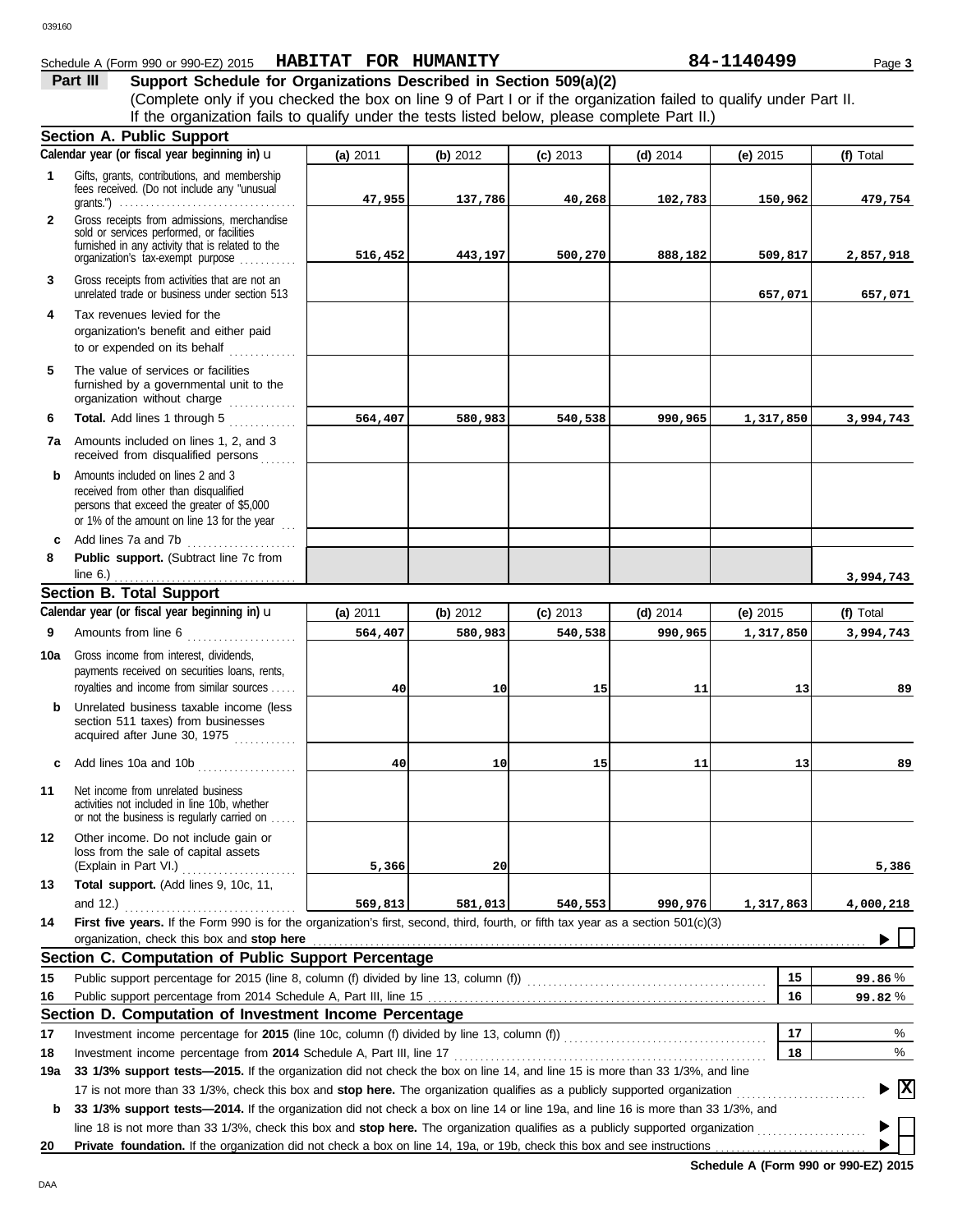|              | Schedule A (Form 990 or 990-EZ) 2015 HABITAT FOR HUMANITY                                                                  | 84-1140499      | Page 4 |
|--------------|----------------------------------------------------------------------------------------------------------------------------|-----------------|--------|
|              | Part IV<br><b>Supporting Organizations</b>                                                                                 |                 |        |
|              | (Complete only if you checked a box in line 11 on Part I. If you checked 11a of Part I, complete Sections A                |                 |        |
|              | and B. If you checked 11b of Part I, complete Sections A and C. If you checked 11c of Part I, complete                     |                 |        |
|              | Sections A, D, and E. If you checked 11d of Part I, complete Sections A and D, and complete Part V.)                       |                 |        |
|              | Section A. All Supporting Organizations                                                                                    |                 |        |
|              |                                                                                                                            | Yes             | No     |
| 1            | Are all of the organization's supported organizations listed by name in the organization's governing                       |                 |        |
|              | documents? If "No," describe in Part VI how the supported organizations are designated. If designated by                   |                 |        |
|              | class or purpose, describe the designation. If historic and continuing relationship, explain.                              | 1               |        |
| $\mathbf{2}$ | Did the organization have any supported organization that does not have an IRS determination of status                     |                 |        |
|              | under section 509(a)(1) or (2)? If "Yes," explain in <b>Part VI</b> how the organization determined that the supported     |                 |        |
|              | organization was described in section 509(a)(1) or (2).                                                                    | 2               |        |
| За           | Did the organization have a supported organization described in section $501(c)(4)$ , $(5)$ , or $(6)$ ? If "Yes," answer  |                 |        |
|              | (b) and (c) below.                                                                                                         | За              |        |
| b            | Did the organization confirm that each supported organization qualified under section $501(c)(4)$ , (5), or (6) and        |                 |        |
|              | satisfied the public support tests under section $509(a)(2)$ ? If "Yes," describe in <b>Part VI</b> when and how the       |                 |        |
|              | organization made the determination.                                                                                       | 3b              |        |
| c            | Did the organization ensure that all support to such organizations was used exclusively for section $170(c)(2)(B)$         |                 |        |
|              | purposes? If "Yes," explain in Part VI what controls the organization put in place to ensure such use.                     | 3c              |        |
| 4a           | Was any supported organization not organized in the United States ("foreign supported organization")? If                   |                 |        |
|              | "Yes," and if you checked 11a or 11b in Part I, answer (b) and (c) below.                                                  | 4a              |        |
| b            | Did the organization have ultimate control and discretion in deciding whether to make grants to the foreign                |                 |        |
|              | supported organization? If "Yes," describe in Part VI how the organization had such control and discretion                 |                 |        |
|              | despite being controlled or supervised by or in connection with its supported organizations.                               | 4b              |        |
|              | Did the organization support any foreign supported organization that does not have an IRS determination                    |                 |        |
| c            |                                                                                                                            |                 |        |
|              | under sections $501(c)(3)$ and $509(a)(1)$ or (2)? If "Yes," explain in <b>Part VI</b> what controls the organization used |                 |        |
|              | to ensure that all support to the foreign supported organization was used exclusively for section $170(c)(2)(B)$           |                 |        |
|              | purposes.                                                                                                                  | 4c              |        |
| 5a           | Did the organization add, substitute, or remove any supported organizations during the tax year? If "Yes,"                 |                 |        |
|              | answer (b) and (c) below (if applicable). Also, provide detail in <b>Part VI</b> , including (i) the names and EIN         |                 |        |
|              | numbers of the supported organizations added, substituted, or removed; (ii) the reasons for each such action;              |                 |        |
|              | (iii) the authority under the organization's organizing document authorizing such action; and (iv) how the action          |                 |        |
|              | was accomplished (such as by amendment to the organizing document).                                                        | 5a              |        |
| b            | Type I or Type II only. Was any added or substituted supported organization part of a class already                        |                 |        |
|              | designated in the organization's organizing document?                                                                      | 5b              |        |
| c            | Substitutions only. Was the substitution the result of an event beyond the organization's control?                         | 5c              |        |
| 6            | Did the organization provide support (whether in the form of grants or the provision of services or facilities) to         |                 |        |
|              | anyone other than (i) its supported organizations, (ii) individuals that are part of the charitable class benefited        |                 |        |
|              | by one or more of its supported organizations, or (iii) other supporting organizations that also support or                |                 |        |
|              | benefit one or more of the filing organization's supported organizations? If "Yes," provide detail in Part VI.             | 6               |        |
| 7            | Did the organization provide a grant, loan, compensation, or other similar payment to a substantial contributor            |                 |        |
|              | (defined in section 4958(c)(3)(C)), a family member of a substantial contributor, or a 35% controlled entity with          |                 |        |
|              | regard to a substantial contributor? If "Yes," complete Part I of Schedule L (Form 990 or 990-EZ).                         | 7               |        |
| 8            | Did the organization make a loan to a disqualified person (as defined in section 4958) not described in line 7?            |                 |        |
|              | If "Yes," complete Part I of Schedule L (Form 990 or 990-EZ).                                                              | 8               |        |
| 9а           | Was the organization controlled directly or indirectly at any time during the tax year by one or more                      |                 |        |
|              | disqualified persons as defined in section 4946 (other than foundation managers and organizations described                |                 |        |
|              | in section $509(a)(1)$ or $(2)$ ? If "Yes," provide detail in Part VI.                                                     | 9a              |        |
| b            | Did one or more disqualified persons (as defined in line 9a) hold a controlling interest in any entity in which            |                 |        |
|              | the supporting organization had an interest? If "Yes," provide detail in Part VI.                                          | 9b              |        |
| c            | Did a disqualified person (as defined in line 9a) have an ownership interest in, or derive any personal benefit            |                 |        |
|              | from, assets in which the supporting organization also had an interest? If "Yes," provide detail in Part VI.               | 9с              |        |
| 10a          | Was the organization subject to the excess business holdings rules of section 4943 because of section                      |                 |        |
|              | 4943(f) (regarding certain Type II supporting organizations, and all Type III non-functionally integrated                  |                 |        |
|              | supporting organizations)? If "Yes," answer 10b below.                                                                     | 10a             |        |
| b            | Did the organization have any excess business holdings in the tax year? (Use Schedule C, Form 4720, to                     |                 |        |
|              | determine whether the organization had excess business holdings.)                                                          | 10 <sub>b</sub> |        |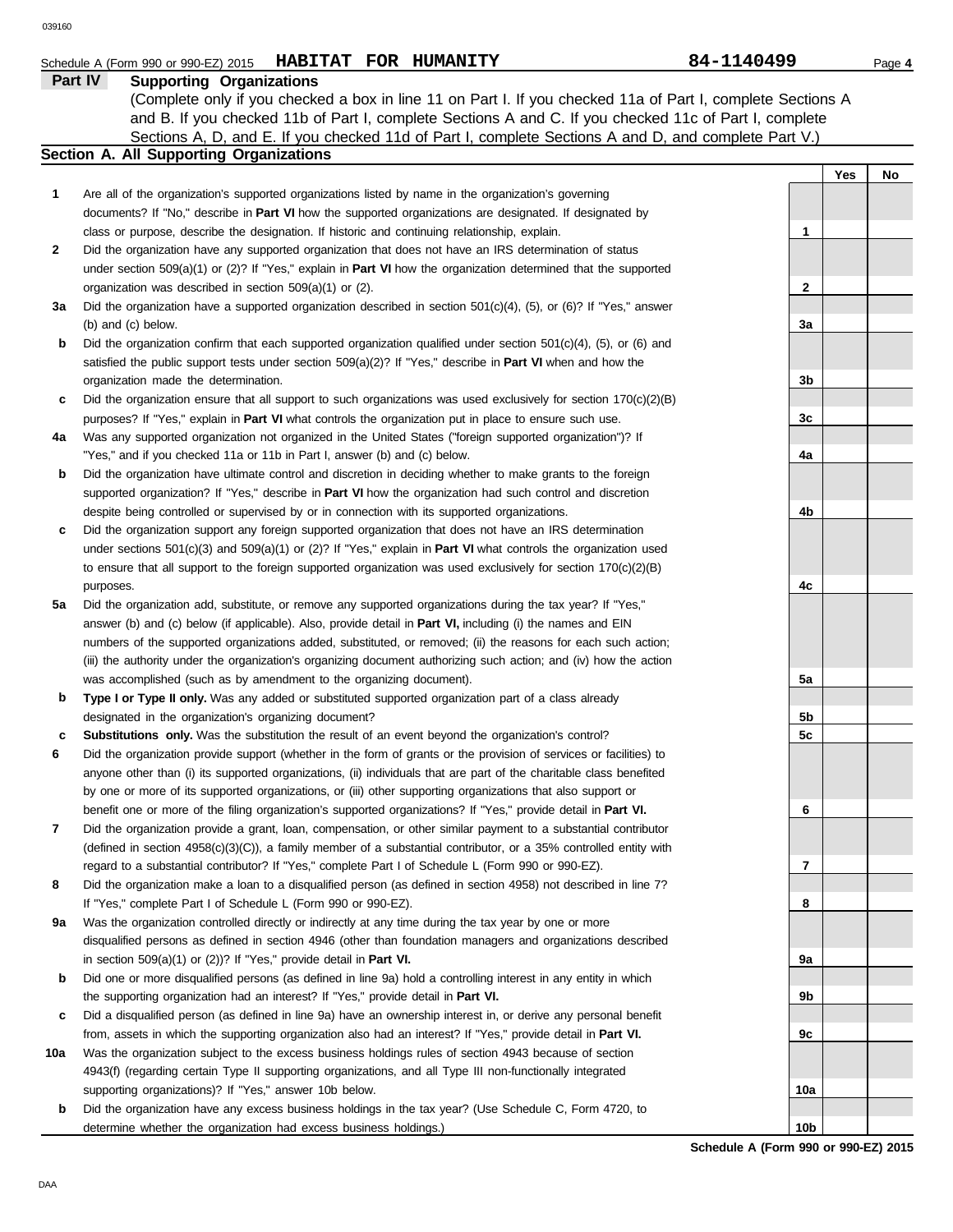|     | Part IV<br><b>Supporting Organizations (continued)</b>                                                                                                                                                                           |                 |     |    |
|-----|----------------------------------------------------------------------------------------------------------------------------------------------------------------------------------------------------------------------------------|-----------------|-----|----|
|     |                                                                                                                                                                                                                                  |                 | Yes | No |
| 11  | Has the organization accepted a gift or contribution from any of the following persons?                                                                                                                                          |                 |     |    |
| а   | A person who directly or indirectly controls, either alone or together with persons described in (b) and (c)                                                                                                                     |                 |     |    |
|     | below, the governing body of a supported organization?                                                                                                                                                                           | 11a             |     |    |
| b   | A family member of a person described in (a) above?                                                                                                                                                                              | 11 <sub>b</sub> |     |    |
| c   | A 35% controlled entity of a person described in (a) or (b) above? If "Yes" to a, b, or c, provide detail in Part VI.                                                                                                            | 11c             |     |    |
|     | <b>Section B. Type I Supporting Organizations</b>                                                                                                                                                                                |                 |     |    |
|     |                                                                                                                                                                                                                                  |                 | Yes | No |
| 1   | Did the directors, trustees, or membership of one or more supported organizations have the power to                                                                                                                              |                 |     |    |
|     | regularly appoint or elect at least a majority of the organization's directors or trustees at all times during the                                                                                                               |                 |     |    |
|     | tax year? If "No," describe in Part VI how the supported organization(s) effectively operated, supervised, or                                                                                                                    |                 |     |    |
|     | controlled the organization's activities. If the organization had more than one supported organization,                                                                                                                          |                 |     |    |
|     | describe how the powers to appoint and/or remove directors or trustees were allocated among the supported                                                                                                                        |                 |     |    |
|     | organizations and what conditions or restrictions, if any, applied to such powers during the tax year.                                                                                                                           | 1               |     |    |
| 2   | Did the organization operate for the benefit of any supported organization other than the supported                                                                                                                              |                 |     |    |
|     | organization(s) that operated, supervised, or controlled the supporting organization? If "Yes," explain in Part                                                                                                                  |                 |     |    |
|     | VI how providing such benefit carried out the purposes of the supported organization(s) that operated,                                                                                                                           |                 |     |    |
|     | supervised, or controlled the supporting organization.                                                                                                                                                                           | $\mathbf{2}$    |     |    |
|     | Section C. Type II Supporting Organizations                                                                                                                                                                                      |                 |     |    |
|     |                                                                                                                                                                                                                                  |                 | Yes | No |
| 1   | Were a majority of the organization's directors or trustees during the tax year also a majority of the directors                                                                                                                 |                 |     |    |
|     | or trustees of each of the organization's supported organization(s)? If "No," describe in <b>Part VI</b> how control                                                                                                             |                 |     |    |
|     | or management of the supporting organization was vested in the same persons that controlled or managed                                                                                                                           |                 |     |    |
|     | the supported organization(s).                                                                                                                                                                                                   | 1               |     |    |
|     | Section D. All Type III Supporting Organizations                                                                                                                                                                                 |                 |     |    |
|     |                                                                                                                                                                                                                                  |                 | Yes | No |
| 1   | Did the organization provide to each of its supported organizations, by the last day of the fifth month of the                                                                                                                   |                 |     |    |
|     | organization's tax year, (i) a written notice describing the type and amount of support provided during the prior tax                                                                                                            |                 |     |    |
|     | year, (ii) a copy of the Form 990 that was most recently filed as of the date of notification, and (iii) copies of the                                                                                                           |                 |     |    |
|     | organization's governing documents in effect on the date of notification, to the extent not previously provided?                                                                                                                 | 1               |     |    |
| 2   | Were any of the organization's officers, directors, or trustees either (i) appointed or elected by the supported                                                                                                                 |                 |     |    |
|     | organization(s) or (ii) serving on the governing body of a supported organization? If "No," explain in <b>Part VI</b> how                                                                                                        |                 |     |    |
|     | the organization maintained a close and continuous working relationship with the supported organization(s).                                                                                                                      | 2               |     |    |
| 3   | By reason of the relationship described in (2), did the organization's supported organizations have a                                                                                                                            |                 |     |    |
|     | significant voice in the organization's investment policies and in directing the use of the organization's                                                                                                                       |                 |     |    |
|     | income or assets at all times during the tax year? If "Yes," describe in Part VI the role the organization's                                                                                                                     |                 |     |    |
|     | supported organizations played in this regard.                                                                                                                                                                                   | 3               |     |    |
|     | Section E. Type III Functionally-Integrated Supporting Organizations                                                                                                                                                             |                 |     |    |
| 1   | Check the box next to the method that the organization used to satisfy the Integral Part Test during the year (see instructions):                                                                                                |                 |     |    |
| a   | The organization satisfied the Activities Test. Complete line 2 below.                                                                                                                                                           |                 |     |    |
| b   | The organization is the parent of each of its supported organizations. Complete line 3 below.                                                                                                                                    |                 |     |    |
| C   | The organization supported a governmental entity. Describe in Part VI how you supported a government entity (see instructions).                                                                                                  |                 |     |    |
|     |                                                                                                                                                                                                                                  |                 | Yes |    |
| 2   | Activities Test. Answer (a) and (b) below.                                                                                                                                                                                       |                 |     | No |
| а   | Did substantially all of the organization's activities during the tax year directly further the exempt purposes of<br>the supported organization(s) to which the organization was responsive? If "Yes," then in Part VI identify |                 |     |    |
|     | those supported organizations and explain how these activities directly furthered their exempt purposes,                                                                                                                         |                 |     |    |
|     | how the organization was responsive to those supported organizations, and how the organization determined                                                                                                                        |                 |     |    |
|     | that these activities constituted substantially all of its activities.                                                                                                                                                           | 2a              |     |    |
| b   | Did the activities described in (a) constitute activities that, but for the organization's involvement, one or more                                                                                                              |                 |     |    |
|     | of the organization's supported organization(s) would have been engaged in? If "Yes," explain in Part VI the                                                                                                                     |                 |     |    |
|     | reasons for the organization's position that its supported organization(s) would have engaged in these                                                                                                                           |                 |     |    |
|     | activities but for the organization's involvement.                                                                                                                                                                               | 2b              |     |    |
| 3   | Parent of Supported Organizations. Answer (a) and (b) below.                                                                                                                                                                     |                 |     |    |
| а   | Did the organization have the power to regularly appoint or elect a majority of the officers, directors, or                                                                                                                      |                 |     |    |
|     | trustees of each of the supported organizations? Provide details in Part VI.                                                                                                                                                     | За              |     |    |
| b   | Did the organization exercise a substantial degree of direction over the policies, programs, and activities of each                                                                                                              |                 |     |    |
|     | of its supported organizations? If "Yes," describe in Part VI the role played by the organization in this regard.                                                                                                                | 3b              |     |    |
| DAA | Schedule A (Form 990 or 990-EZ) 2015                                                                                                                                                                                             |                 |     |    |
|     |                                                                                                                                                                                                                                  |                 |     |    |

Schedule A (Form 990 or 990-EZ) 2015 Page **5 HABITAT FOR HUMANITY 84-1140499**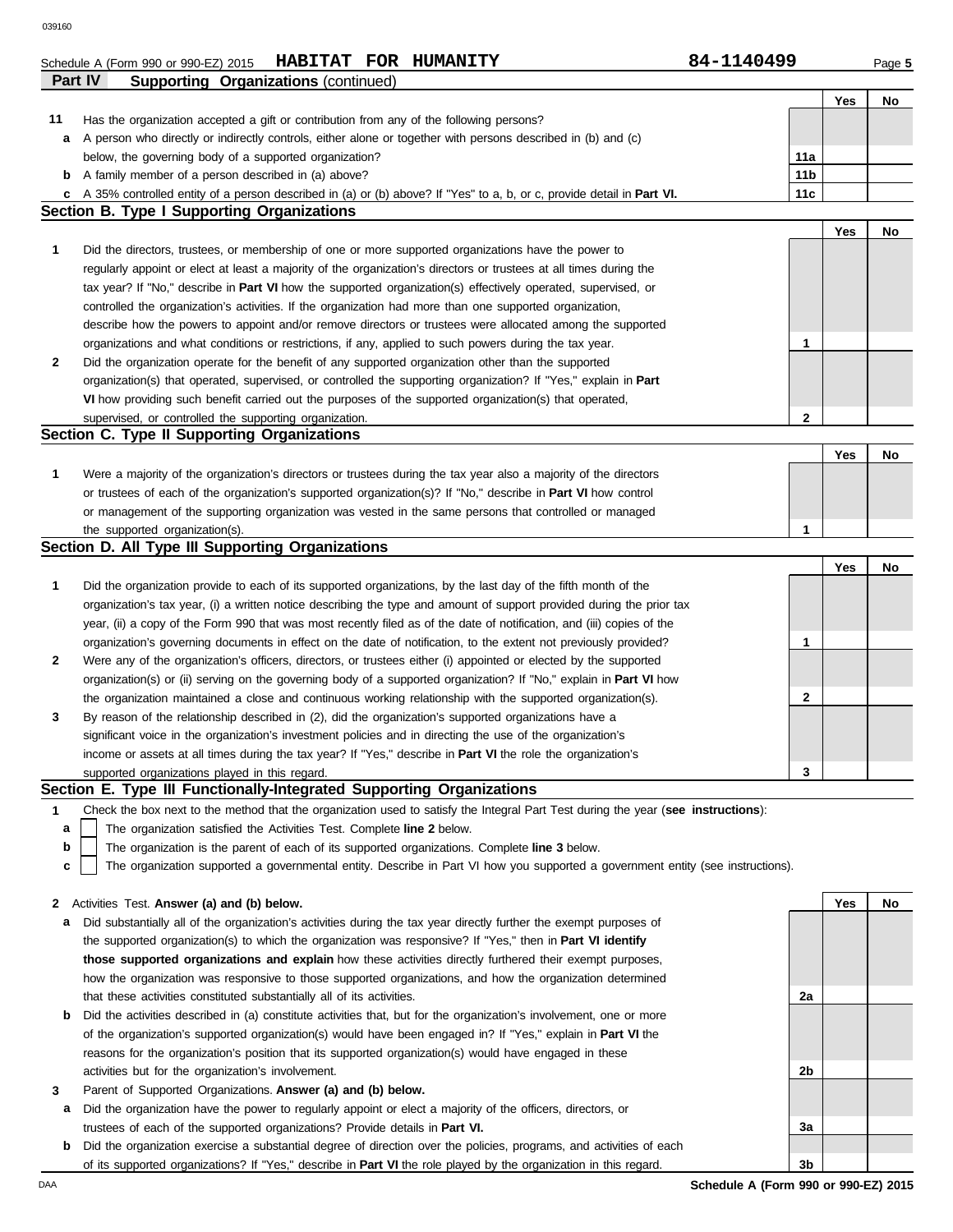| Part V<br>Type III Non-Functionally Integrated 509(a)(3) Supporting Organizations                                                   |                |                |                                |
|-------------------------------------------------------------------------------------------------------------------------------------|----------------|----------------|--------------------------------|
| Check here if the organization satisfied the Integral Part Test as a qualifying trust on Nov. 20, 1970. See instructions. All<br>1. |                |                |                                |
| other Type III non-functionally integrated supporting organizations must complete Sections A through E.                             |                |                |                                |
| Section A - Adjusted Net Income                                                                                                     |                | (A) Prior Year | (B) Current Year<br>(optional) |
| Net short-term capital gain<br>1                                                                                                    | 1              |                |                                |
| $\mathbf{2}$<br>Recoveries of prior-year distributions                                                                              | $\mathbf{2}$   |                |                                |
| 3<br>Other gross income (see instructions)                                                                                          | 3              |                |                                |
| Add lines 1 through 3<br>4                                                                                                          | 4              |                |                                |
| 5<br>Depreciation and depletion                                                                                                     | 5              |                |                                |
| Portion of operating expenses paid or incurred for production or<br>6                                                               |                |                |                                |
| collection of gross income or for management, conservation, or                                                                      |                |                |                                |
| maintenance of property held for production of income (see instructions)                                                            | 6              |                |                                |
| 7<br>Other expenses (see instructions)                                                                                              | $\overline{7}$ |                |                                |
| 8<br>Adjusted Net Income (subtract lines 5, 6 and 7 from line 4)                                                                    | 8              |                |                                |
| <b>Section B - Minimum Asset Amount</b>                                                                                             |                | (A) Prior Year | (B) Current Year<br>(optional) |
| Aggregate fair market value of all non-exempt-use assets (see<br>1                                                                  |                |                |                                |
| instructions for short tax year or assets held for part of year):                                                                   |                |                |                                |
| Average monthly value of securities<br>a                                                                                            | 1a             |                |                                |
| Average monthly cash balances<br>b                                                                                                  | 1b             |                |                                |
| Fair market value of other non-exempt-use assets<br>c                                                                               | 1c             |                |                                |
| Total (add lines 1a, 1b, and 1c)<br>d                                                                                               | 1d             |                |                                |
| <b>Discount</b> claimed for blockage or other<br>е                                                                                  |                |                |                                |
| factors (explain in detail in <b>Part VI)</b> :                                                                                     |                |                |                                |
| $\mathbf{2}$<br>Acquisition indebtedness applicable to non-exempt-use assets                                                        | $\mathbf{2}$   |                |                                |
| 3<br>Subtract line 2 from line 1d                                                                                                   | 3              |                |                                |
| Cash deemed held for exempt use. Enter 1-1/2% of line 3 (for greater amount,<br>4                                                   |                |                |                                |
| see instructions).                                                                                                                  | 4              |                |                                |
| 5.<br>Net value of non-exempt-use assets (subtract line 4 from line 3)                                                              | 5              |                |                                |
| 6<br>Multiply line 5 by .035                                                                                                        | 6              |                |                                |
| $\overline{7}$<br>Recoveries of prior-year distributions                                                                            | $\overline{7}$ |                |                                |
| Minimum Asset Amount (add line 7 to line 6)<br>8                                                                                    | 8              |                |                                |
| Section C - Distributable Amount                                                                                                    |                |                | <b>Current Year</b>            |
| 1<br>Adjusted net income for prior year (from Section A, line 8, Column A)                                                          | 1              |                |                                |
| Enter 85% of line 1<br>2                                                                                                            | $\mathbf{2}$   |                |                                |
| 3<br>Minimum asset amount for prior year (from Section B, line 8, Column A)                                                         | 3              |                |                                |
| 4<br>Enter greater of line 2 or line 3                                                                                              | 4              |                |                                |
| Income tax imposed in prior year<br>5                                                                                               | 5              |                |                                |

**HABITAT FOR HUMANITY 84-1140499**

**7** emergency temporary reduction (see instructions) instructions). Check here if the current year is the organization's first as a non-functionally-integrated Type III supporting organization (see

**6**

**6 Distributable Amount.** Subtract line 5 from line 4, unless subject to

**Schedule A (Form 990 or 990-EZ) 2015**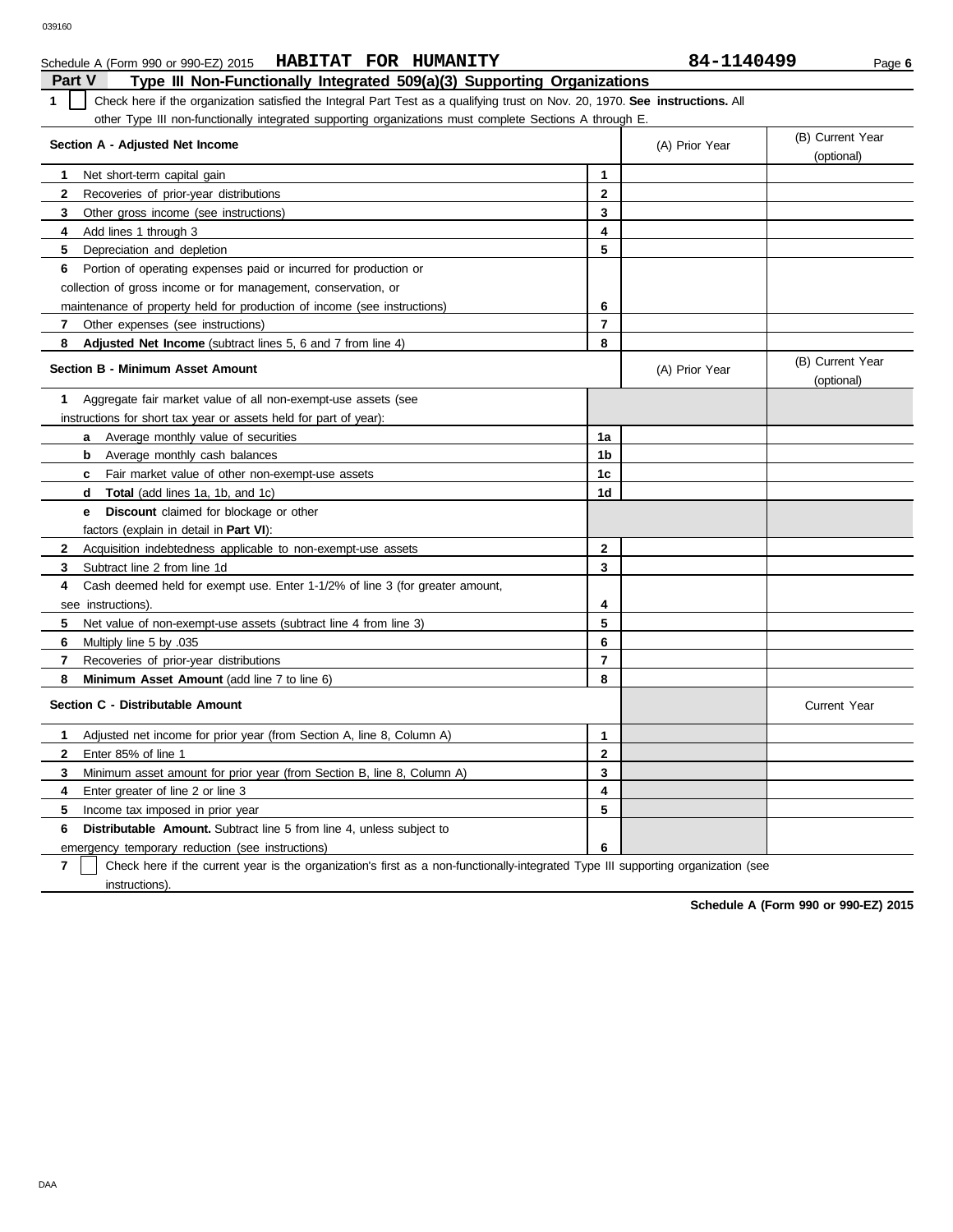### Schedule A (Form 990 or 990-EZ) 2015 **HABITAT FOR HUMANITY** 84-1140499 Page 7 **HABITAT FOR HUMANITY 84-1140499**

| Part V       | Type III Non-Functionally Integrated 509(a)(3) Supporting Organizations (continued)        |                                    |                                                |                                                  |
|--------------|--------------------------------------------------------------------------------------------|------------------------------------|------------------------------------------------|--------------------------------------------------|
|              | <b>Section D - Distributions</b>                                                           |                                    |                                                | <b>Current Year</b>                              |
| 1            | Amounts paid to supported organizations to accomplish exempt purposes                      |                                    |                                                |                                                  |
| 2            | Amounts paid to perform activity that directly furthers exempt purposes of supported       |                                    |                                                |                                                  |
|              | organizations, in excess of income from activity                                           |                                    |                                                |                                                  |
| 3            | Administrative expenses paid to accomplish exempt purposes of supported organizations      |                                    |                                                |                                                  |
| 4            | Amounts paid to acquire exempt-use assets                                                  |                                    |                                                |                                                  |
| 5            | Qualified set-aside amounts (prior IRS approval required)                                  |                                    |                                                |                                                  |
| 6            | Other distributions (describe in <b>Part VI</b> ). See instructions.                       |                                    |                                                |                                                  |
| 7            | <b>Total annual distributions.</b> Add lines 1 through 6.                                  |                                    |                                                |                                                  |
| 8            | Distributions to attentive supported organizations to which the organization is responsive |                                    |                                                |                                                  |
|              | (provide details in <b>Part VI</b> ). See instructions.                                    |                                    |                                                |                                                  |
| 9            | Distributable amount for 2015 from Section C, line 6                                       |                                    |                                                |                                                  |
| 10           | Line 8 amount divided by Line 9 amount                                                     |                                    |                                                |                                                  |
|              | Section E - Distribution Allocations (see instructions)                                    | (i)<br><b>Excess Distributions</b> | (iii)<br><b>Underdistributions</b><br>Pre-2015 | (iii)<br><b>Distributable</b><br>Amount for 2015 |
| 1            | Distributable amount for 2015 from Section C, line 6                                       |                                    |                                                |                                                  |
| 2            | Underdistributions, if any, for years prior to 2015                                        |                                    |                                                |                                                  |
|              | (reasonable cause required-see instructions)                                               |                                    |                                                |                                                  |
| 3            | Excess distributions carryover, if any, to 2015:                                           |                                    |                                                |                                                  |
| a            |                                                                                            |                                    |                                                |                                                  |
| b            |                                                                                            |                                    |                                                |                                                  |
| c            |                                                                                            |                                    |                                                |                                                  |
|              |                                                                                            |                                    |                                                |                                                  |
|              |                                                                                            |                                    |                                                |                                                  |
|              | f Total of lines 3a through e                                                              |                                    |                                                |                                                  |
|              | g Applied to underdistributions of prior years                                             |                                    |                                                |                                                  |
|              | h Applied to 2015 distributable amount                                                     |                                    |                                                |                                                  |
| İ.           | Carryover from 2010 not applied (see instructions)                                         |                                    |                                                |                                                  |
|              | Remainder. Subtract lines 3g, 3h, and 3i from 3f.                                          |                                    |                                                |                                                  |
| 4            | Distributions for 2015 from Section                                                        |                                    |                                                |                                                  |
|              | \$<br>D, line $7:$                                                                         |                                    |                                                |                                                  |
|              | a Applied to underdistributions of prior years                                             |                                    |                                                |                                                  |
|              | <b>b</b> Applied to 2015 distributable amount                                              |                                    |                                                |                                                  |
|              | c Remainder. Subtract lines 4a and 4b from 4.                                              |                                    |                                                |                                                  |
| 5            | Remaining underdistributions for years prior to 2015, if                                   |                                    |                                                |                                                  |
|              | any. Subtract lines 3g and 4a from line 2 (if amount                                       |                                    |                                                |                                                  |
|              | greater than zero, see instructions).                                                      |                                    |                                                |                                                  |
| 6            | Remaining underdistributions for 2015. Subtract lines 3h                                   |                                    |                                                |                                                  |
|              | and 4b from line 1 (if amount greater than zero, see                                       |                                    |                                                |                                                  |
|              | instructions).                                                                             |                                    |                                                |                                                  |
| $\mathbf{7}$ | Excess distributions carryover to 2016. Add lines 3j                                       |                                    |                                                |                                                  |
|              | and 4c.                                                                                    |                                    |                                                |                                                  |
| 8            | Breakdown of line 7:                                                                       |                                    |                                                |                                                  |
| a            |                                                                                            |                                    |                                                |                                                  |
| b            |                                                                                            |                                    |                                                |                                                  |
|              | c Excess from 2013                                                                         |                                    |                                                |                                                  |
|              | <b>d</b> Excess from 2014<br>.                                                             |                                    |                                                |                                                  |
|              | e Excess from 2015                                                                         |                                    |                                                |                                                  |

**Schedule A (Form 990 or 990-EZ) 2015**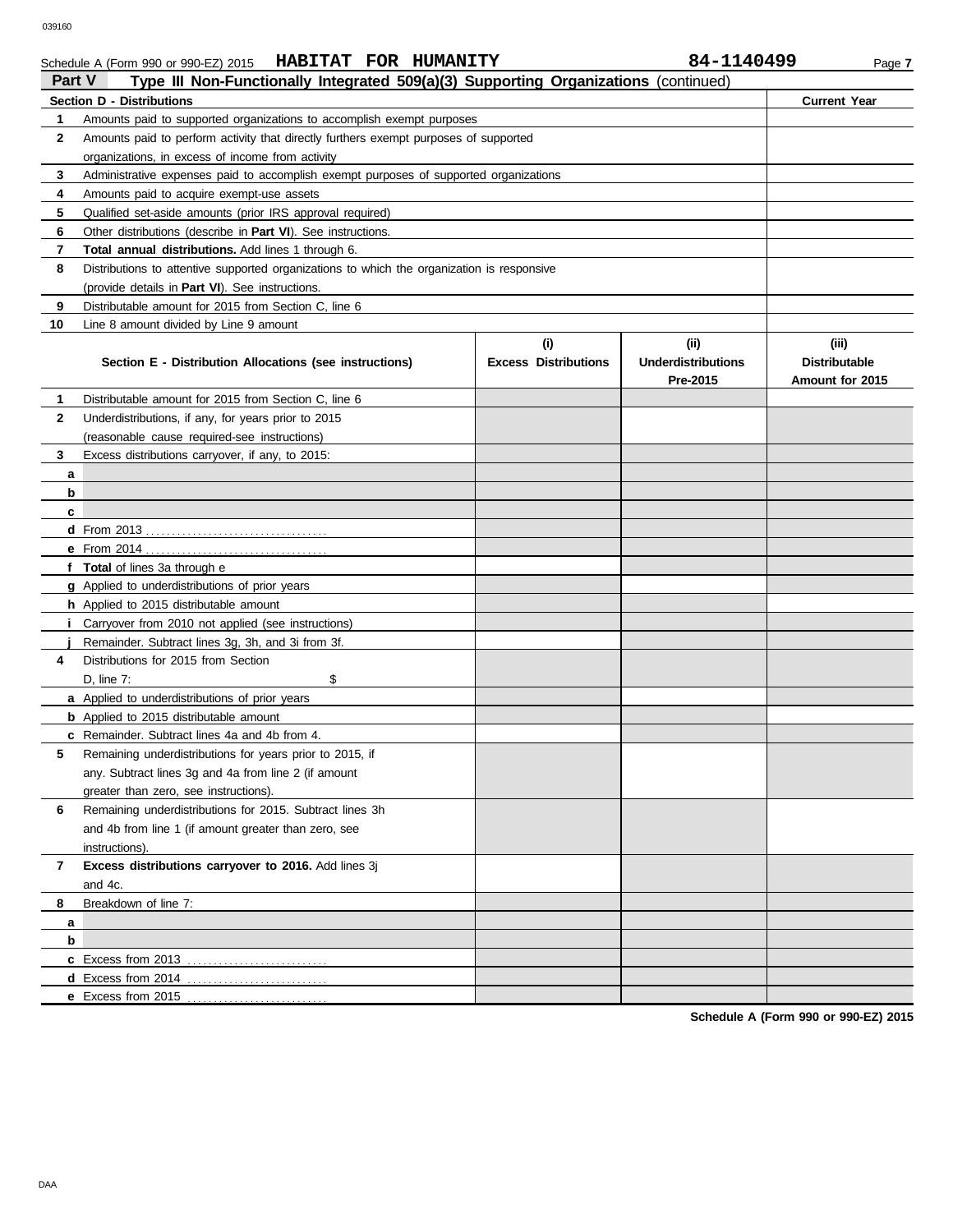|                     | HABITAT FOR HUMANITY<br>Schedule A (Form 990 or 990-EZ) 2015                                                                                                                                                                                                                                                                                                                                                                                                                                                                                                                               | 84-1140499<br>Page 8 |
|---------------------|--------------------------------------------------------------------------------------------------------------------------------------------------------------------------------------------------------------------------------------------------------------------------------------------------------------------------------------------------------------------------------------------------------------------------------------------------------------------------------------------------------------------------------------------------------------------------------------------|----------------------|
| Part VI             | Supplemental Information. Provide the explanations required by Part II, line 10; Part II, line 17a or 17b; Part<br>III, line 12; Part IV, Section A, lines 1, 2, 3b, 3c, 4b, 4c, 5a, 6, 9a, 9b, 9c, 11a, 11b, and 11c; Part IV, Section<br>B, lines 1 and 2; Part IV, Section C, line 1; Part IV, Section D, lines 2 and 3; Part IV, Section E, lines 1c, 2a, 2b,<br>3a and 3b; Part V, line 1; Part V, Section B, line 1e; Part V, Section D, lines 5, 6, and 8; and Part V, Section E,<br>lines 2, 5, and 6. Also complete this part for any additional information. (See instructions.) |                      |
|                     | PART III, LINE 12 - OTHER INCOME DETAIL                                                                                                                                                                                                                                                                                                                                                                                                                                                                                                                                                    |                      |
|                     |                                                                                                                                                                                                                                                                                                                                                                                                                                                                                                                                                                                            |                      |
|                     | \$                                                                                                                                                                                                                                                                                                                                                                                                                                                                                                                                                                                         | 5,386                |
|                     |                                                                                                                                                                                                                                                                                                                                                                                                                                                                                                                                                                                            |                      |
| <b>SUPPLEMENTAL</b> | <b>INFORMATION</b>                                                                                                                                                                                                                                                                                                                                                                                                                                                                                                                                                                         |                      |
|                     | OTHER INCOME PART III, LINE 12 DESCRIPTION: OTHER INCOME                                                                                                                                                                                                                                                                                                                                                                                                                                                                                                                                   |                      |
|                     | 2011: 5,366. 2012: 20. 2013: 0. 2014: 0                                                                                                                                                                                                                                                                                                                                                                                                                                                                                                                                                    |                      |
|                     |                                                                                                                                                                                                                                                                                                                                                                                                                                                                                                                                                                                            |                      |
|                     |                                                                                                                                                                                                                                                                                                                                                                                                                                                                                                                                                                                            |                      |
|                     |                                                                                                                                                                                                                                                                                                                                                                                                                                                                                                                                                                                            |                      |
|                     |                                                                                                                                                                                                                                                                                                                                                                                                                                                                                                                                                                                            |                      |
|                     |                                                                                                                                                                                                                                                                                                                                                                                                                                                                                                                                                                                            |                      |
|                     |                                                                                                                                                                                                                                                                                                                                                                                                                                                                                                                                                                                            |                      |
|                     |                                                                                                                                                                                                                                                                                                                                                                                                                                                                                                                                                                                            |                      |
|                     |                                                                                                                                                                                                                                                                                                                                                                                                                                                                                                                                                                                            |                      |
|                     |                                                                                                                                                                                                                                                                                                                                                                                                                                                                                                                                                                                            |                      |
|                     |                                                                                                                                                                                                                                                                                                                                                                                                                                                                                                                                                                                            |                      |
|                     |                                                                                                                                                                                                                                                                                                                                                                                                                                                                                                                                                                                            |                      |
|                     |                                                                                                                                                                                                                                                                                                                                                                                                                                                                                                                                                                                            |                      |
|                     |                                                                                                                                                                                                                                                                                                                                                                                                                                                                                                                                                                                            |                      |
|                     |                                                                                                                                                                                                                                                                                                                                                                                                                                                                                                                                                                                            |                      |
|                     |                                                                                                                                                                                                                                                                                                                                                                                                                                                                                                                                                                                            |                      |
|                     |                                                                                                                                                                                                                                                                                                                                                                                                                                                                                                                                                                                            |                      |
|                     |                                                                                                                                                                                                                                                                                                                                                                                                                                                                                                                                                                                            |                      |
|                     |                                                                                                                                                                                                                                                                                                                                                                                                                                                                                                                                                                                            |                      |
|                     |                                                                                                                                                                                                                                                                                                                                                                                                                                                                                                                                                                                            |                      |
|                     |                                                                                                                                                                                                                                                                                                                                                                                                                                                                                                                                                                                            |                      |
|                     |                                                                                                                                                                                                                                                                                                                                                                                                                                                                                                                                                                                            |                      |
|                     |                                                                                                                                                                                                                                                                                                                                                                                                                                                                                                                                                                                            |                      |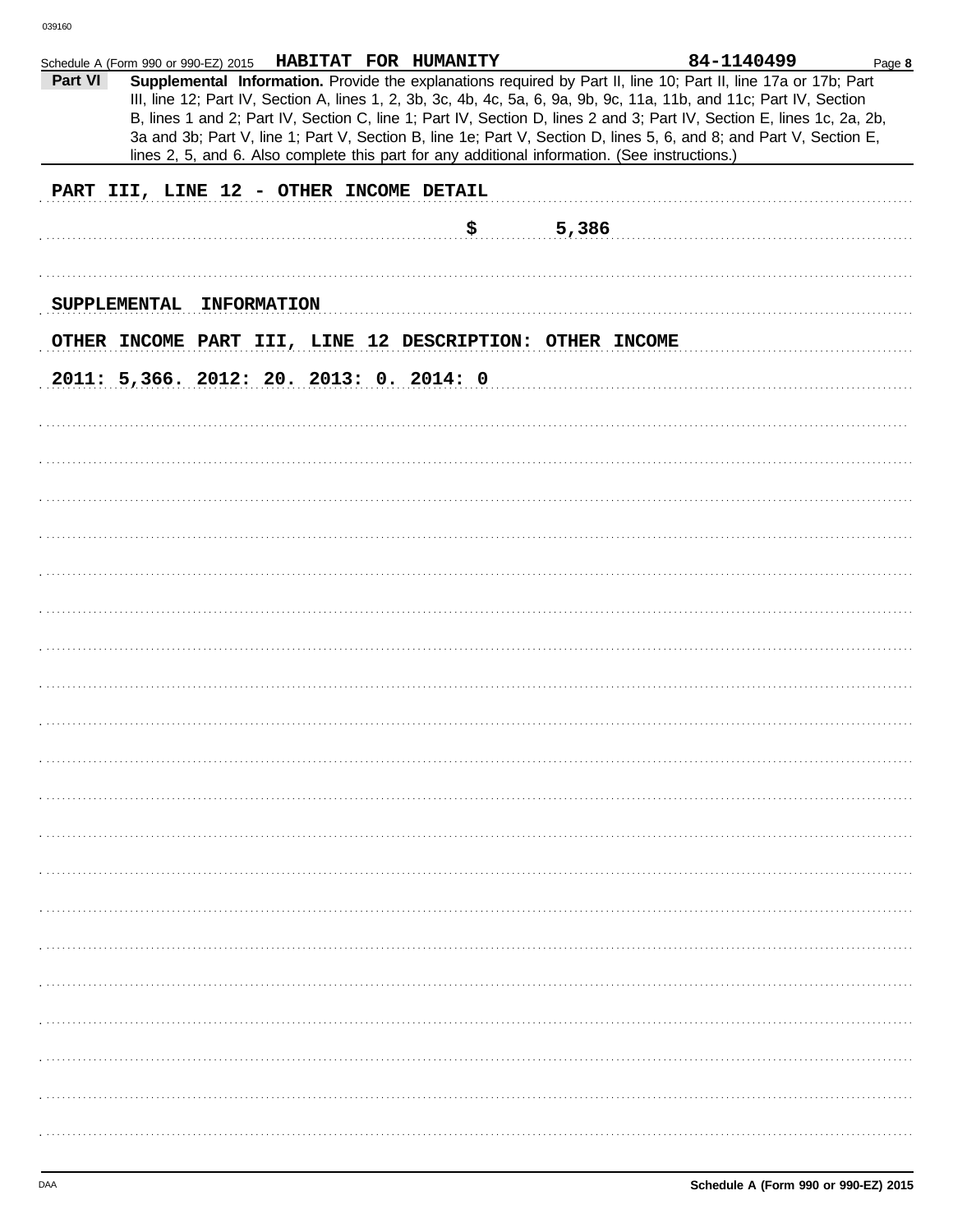|    | <b>SCHEDULE D</b>                         |                                                                                                                                                                           | Supplemental Financial Statements                                                                    |                |                | OMB No. 1545-0047                                            |
|----|-------------------------------------------|---------------------------------------------------------------------------------------------------------------------------------------------------------------------------|------------------------------------------------------------------------------------------------------|----------------|----------------|--------------------------------------------------------------|
|    | (Form 990)                                |                                                                                                                                                                           | u Complete if the organization answered "Yes" on Form 990,                                           |                |                |                                                              |
|    | Department of the Treasury                |                                                                                                                                                                           | Part IV, line 6, 7, 8, 9, 10, 11a, 11b, 11c, 11d, 11e, 11f, 12a, or 12b.<br>u Attach to Form 990.    |                | Open to Public |                                                              |
|    | Internal Revenue Service                  | <b>u</b> Information about Schedule D (Form 990) and its instructions is at www.irs.gov/form990.                                                                          |                                                                                                      |                |                | <b>Inspection</b>                                            |
|    | Name of the organization                  |                                                                                                                                                                           |                                                                                                      |                |                | Employer identification number                               |
|    | HABITAT FOR HUMANITY                      |                                                                                                                                                                           |                                                                                                      |                |                |                                                              |
| OF | THE SAN JUANS<br>Part I                   |                                                                                                                                                                           |                                                                                                      |                | 84-1140499     |                                                              |
|    |                                           | Organizations Maintaining Donor Advised Funds or Other Similar Funds or Accounts.<br>Complete if the organization answered "Yes" on Form 990, Part IV, line 6.            |                                                                                                      |                |                |                                                              |
|    |                                           |                                                                                                                                                                           | (a) Donor advised funds                                                                              |                |                | (b) Funds and other accounts                                 |
| 1  | Total number at end of year               |                                                                                                                                                                           |                                                                                                      |                |                |                                                              |
| 2  |                                           |                                                                                                                                                                           |                                                                                                      |                |                |                                                              |
| 3  |                                           |                                                                                                                                                                           |                                                                                                      |                |                |                                                              |
| 4  |                                           |                                                                                                                                                                           |                                                                                                      |                |                |                                                              |
| 5  |                                           | Did the organization inform all donors and donor advisors in writing that the assets held in donor advised                                                                |                                                                                                      |                |                |                                                              |
|    |                                           |                                                                                                                                                                           |                                                                                                      |                |                | Yes<br>No                                                    |
| 6  |                                           | Did the organization inform all grantees, donors, and donor advisors in writing that grant funds can be used                                                              |                                                                                                      |                |                |                                                              |
|    |                                           | only for charitable purposes and not for the benefit of the donor or donor advisor, or for any other purpose                                                              |                                                                                                      |                |                |                                                              |
|    |                                           |                                                                                                                                                                           |                                                                                                      |                |                | <b>Yes</b><br>No                                             |
|    | Part II                                   | <b>Conservation Easements.</b>                                                                                                                                            |                                                                                                      |                |                |                                                              |
|    |                                           | Complete if the organization answered "Yes" on Form 990, Part IV, line 7.                                                                                                 |                                                                                                      |                |                |                                                              |
| 1. |                                           | Purpose(s) of conservation easements held by the organization (check all that apply).<br>Preservation of land for public use (e.g., recreation or education)              |                                                                                                      |                |                |                                                              |
|    | Protection of natural habitat             |                                                                                                                                                                           | Preservation of a historically important land area<br>Preservation of a certified historic structure |                |                |                                                              |
|    | Preservation of open space                |                                                                                                                                                                           |                                                                                                      |                |                |                                                              |
| 2  |                                           | Complete lines 2a through 2d if the organization held a qualified conservation contribution in the form of a conservation                                                 |                                                                                                      |                |                |                                                              |
|    | easement on the last day of the tax year. |                                                                                                                                                                           |                                                                                                      |                |                | Held at the End of the Tax Year                              |
| а  |                                           |                                                                                                                                                                           |                                                                                                      | 2a             |                |                                                              |
| b  |                                           |                                                                                                                                                                           |                                                                                                      | 2 <sub>b</sub> |                |                                                              |
|    |                                           | Number of conservation easements on a certified historic structure included in (a) [[[[[[[[[[[[[[[[[[[[[[[[[]]]]]]]                                                       |                                                                                                      | 2c             |                |                                                              |
|    |                                           | <b>d</b> Number of conservation easements included in (c) acquired after 8/17/06, and not on a                                                                            |                                                                                                      |                |                |                                                              |
|    |                                           | historic structure listed in the National Register                                                                                                                        |                                                                                                      | 2d             |                |                                                              |
| 3  |                                           | Number of conservation easements modified, transferred, released, extinguished, or terminated by the organization during the                                              |                                                                                                      |                |                |                                                              |
|    | tax year <b>u</b>                         |                                                                                                                                                                           |                                                                                                      |                |                |                                                              |
|    |                                           | Number of states where property subject to conservation easement is located u                                                                                             |                                                                                                      |                |                |                                                              |
| 5  |                                           | Does the organization have a written policy regarding the periodic monitoring, inspection, handling of                                                                    |                                                                                                      |                |                |                                                              |
|    |                                           |                                                                                                                                                                           |                                                                                                      |                |                | $\Box$ Yes $\Box$ No                                         |
| 6  |                                           | Staff and volunteer hours devoted to monitoring, inspecting, handling of violations, and enforcing conservation easements during the year                                 |                                                                                                      |                |                |                                                              |
|    | u<br>.                                    |                                                                                                                                                                           |                                                                                                      |                |                |                                                              |
| 7  |                                           | Amount of expenses incurred in monitoring, inspecting, handling of violations, and enforcing conservation easements during the year                                       |                                                                                                      |                |                |                                                              |
|    |                                           | Does each conservation easement reported on line 2(d) above satisfy the requirements of section 170(h)(4)(B)(i)                                                           |                                                                                                      |                |                |                                                              |
| 8  |                                           |                                                                                                                                                                           |                                                                                                      |                |                | Yes<br>No                                                    |
| 9  |                                           | In Part XIII, describe how the organization reports conservation easements in its revenue and expense statement, and                                                      |                                                                                                      |                |                |                                                              |
|    |                                           | balance sheet, and include, if applicable, the text of the footnote to the organization's financial statements that describes the                                         |                                                                                                      |                |                |                                                              |
|    |                                           | organization's accounting for conservation easements.                                                                                                                     |                                                                                                      |                |                |                                                              |
|    | Part III                                  | Organizations Maintaining Collections of Art, Historical Treasures, or Other Similar Assets.<br>Complete if the organization answered "Yes" on Form 990, Part IV, line 8. |                                                                                                      |                |                |                                                              |
|    |                                           | 1a If the organization elected, as permitted under SFAS 116 (ASC 958), not to report in its revenue statement and balance sheet                                           |                                                                                                      |                |                |                                                              |
|    |                                           | works of art, historical treasures, or other similar assets held for public exhibition, education, or research in furtherance of                                          |                                                                                                      |                |                |                                                              |
|    |                                           | public service, provide, in Part XIII, the text of the footnote to its financial statements that describes these items.                                                   |                                                                                                      |                |                |                                                              |
|    |                                           | <b>b</b> If the organization elected, as permitted under SFAS 116 (ASC 958), to report in its revenue statement and balance sheet                                         |                                                                                                      |                |                |                                                              |
|    |                                           | works of art, historical treasures, or other similar assets held for public exhibition, education, or research in furtherance of                                          |                                                                                                      |                |                |                                                              |
|    |                                           | public service, provide the following amounts relating to these items:                                                                                                    |                                                                                                      |                |                |                                                              |
|    |                                           | Revenue included on Form 990, Part VIII, line 1 [2010] [2010] [2010] [2010] [2010] [2010] [2010] [2010] [2010                                                             |                                                                                                      |                |                | $\mathbf{u}$ \$                                              |
|    |                                           |                                                                                                                                                                           |                                                                                                      |                |                | $\mathbf{u}$ \$ $\ldots$ $\ldots$ $\ldots$ $\ldots$ $\ldots$ |
| 2  |                                           | If the organization received or held works of art, historical treasures, or other similar assets for financial gain, provide the                                          |                                                                                                      |                |                |                                                              |
|    |                                           | following amounts required to be reported under SFAS 116 (ASC 958) relating to these items:                                                                               |                                                                                                      |                |                |                                                              |
| a  |                                           |                                                                                                                                                                           |                                                                                                      |                | u <sub>s</sub> |                                                              |
|    |                                           | For Paperwork Reduction Act Notice, see the Instructions for Form 990.                                                                                                    |                                                                                                      |                |                | Schedule D (Form 990) 2015                                   |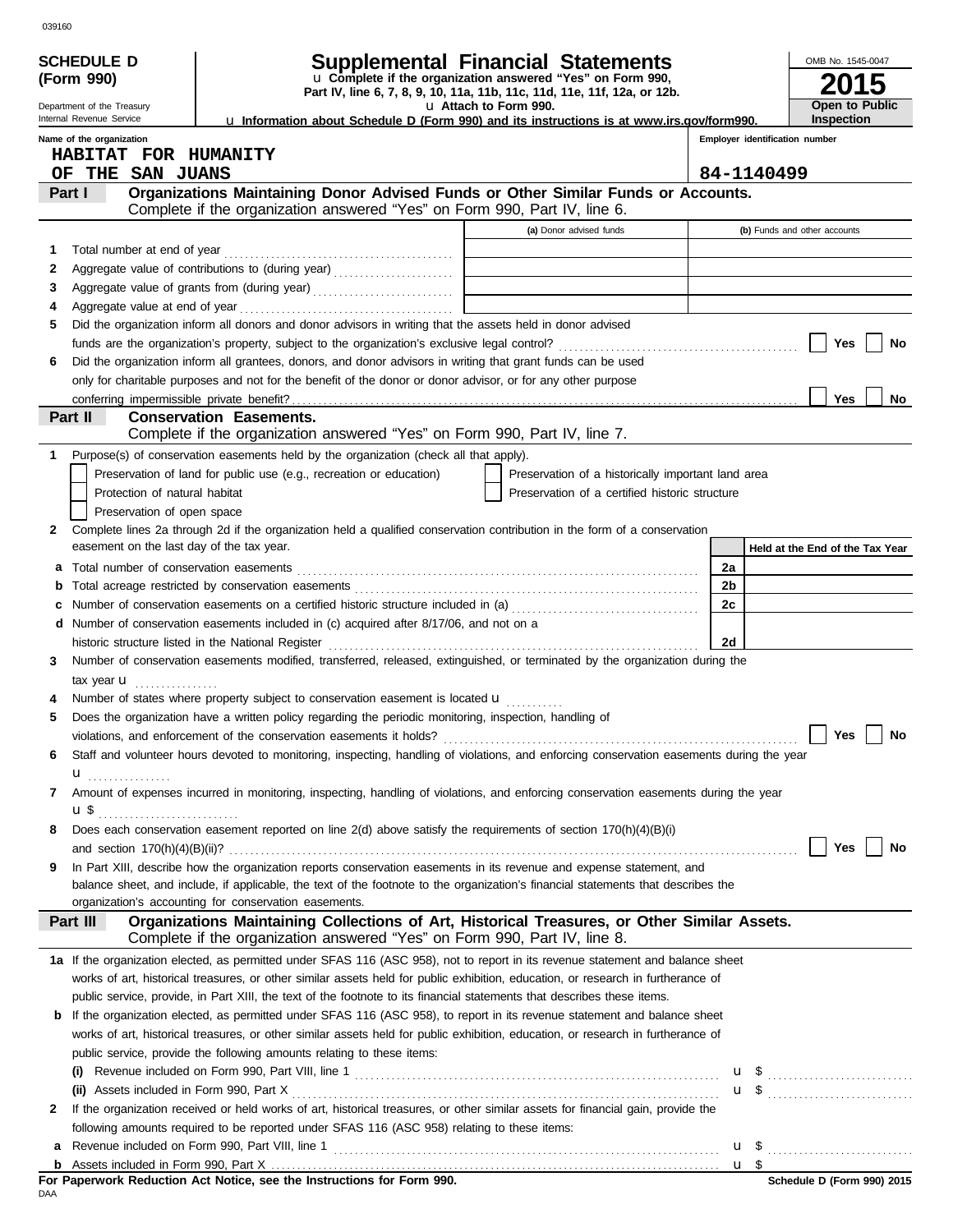|   | Schedule D (Form 990) 2015                                                                                                                                                                                                           | HABITAT FOR HUMANITY    |                           |                         | 84-1140499           |   |                | Page 2              |
|---|--------------------------------------------------------------------------------------------------------------------------------------------------------------------------------------------------------------------------------------|-------------------------|---------------------------|-------------------------|----------------------|---|----------------|---------------------|
|   | Organizations Maintaining Collections of Art, Historical Treasures, or Other Similar Assets (continued)<br>Part III                                                                                                                  |                         |                           |                         |                      |   |                |                     |
| 3 | Using the organization's acquisition, accession, and other records, check any of the following that are a significant use of its<br>collection items (check all that apply):                                                         |                         |                           |                         |                      |   |                |                     |
| a | Public exhibition                                                                                                                                                                                                                    | d                       | Loan or exchange programs |                         |                      |   |                |                     |
| b | Scholarly research                                                                                                                                                                                                                   | е                       |                           |                         |                      |   |                |                     |
| c | Preservation for future generations                                                                                                                                                                                                  |                         |                           |                         |                      |   |                |                     |
| 4 | Provide a description of the organization's collections and explain how they further the organization's exempt purpose in Part                                                                                                       |                         |                           |                         |                      |   |                |                     |
|   | XIII.                                                                                                                                                                                                                                |                         |                           |                         |                      |   |                |                     |
| 5 | During the year, did the organization solicit or receive donations of art, historical treasures, or other similar                                                                                                                    |                         |                           |                         |                      |   |                |                     |
|   |                                                                                                                                                                                                                                      |                         |                           |                         |                      |   | Yes            | No                  |
|   | Part IV<br><b>Escrow and Custodial Arrangements.</b>                                                                                                                                                                                 |                         |                           |                         |                      |   |                |                     |
|   | Complete if the organization answered "Yes" on Form 990, Part IV, line 9, or reported an amount on Form                                                                                                                              |                         |                           |                         |                      |   |                |                     |
|   | 990, Part X, line 21.                                                                                                                                                                                                                |                         |                           |                         |                      |   |                |                     |
|   | 1a Is the organization an agent, trustee, custodian or other intermediary for contributions or other assets not                                                                                                                      |                         |                           |                         |                      |   |                |                     |
|   |                                                                                                                                                                                                                                      |                         |                           |                         |                      |   | Yes            | No                  |
|   | <b>b</b> If "Yes," explain the arrangement in Part XIII and complete the following table:                                                                                                                                            |                         |                           |                         |                      |   |                |                     |
|   |                                                                                                                                                                                                                                      |                         |                           |                         |                      |   | Amount         |                     |
|   | c Beginning balance <b>contract the contract of the contract of the contract of the contract of the contract of the contract of the contract of the contract of the contract of the contract of the contract of the contract of </b> |                         |                           |                         | 1c                   |   |                |                     |
|   |                                                                                                                                                                                                                                      |                         |                           |                         | 1d                   |   |                |                     |
|   |                                                                                                                                                                                                                                      |                         |                           |                         | 1е                   |   |                |                     |
|   |                                                                                                                                                                                                                                      |                         |                           |                         | 1f                   |   |                |                     |
|   |                                                                                                                                                                                                                                      |                         |                           |                         |                      |   | Yes            | <b>No</b>           |
|   |                                                                                                                                                                                                                                      |                         |                           |                         |                      |   |                |                     |
|   | Part V<br><b>Endowment Funds.</b>                                                                                                                                                                                                    |                         |                           |                         |                      |   |                |                     |
|   | Complete if the organization answered "Yes" on Form 990, Part IV, line 10.                                                                                                                                                           |                         |                           |                         |                      |   |                |                     |
|   |                                                                                                                                                                                                                                      | (a) Current year        | (b) Prior year            | (c) Two years back      | (d) Three years back |   |                | (e) Four years back |
|   | 1a Beginning of year balance                                                                                                                                                                                                         |                         |                           |                         |                      |   |                |                     |
|   |                                                                                                                                                                                                                                      |                         |                           |                         |                      |   |                |                     |
|   | c Net investment earnings, gains, and                                                                                                                                                                                                |                         |                           |                         |                      |   |                |                     |
|   |                                                                                                                                                                                                                                      |                         |                           |                         |                      |   |                |                     |
|   | d Grants or scholarships                                                                                                                                                                                                             |                         |                           |                         |                      |   |                |                     |
|   | e Other expenditures for facilities and                                                                                                                                                                                              |                         |                           |                         |                      |   |                |                     |
|   |                                                                                                                                                                                                                                      |                         |                           |                         |                      |   |                |                     |
|   | f Administrative expenses                                                                                                                                                                                                            |                         |                           |                         |                      |   |                |                     |
| g |                                                                                                                                                                                                                                      |                         |                           |                         |                      |   |                |                     |
|   | 2 Provide the estimated percentage of the current year end balance (line 1g, column (a)) held as:                                                                                                                                    |                         |                           |                         |                      |   |                |                     |
|   | a Board designated or quasi-endowment <b>u</b> %                                                                                                                                                                                     |                         |                           |                         |                      |   |                |                     |
|   | Permanent endowment <b>u</b> <i>minimum</i> %                                                                                                                                                                                        |                         |                           |                         |                      |   |                |                     |
|   | c Temporarily restricted endowment <b>u</b> %                                                                                                                                                                                        |                         |                           |                         |                      |   |                |                     |
|   | The percentages on lines 2a, 2b, and 2c should equal 100%.                                                                                                                                                                           |                         |                           |                         |                      |   |                |                     |
|   | 3a Are there endowment funds not in the possession of the organization that are held and administered for the                                                                                                                        |                         |                           |                         |                      |   |                |                     |
|   | organization by:                                                                                                                                                                                                                     |                         |                           |                         |                      |   |                | Yes<br>No           |
|   |                                                                                                                                                                                                                                      |                         |                           |                         |                      |   | 3a(i)          |                     |
|   | (ii) related organizations                                                                                                                                                                                                           |                         |                           |                         |                      |   | 3a(ii)         |                     |
|   |                                                                                                                                                                                                                                      |                         |                           |                         |                      |   | 3b             |                     |
| 4 | Describe in Part XIII the intended uses of the organization's endowment funds.<br>Part VI<br>Land, Buildings, and Equipment.                                                                                                         |                         |                           |                         |                      |   |                |                     |
|   | Complete if the organization answered "Yes" on Form 990, Part IV, line 11a. See Form 990, Part X, line 10.                                                                                                                           |                         |                           |                         |                      |   |                |                     |
|   | Description of property                                                                                                                                                                                                              | (a) Cost or other basis |                           | (b) Cost or other basis | (c) Accumulated      |   | (d) Book value |                     |
|   |                                                                                                                                                                                                                                      | (investment)            |                           | (other)                 | depreciation         |   |                |                     |
|   |                                                                                                                                                                                                                                      |                         |                           | 288,000                 |                      |   |                | 288,000             |
|   |                                                                                                                                                                                                                                      |                         |                           | 721,985                 | 87,499               |   |                | 634,486             |
|   | c Leasehold improvements                                                                                                                                                                                                             |                         |                           | 77,656                  | 12,375               |   |                | 65,281              |
|   |                                                                                                                                                                                                                                      |                         |                           | 87,749                  | 44,262               |   |                | 43,487              |
|   |                                                                                                                                                                                                                                      |                         |                           |                         |                      |   |                |                     |
|   |                                                                                                                                                                                                                                      |                         |                           |                         |                      | u |                | 1,031,254           |
|   |                                                                                                                                                                                                                                      |                         |                           |                         |                      |   |                |                     |

**Schedule D (Form 990) 2015**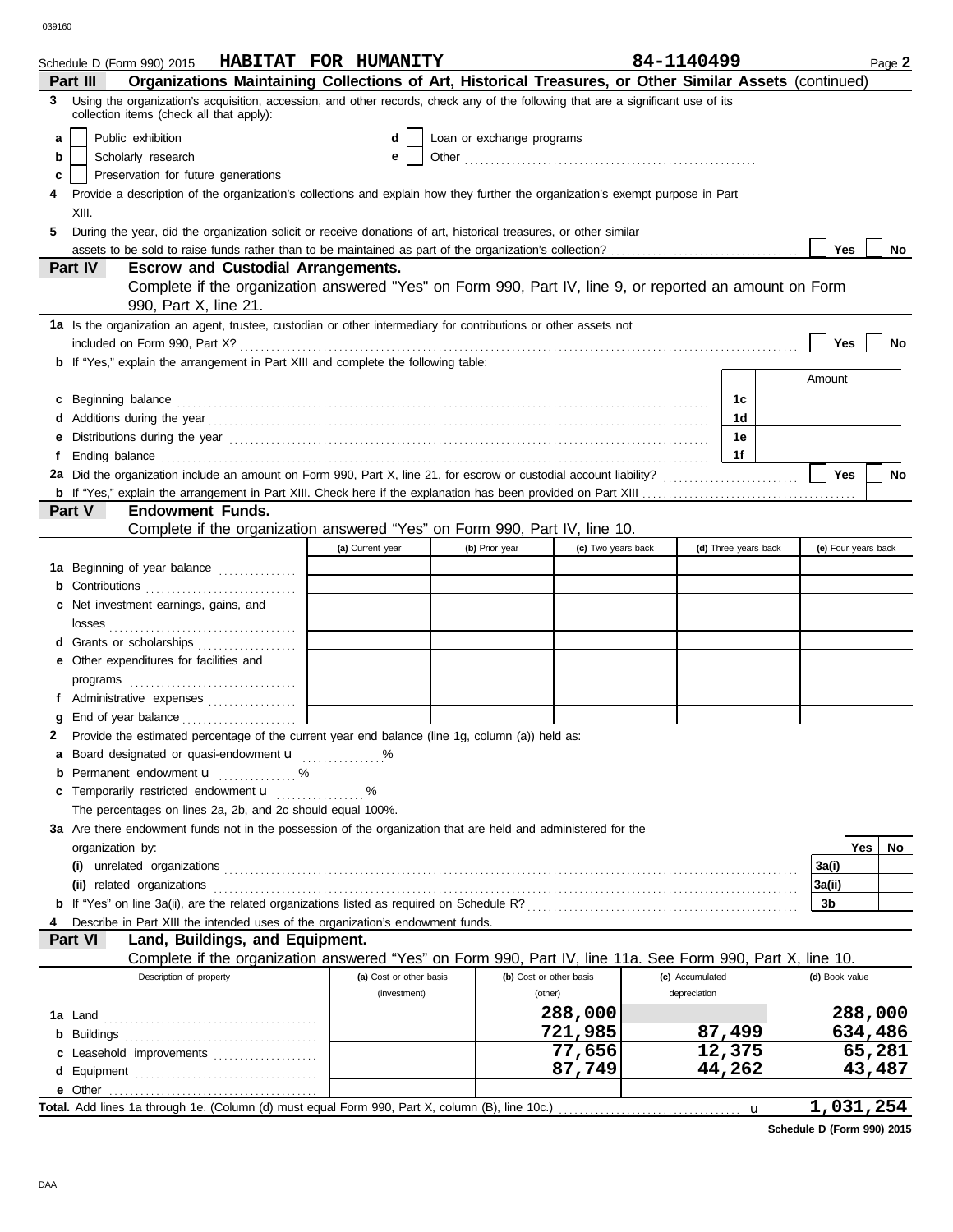|                           | HABITAT FOR HUMANITY<br>Schedule D (Form 990) 2015                                                                      |                | 84-1140499                       | Page 3         |
|---------------------------|-------------------------------------------------------------------------------------------------------------------------|----------------|----------------------------------|----------------|
| <b>Part VII</b>           | Investments-Other Securities.                                                                                           |                |                                  |                |
|                           | Complete if the organization answered "Yes" on Form 990, Part IV, line 11b. See Form 990, Part X, line 12.              |                |                                  |                |
|                           | (a) Description of security or category                                                                                 | (b) Book value | (c) Method of valuation:         |                |
|                           | (including name of security)                                                                                            |                | Cost or end-of-year market value |                |
| (1) Financial derivatives |                                                                                                                         |                |                                  |                |
|                           | (2) Closely-held equity interests                                                                                       |                |                                  |                |
|                           | $(3)$ Other $\ldots$ $\ldots$ $\ldots$ $\ldots$ $\ldots$ $\ldots$ $\ldots$ $\ldots$ $\ldots$ $\ldots$ $\ldots$ $\ldots$ |                |                                  |                |
| (A)                       |                                                                                                                         |                |                                  |                |
| $\overline{B}$ .          |                                                                                                                         |                |                                  |                |
| $\ldots$ (C)              |                                                                                                                         |                |                                  |                |
| (D)                       |                                                                                                                         |                |                                  |                |
| $\overline{E}$ (E)        |                                                                                                                         |                |                                  |                |
| (F)                       |                                                                                                                         |                |                                  |                |
| (G)                       |                                                                                                                         |                |                                  |                |
| (H)                       |                                                                                                                         |                |                                  |                |
|                           | Total. (Column (b) must equal Form 990, Part X, col. (B) line 12.) u                                                    |                |                                  |                |
| Part VIII                 | Investments-Program Related.                                                                                            |                |                                  |                |
|                           | Complete if the organization answered "Yes" on Form 990, Part IV, line 11c. See Form 990, Part X, line 13.              |                |                                  |                |
|                           | (a) Description of investment                                                                                           | (b) Book value | (c) Method of valuation:         |                |
|                           |                                                                                                                         |                | Cost or end-of-year market value |                |
| (1)                       |                                                                                                                         |                |                                  |                |
| (2)                       |                                                                                                                         |                |                                  |                |
| (3)                       |                                                                                                                         |                |                                  |                |
| (4)                       |                                                                                                                         |                |                                  |                |
| (5)                       |                                                                                                                         |                |                                  |                |
| (6)                       |                                                                                                                         |                |                                  |                |
| (7)                       |                                                                                                                         |                |                                  |                |
| (8)                       |                                                                                                                         |                |                                  |                |
| (9)                       |                                                                                                                         |                |                                  |                |
|                           | Total. (Column (b) must equal Form 990, Part X, col. (B) line 13.) u                                                    |                |                                  |                |
| Part IX                   | Other Assets.                                                                                                           |                |                                  |                |
|                           | Complete if the organization answered "Yes" on Form 990, Part IV, line 11d. See Form 990, Part X, line 15.              |                |                                  |                |
|                           | (a) Description                                                                                                         |                |                                  | (b) Book value |
| (1)                       |                                                                                                                         |                |                                  |                |
| (2)                       |                                                                                                                         |                |                                  |                |
| (3)                       |                                                                                                                         |                |                                  |                |
| <u>(4)</u>                |                                                                                                                         |                |                                  |                |
| (5)                       |                                                                                                                         |                |                                  |                |
| (6)                       |                                                                                                                         |                |                                  |                |
| (7)                       |                                                                                                                         |                |                                  |                |
| (8)                       |                                                                                                                         |                |                                  |                |
| (9)                       |                                                                                                                         |                |                                  |                |
|                           | Total. (Column (b) must equal Form 990, Part X, col. (B) line 15.)                                                      |                | u                                |                |
| Part X                    | Other Liabilities.                                                                                                      |                |                                  |                |
|                           | Complete if the organization answered "Yes" on Form 990, Part IV, line 11e or 11f. See Form 990, Part X,                |                |                                  |                |
|                           | line 25.                                                                                                                |                |                                  |                |
| 1.                        | (a) Description of liability                                                                                            | (b) Book value |                                  |                |
| (1)                       | Federal income taxes                                                                                                    |                |                                  |                |
| (2)                       |                                                                                                                         |                |                                  |                |
| (3)                       |                                                                                                                         |                |                                  |                |
| (4)                       |                                                                                                                         |                |                                  |                |
| (5)                       |                                                                                                                         |                |                                  |                |
| (6)                       |                                                                                                                         |                |                                  |                |
| (7)                       |                                                                                                                         |                |                                  |                |

Liability for uncertain tax positions. In Part XIII, provide the text of the footnote to the organization's financial statements that reports the **2.** organization's liability for uncertain tax positions under FIN 48 (ASC 740). Check here if the text of the footnote has been provided in Part XIII .

(8)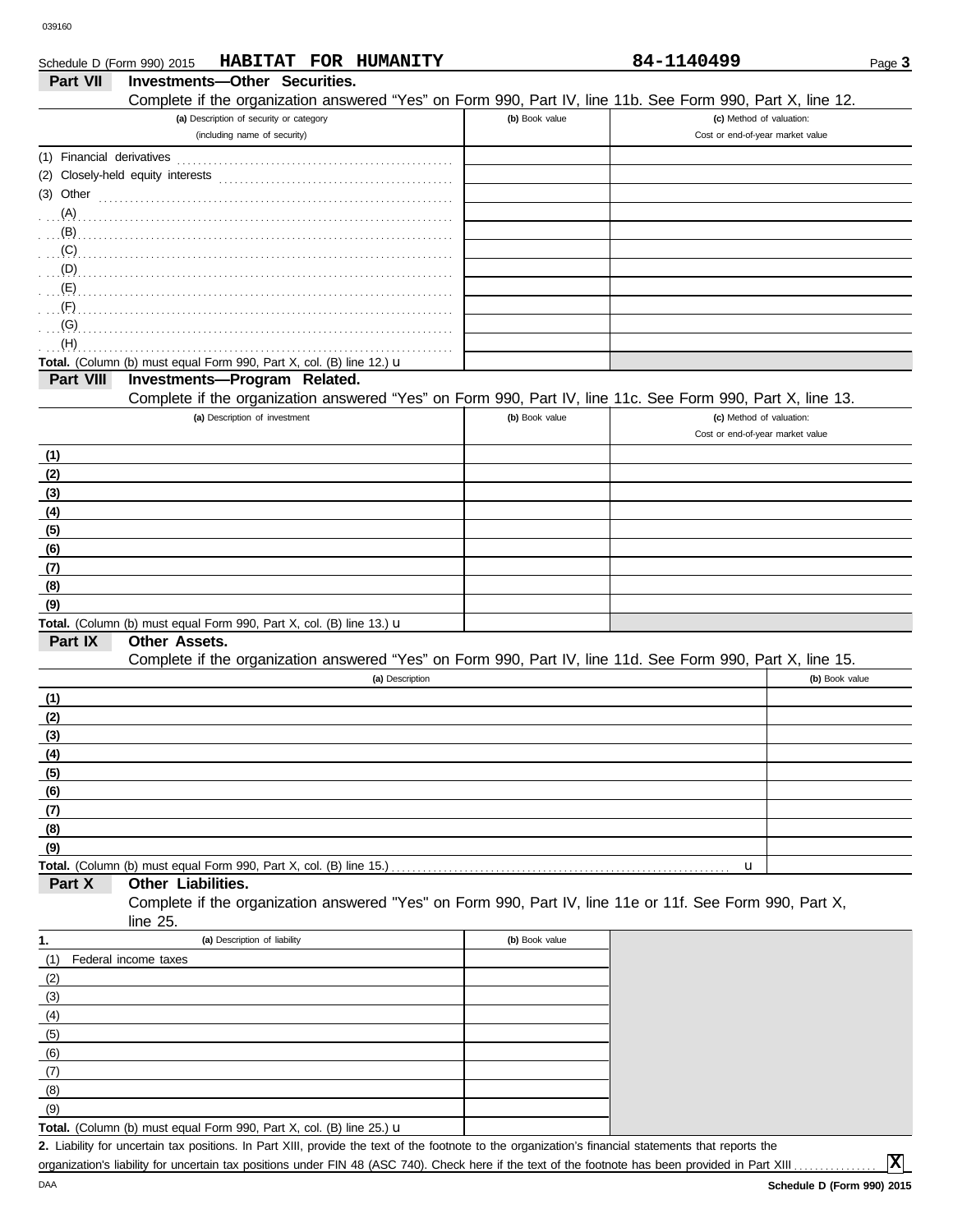| Schedule D (Form 990) 2015 HABITAT FOR HUMANITY                                                                                                                                                                                    |                | 84-1140499 |              | Page 4              |
|------------------------------------------------------------------------------------------------------------------------------------------------------------------------------------------------------------------------------------|----------------|------------|--------------|---------------------|
| Reconciliation of Revenue per Audited Financial Statements With Revenue per Return.<br>Part XI                                                                                                                                     |                |            |              |                     |
| Complete if the organization answered "Yes" on Form 990, Part IV, line 12a.                                                                                                                                                        |                |            |              |                     |
| 1.                                                                                                                                                                                                                                 |                |            | $\mathbf 1$  | 1,331,208           |
| Amounts included on line 1 but not on Form 990, Part VIII, line 12:<br>2                                                                                                                                                           |                |            |              |                     |
| a                                                                                                                                                                                                                                  | 2a             |            |              |                     |
| b                                                                                                                                                                                                                                  | 2 <sub>b</sub> | 13,345     |              |                     |
| c                                                                                                                                                                                                                                  | 2c             |            |              |                     |
| d                                                                                                                                                                                                                                  | 2d             | 65,817     |              |                     |
| Add lines 2a through 2d [11] Additional Property and Table 2014 Manuscript Contract to the Additional Property Additional Property Additional Property Additional Property Additional Property Additional Property Additional<br>е |                |            | 2e           | 79,162<br>1,252,046 |
| 3                                                                                                                                                                                                                                  |                |            | 3            |                     |
| Amounts included on Form 990, Part VIII, line 12, but not on line 1:<br>4                                                                                                                                                          | 4a             |            |              |                     |
|                                                                                                                                                                                                                                    | 4b             |            |              |                     |
| b<br>c Add lines 4a and 4b                                                                                                                                                                                                         |                |            | 4c           |                     |
| 5.                                                                                                                                                                                                                                 |                |            | 5            | 1,252,046           |
| Reconciliation of Expenses per Audited Financial Statements With Expenses per Return.<br>Part XII                                                                                                                                  |                |            |              |                     |
| Complete if the organization answered "Yes" on Form 990, Part IV, line 12a.                                                                                                                                                        |                |            |              |                     |
| 1.                                                                                                                                                                                                                                 |                |            | 1            | 1,441,037           |
| Amounts included on line 1 but not on Form 990, Part IX, line 25:<br>2                                                                                                                                                             |                |            |              |                     |
| a                                                                                                                                                                                                                                  | 2a             | 13,345     |              |                     |
|                                                                                                                                                                                                                                    | 2 <sub>b</sub> |            |              |                     |
|                                                                                                                                                                                                                                    | 2c             |            |              |                     |
| d                                                                                                                                                                                                                                  | 2d             | 65,817     |              |                     |
| Add lines 2a through 2d [11] Add [12] Add [12] Add lines 2a through 2d [12] Add lines 2a through 2d [12] Add [12] Add [12] Add [12] Add [12] Add [12] Add [12] Add [12] Add [12] Add [12] Add [12] Add [12] Add [12] Add [12]<br>е |                |            | 2e           | 79,162              |
| 3                                                                                                                                                                                                                                  |                |            | $\mathbf{3}$ | 1,361,875           |
| Amounts included on Form 990, Part IX, line 25, but not on line 1:<br>4                                                                                                                                                            |                |            |              |                     |
|                                                                                                                                                                                                                                    | 4a             |            |              |                     |
| b                                                                                                                                                                                                                                  | 4b             |            |              |                     |
| c Add lines 4a and 4b                                                                                                                                                                                                              |                |            | 4c           |                     |
| 5.                                                                                                                                                                                                                                 |                |            | 5            | 1,361,875           |
| Part XIII Supplemental Information.                                                                                                                                                                                                |                |            |              |                     |
| Provide the descriptions required for Part II, lines 3, 5, and 9; Part III, lines 1a and 4; Part IV, lines 1b and 2b; Part V, line 4; Part X, line                                                                                 |                |            |              |                     |
| 2; Part XI, lines 2d and 4b; and Part XII, lines 2d and 4b. Also complete this part to provide any additional information.                                                                                                         |                |            |              |                     |
| PART X - FIN 48 FOOTNOTE                                                                                                                                                                                                           |                |            |              |                     |
|                                                                                                                                                                                                                                    |                |            |              |                     |
| IN ACCORDANCE WITH GENERALLY ACCEPTED ACCOUNTING PRINCIPLES, AN                                                                                                                                                                    |                |            |              |                     |
| ORGANIZATION IS REQUIRED TO DISCLOSE ANY MATERIAL UNCERTAIN TAX POSITIONS                                                                                                                                                          |                |            |              |                     |
|                                                                                                                                                                                                                                    |                |            |              |                     |
| THAT MANAGEMENT BELIEVES DOES NOT MEET A "MORE-LIKELY-THAN-NOT" STANDARD OF                                                                                                                                                        |                |            |              |                     |
|                                                                                                                                                                                                                                    |                |            |              |                     |
| BEING SUSTAINED UNDER AN INCOME TAX AUDIT, AND TO RECORD A LIABILITY FOR                                                                                                                                                           |                |            |              |                     |
|                                                                                                                                                                                                                                    |                |            |              |                     |
| ANY SUCH TAXES INCLUDING PENALTY AND INTEREST. MANAGEMENT OF THE                                                                                                                                                                   |                |            |              |                     |
|                                                                                                                                                                                                                                    |                |            |              |                     |
| ORGANIZATION HAS NOT IDENTIFIED ANY UNCERTAIN TAX POSITIONS THAT REQUIRE                                                                                                                                                           |                |            |              |                     |
|                                                                                                                                                                                                                                    |                |            |              |                     |
| THE RECORDING OF A LIABILITY MENTIONED ABOVE OR FURTHER DISCLOSURE.                                                                                                                                                                |                |            |              |                     |
|                                                                                                                                                                                                                                    |                |            |              |                     |
|                                                                                                                                                                                                                                    |                |            |              |                     |
|                                                                                                                                                                                                                                    |                |            |              |                     |
| PART XI, LINE 2D - REVENUE AMOUNTS INCLUDED IN FINANCIALS - OTHER                                                                                                                                                                  |                |            |              |                     |
|                                                                                                                                                                                                                                    |                |            |              |                     |
| SPECIAL EVENT EXPENSES                                                                                                                                                                                                             |                |            |              | \$ 65,817           |
|                                                                                                                                                                                                                                    |                |            |              |                     |
|                                                                                                                                                                                                                                    |                |            |              |                     |
|                                                                                                                                                                                                                                    |                |            |              |                     |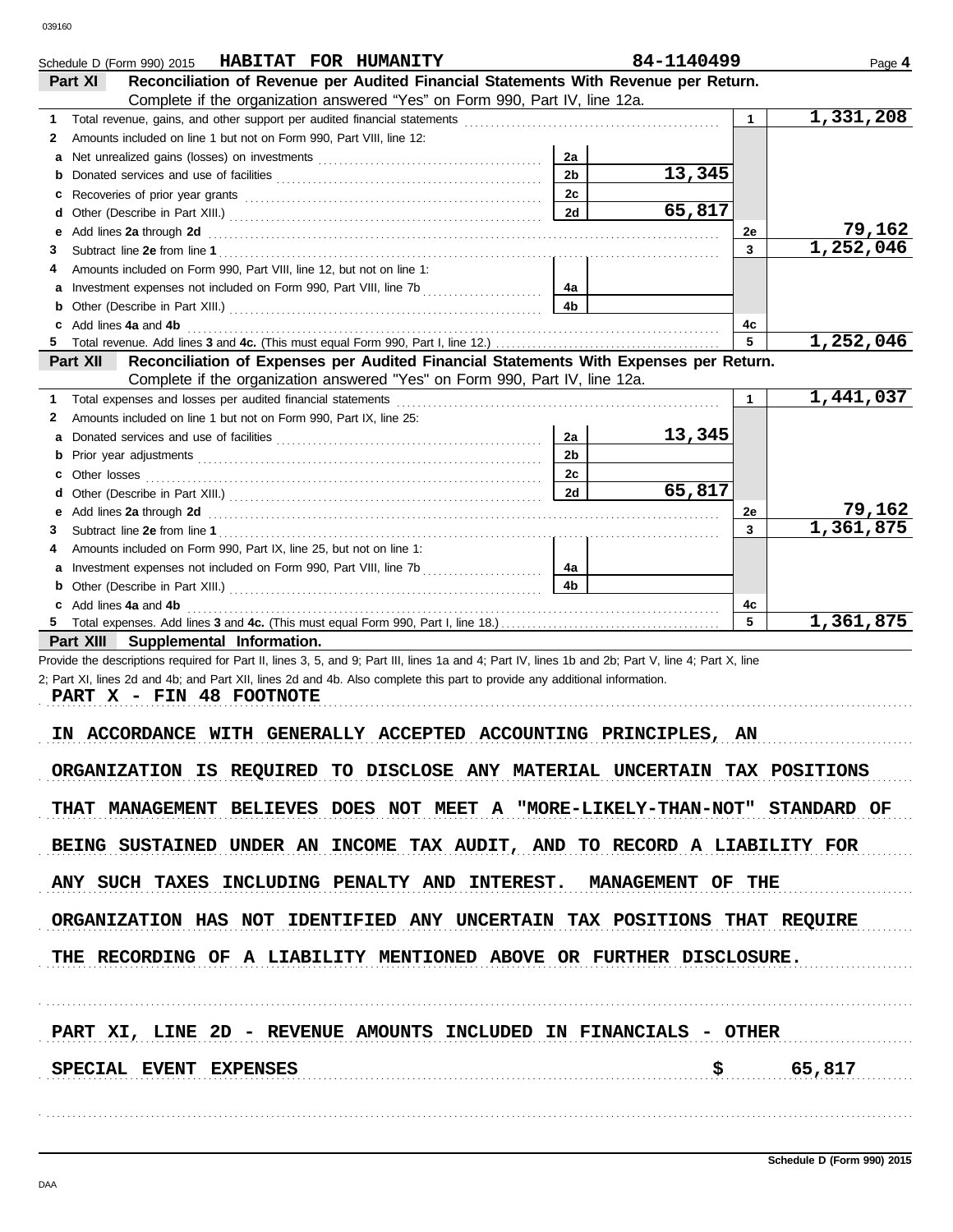Schedule D (Form 990) 2015

| Part XIII Supplemental Information (continued)                     |      |        |
|--------------------------------------------------------------------|------|--------|
| PART XII, LINE 2D - EXPENSE AMOUNTS INCLUDED IN FINANCIALS - OTHER |      |        |
| SPECIAL EVENT EXPENSES                                             | . \$ | 65,817 |
|                                                                    |      |        |
|                                                                    |      |        |
|                                                                    |      |        |
|                                                                    |      |        |
|                                                                    |      |        |
|                                                                    |      |        |
|                                                                    |      |        |
|                                                                    |      |        |
|                                                                    |      |        |
|                                                                    |      |        |
|                                                                    |      |        |
|                                                                    |      |        |
|                                                                    |      |        |
|                                                                    |      |        |
|                                                                    |      |        |
|                                                                    |      |        |
|                                                                    |      |        |
|                                                                    |      |        |
|                                                                    |      |        |
|                                                                    |      |        |
|                                                                    |      |        |
|                                                                    |      |        |
|                                                                    |      |        |
|                                                                    |      |        |
|                                                                    |      |        |

HABITAT FOR HUMANITY

84-1140499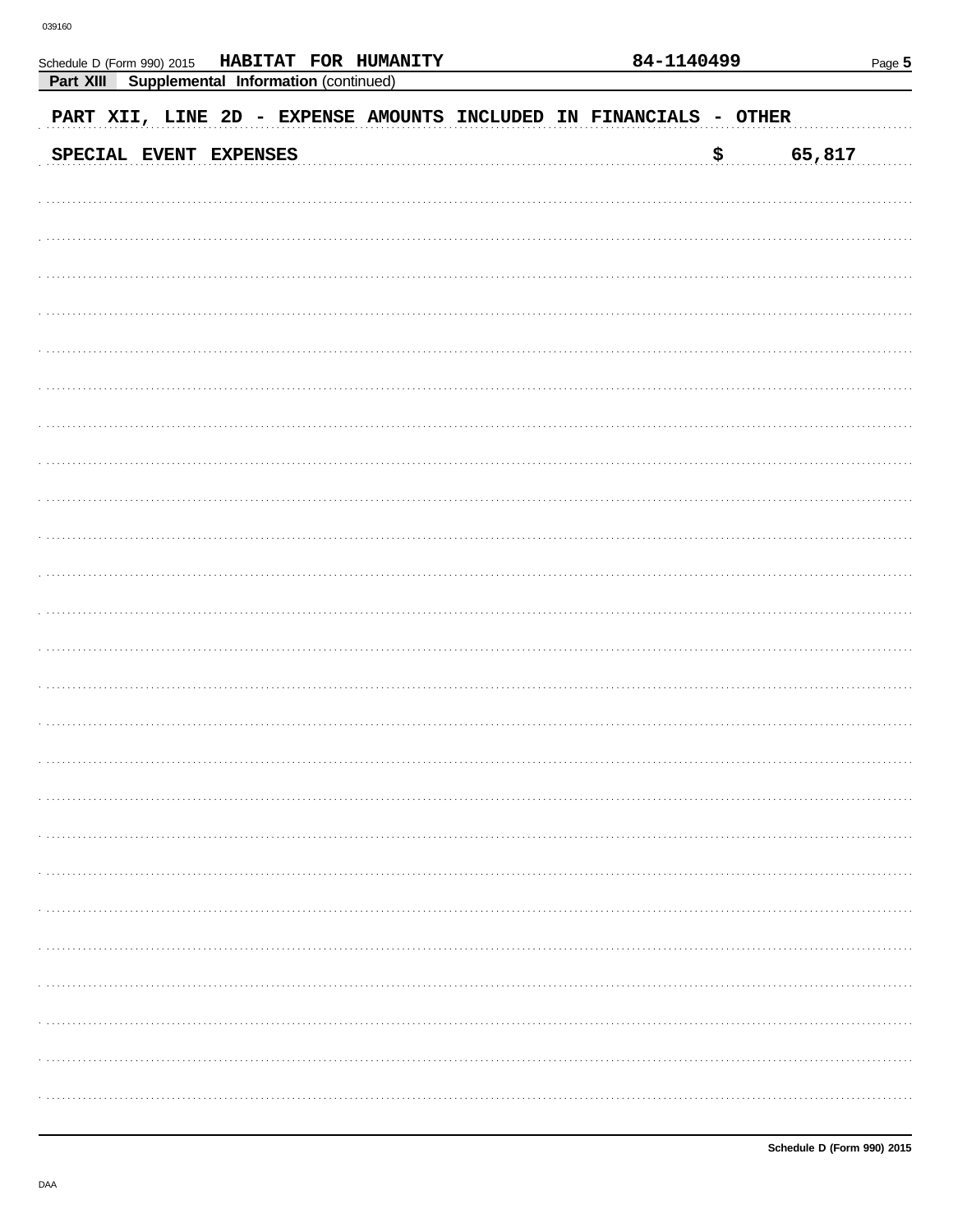| <b>SCHEDULE G</b>                                      | Supplemental Information Regarding Fundraising or Gaming Activities                                                                                                                                                                     |                                        |                              |                           |                                                                                                     |                                        | OMB No. 1545-0047            |
|--------------------------------------------------------|-----------------------------------------------------------------------------------------------------------------------------------------------------------------------------------------------------------------------------------------|----------------------------------------|------------------------------|---------------------------|-----------------------------------------------------------------------------------------------------|----------------------------------------|------------------------------|
| (Form 990 or 990-EZ)                                   | Complete if the organization answered "Yes" on Form 990, Part IV, lines 17, 18, or 19, or if the                                                                                                                                        |                                        |                              |                           |                                                                                                     |                                        |                              |
| Department of the Treasury<br>Internal Revenue Service |                                                                                                                                                                                                                                         | LI Attach to Form 990 or Form 990-EZ.  |                              |                           | U Information about Schedule G (Form 990 or 990-EZ) and its instructions is at www.irs.gov/form990. |                                        | Open to Public<br>Inspection |
| Name of the organization                               | <b>HABITAT</b><br>FOR HUMANITY                                                                                                                                                                                                          |                                        |                              |                           |                                                                                                     | Employer identification number         |                              |
| OF.                                                    | THE SAN JUANS                                                                                                                                                                                                                           |                                        |                              |                           |                                                                                                     | 84-1140499                             |                              |
| Part I                                                 | Fundraising Activities. Complete if the organization answered "Yes" on Form 990, Part IV, line 17.                                                                                                                                      |                                        |                              |                           |                                                                                                     |                                        |                              |
| 1                                                      | Form 990-EZ filers are not required to complete this part.<br>Indicate whether the organization raised funds through any of the following activities. Check all that apply.                                                             |                                        |                              |                           |                                                                                                     |                                        |                              |
|                                                        |                                                                                                                                                                                                                                         |                                        |                              |                           |                                                                                                     |                                        |                              |
| Mail solicitations<br>a                                |                                                                                                                                                                                                                                         | е                                      |                              |                           | Solicitation of non-government grants                                                               |                                        |                              |
| Internet and email solicitations<br>b                  |                                                                                                                                                                                                                                         | Solicitation of government grants<br>f |                              |                           |                                                                                                     |                                        |                              |
| Phone solicitations<br>c                               |                                                                                                                                                                                                                                         | Special fundraising events<br>a        |                              |                           |                                                                                                     |                                        |                              |
| In-person solicitations<br>d                           |                                                                                                                                                                                                                                         |                                        |                              |                           |                                                                                                     |                                        |                              |
|                                                        | 2a Did the organization have a written or oral agreement with any individual (including officers, directors, trustees<br>or key employees listed in Form 990, Part VII) or entity in connection with professional fundraising services? |                                        |                              |                           |                                                                                                     |                                        | Yes<br>No                    |
|                                                        | b If "Yes," list the ten highest paid individuals or entities (fundraisers) pursuant to agreements under which the fundraiser is to be                                                                                                  |                                        |                              |                           |                                                                                                     |                                        |                              |
|                                                        | compensated at least \$5,000 by the organization.                                                                                                                                                                                       |                                        |                              | (iii) Did fund-           |                                                                                                     |                                        | (vi) Amount paid to          |
|                                                        | (i) Name and address of individual                                                                                                                                                                                                      |                                        |                              | raiser have<br>custody or | (iv) Gross receipts                                                                                 | (v) Amount paid to<br>(or retained by) | (or retained by)             |
|                                                        | or entity (fundraiser)                                                                                                                                                                                                                  | (ii) Activity                          | control of<br>contributions? |                           | from activity                                                                                       | fundraiser listed in<br>col. (i)       | organization                 |
|                                                        |                                                                                                                                                                                                                                         |                                        | Yes l                        | No                        |                                                                                                     |                                        |                              |
| 1                                                      |                                                                                                                                                                                                                                         |                                        |                              |                           |                                                                                                     |                                        |                              |
|                                                        |                                                                                                                                                                                                                                         |                                        |                              |                           |                                                                                                     |                                        |                              |
| $\mathbf{2}$                                           |                                                                                                                                                                                                                                         |                                        |                              |                           |                                                                                                     |                                        |                              |
|                                                        |                                                                                                                                                                                                                                         |                                        |                              |                           |                                                                                                     |                                        |                              |
| 3                                                      |                                                                                                                                                                                                                                         |                                        |                              |                           |                                                                                                     |                                        |                              |
|                                                        |                                                                                                                                                                                                                                         |                                        |                              |                           |                                                                                                     |                                        |                              |
|                                                        |                                                                                                                                                                                                                                         |                                        |                              |                           |                                                                                                     |                                        |                              |
| 4                                                      |                                                                                                                                                                                                                                         |                                        |                              |                           |                                                                                                     |                                        |                              |
|                                                        |                                                                                                                                                                                                                                         |                                        |                              |                           |                                                                                                     |                                        |                              |
| 5                                                      |                                                                                                                                                                                                                                         |                                        |                              |                           |                                                                                                     |                                        |                              |
|                                                        |                                                                                                                                                                                                                                         |                                        |                              |                           |                                                                                                     |                                        |                              |
|                                                        |                                                                                                                                                                                                                                         |                                        |                              |                           |                                                                                                     |                                        |                              |
| 6                                                      |                                                                                                                                                                                                                                         |                                        |                              |                           |                                                                                                     |                                        |                              |
|                                                        |                                                                                                                                                                                                                                         |                                        |                              |                           |                                                                                                     |                                        |                              |
| 7                                                      |                                                                                                                                                                                                                                         |                                        |                              |                           |                                                                                                     |                                        |                              |
|                                                        |                                                                                                                                                                                                                                         |                                        |                              |                           |                                                                                                     |                                        |                              |
|                                                        |                                                                                                                                                                                                                                         |                                        |                              |                           |                                                                                                     |                                        |                              |
| 8                                                      |                                                                                                                                                                                                                                         |                                        |                              |                           |                                                                                                     |                                        |                              |
|                                                        |                                                                                                                                                                                                                                         |                                        |                              |                           |                                                                                                     |                                        |                              |
| 9                                                      |                                                                                                                                                                                                                                         |                                        |                              |                           |                                                                                                     |                                        |                              |
|                                                        |                                                                                                                                                                                                                                         |                                        |                              |                           |                                                                                                     |                                        |                              |
|                                                        |                                                                                                                                                                                                                                         |                                        |                              |                           |                                                                                                     |                                        |                              |
| 10                                                     |                                                                                                                                                                                                                                         |                                        |                              |                           |                                                                                                     |                                        |                              |
|                                                        |                                                                                                                                                                                                                                         |                                        |                              |                           |                                                                                                     |                                        |                              |
| Total .                                                |                                                                                                                                                                                                                                         |                                        |                              |                           |                                                                                                     |                                        |                              |
| 3                                                      | List all states in which the organization is registered or licensed to solicit contributions or has been notified it is exempt from                                                                                                     |                                        |                              |                           |                                                                                                     |                                        |                              |
| registration or licensing.                             |                                                                                                                                                                                                                                         |                                        |                              |                           |                                                                                                     |                                        |                              |
|                                                        |                                                                                                                                                                                                                                         |                                        |                              |                           |                                                                                                     |                                        |                              |
|                                                        |                                                                                                                                                                                                                                         |                                        |                              |                           |                                                                                                     |                                        |                              |
|                                                        |                                                                                                                                                                                                                                         |                                        |                              |                           |                                                                                                     |                                        |                              |
|                                                        |                                                                                                                                                                                                                                         |                                        |                              |                           |                                                                                                     |                                        |                              |
|                                                        |                                                                                                                                                                                                                                         |                                        |                              |                           |                                                                                                     |                                        |                              |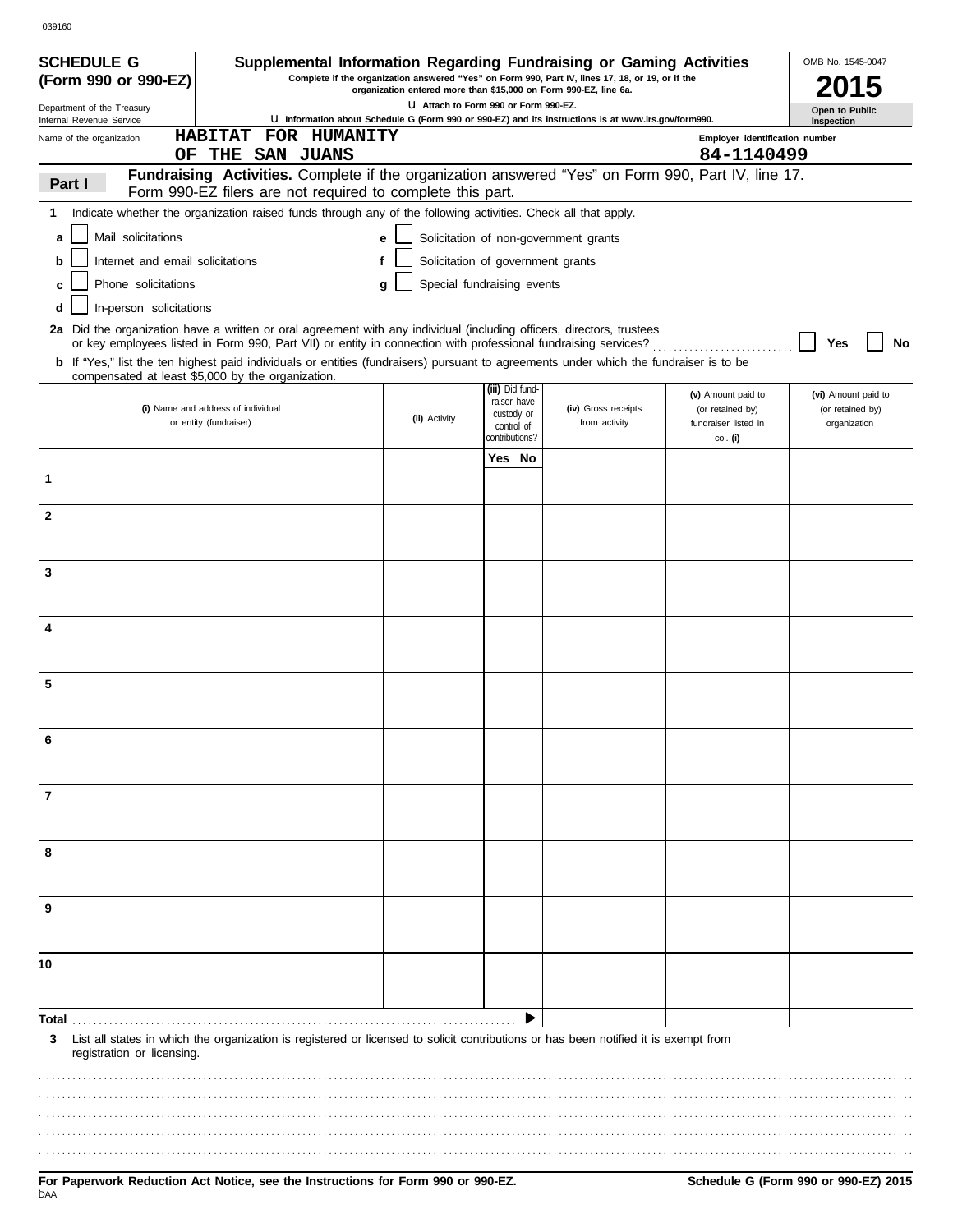| Schedule G (Form 990 or 990-EZ) 2015 | HABITAT FOR HUMANITY | 84-1140499 |
|--------------------------------------|----------------------|------------|
|                                      |                      |            |

84-1140499 Page 2

**Part II Fundraising Events.** Complete if the organization answered "Yes" on Form 990, Part IV, line 18, or reported more than \$15,000 of fundraising event contributions and gross income on Form 990-EZ, lines 1 and 6b. List events with gross receipts greater than \$5,000. Τ **(a)** Event #1 **(b)** Event #2 **(c)** Other events Τ

|          |                                                                                                        |                                                       | $\mathbf{u}_i = \mathbf{v}$                                                                         | $\mathbf{v}$ $\mathbf{v}$ and $\mathbf{v}$       | <b>International Control</b> | (d) Total events                                    |  |
|----------|--------------------------------------------------------------------------------------------------------|-------------------------------------------------------|-----------------------------------------------------------------------------------------------------|--------------------------------------------------|------------------------------|-----------------------------------------------------|--|
|          |                                                                                                        |                                                       | <b>MOONSHINERS</b><br>BAL                                                                           | FILM FESTIVAL                                    | $\mathbf 1$                  | (add col. (a) through                               |  |
|          |                                                                                                        |                                                       | (event type)                                                                                        | (event type)                                     | (total number)               | $col.$ (c))                                         |  |
| Revenue  |                                                                                                        | 1 Gross receipts                                      | 64,683                                                                                              | 21,724                                           | 6,902                        | 93,309                                              |  |
|          |                                                                                                        | 2 Less: Contributions                                 | 26,313                                                                                              | 4,179                                            | 1,202                        | 31,694                                              |  |
|          |                                                                                                        | 3 Gross income (line 1 minus<br>line 2) $\frac{1}{2}$ | 38,370                                                                                              | 17,545                                           | 5,700                        | 61,615                                              |  |
|          |                                                                                                        | 4 Cash prizes                                         |                                                                                                     |                                                  |                              |                                                     |  |
|          |                                                                                                        | 5 Noncash prizes                                      |                                                                                                     |                                                  |                              |                                                     |  |
|          |                                                                                                        | 6 Rent/facility costs                                 |                                                                                                     |                                                  |                              |                                                     |  |
| Expenses |                                                                                                        | 7 Food and beverages                                  |                                                                                                     |                                                  |                              |                                                     |  |
| Direct   |                                                                                                        | 8 Entertainment                                       |                                                                                                     |                                                  |                              |                                                     |  |
|          |                                                                                                        | 9 Other direct expenses                               | 38,370                                                                                              | 17,545                                           | 5,700                        | 61,615                                              |  |
|          |                                                                                                        |                                                       | 10 Direct expense summary. Add lines 4 through 9 in column (d)                                      |                                                  |                              | 61,615                                              |  |
|          | Part III                                                                                               |                                                       | Gaming. Complete if the organization answered "Yes" on Form 990, Part IV, line 19, or reported more |                                                  |                              |                                                     |  |
|          |                                                                                                        |                                                       | than \$15,000 on Form 990-EZ, line 6a.                                                              |                                                  |                              |                                                     |  |
| Revenue  |                                                                                                        |                                                       | (a) Bingo                                                                                           | (b) Pull tabs/instant<br>bingo/progressive bingo | (c) Other gaming             | (d) Total gaming (add<br>col. (a) through col. (c)) |  |
|          |                                                                                                        | 1 Gross revenue                                       |                                                                                                     |                                                  |                              |                                                     |  |
|          |                                                                                                        | 2 Cash prizes                                         |                                                                                                     |                                                  |                              |                                                     |  |
| Expenses |                                                                                                        | 3 Noncash prizes                                      |                                                                                                     |                                                  |                              |                                                     |  |
| Direct   |                                                                                                        | 4 Rent/facility costs                                 |                                                                                                     |                                                  |                              |                                                     |  |
|          |                                                                                                        | 5 Other direct expenses                               |                                                                                                     |                                                  |                              |                                                     |  |
|          |                                                                                                        | 6 Volunteer labor                                     | %<br>Yes<br>de de decem<br>No                                                                       | %<br>Yes<br><u>.</u><br>No                       | %<br><b>Yes</b><br>No        |                                                     |  |
|          |                                                                                                        |                                                       |                                                                                                     |                                                  |                              |                                                     |  |
|          |                                                                                                        |                                                       |                                                                                                     |                                                  |                              |                                                     |  |
| 9<br>a   | Enter the state(s) in which the organization conducts gaming activities:<br><b>b</b> If "No," explain: | Yes<br>No                                             |                                                                                                     |                                                  |                              |                                                     |  |
|          | <b>b</b> If "Yes," explain:                                                                            |                                                       |                                                                                                     |                                                  |                              |                                                     |  |
|          |                                                                                                        |                                                       |                                                                                                     |                                                  |                              |                                                     |  |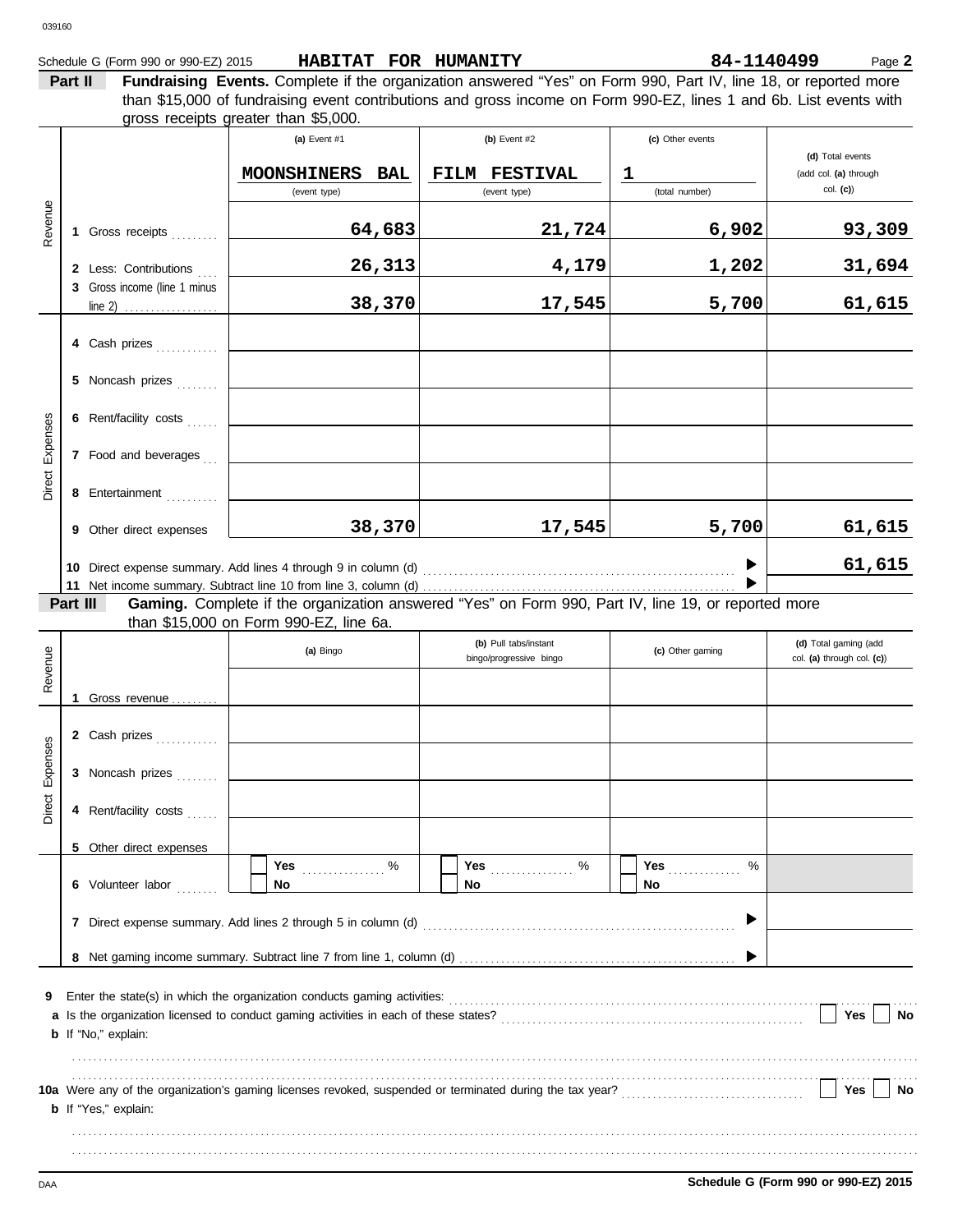|     | Schedule G (Form 990 or 990-EZ) 2015                                                                                                                                                                                                                      | HABITAT FOR HUMANITY |                        | 84-1140499                           |     |     | Page 3 |
|-----|-----------------------------------------------------------------------------------------------------------------------------------------------------------------------------------------------------------------------------------------------------------|----------------------|------------------------|--------------------------------------|-----|-----|--------|
| 11  |                                                                                                                                                                                                                                                           |                      |                        |                                      |     | Yes | No     |
| 12  | Is the organization a grantor, beneficiary or trustee of a trust or a member of a partnership or other entity                                                                                                                                             |                      |                        |                                      |     |     |        |
|     |                                                                                                                                                                                                                                                           |                      |                        |                                      |     | Yes | No     |
| 13  | Indicate the percentage of gaming activity conducted in:                                                                                                                                                                                                  |                      |                        |                                      |     |     |        |
| a   |                                                                                                                                                                                                                                                           |                      |                        |                                      | 13а |     | %      |
| b   | An outside facility <b>contained a set of the contract of the contract of the contract of the contract of the contract of the contract of the contract of the contract of the contract of the contract of the contract of the co</b>                      |                      |                        |                                      | 13b |     | %      |
| 14  | Enter the name and address of the person who prepares the organization's gaming/special events books and<br>records:                                                                                                                                      |                      |                        |                                      |     |     |        |
|     |                                                                                                                                                                                                                                                           |                      |                        |                                      |     |     |        |
|     | Address <b>u</b>                                                                                                                                                                                                                                          |                      |                        |                                      |     |     |        |
| 15a | Does the organization have a contract with a third party from whom the organization receives gaming<br>revenue?                                                                                                                                           |                      |                        |                                      |     | Yes | No     |
| b   |                                                                                                                                                                                                                                                           |                      |                        |                                      |     |     |        |
|     |                                                                                                                                                                                                                                                           |                      |                        |                                      |     |     |        |
|     | If "Yes," enter name and address of the third party:                                                                                                                                                                                                      |                      |                        |                                      |     |     |        |
|     |                                                                                                                                                                                                                                                           |                      |                        |                                      |     |     |        |
|     |                                                                                                                                                                                                                                                           |                      |                        |                                      |     |     |        |
|     |                                                                                                                                                                                                                                                           |                      |                        |                                      |     |     |        |
|     | Address <b>u</b>                                                                                                                                                                                                                                          |                      |                        |                                      |     |     |        |
| 16  | Gaming manager information:                                                                                                                                                                                                                               |                      |                        |                                      |     |     |        |
|     |                                                                                                                                                                                                                                                           |                      |                        |                                      |     |     |        |
|     |                                                                                                                                                                                                                                                           |                      |                        |                                      |     |     |        |
|     |                                                                                                                                                                                                                                                           |                      |                        |                                      |     |     |        |
|     | Description of services provided <b>u</b> electron contract the contract of the contract of the contract of the contract of the contract of the contract of the contract of the contract of the contract of the contract of the con                       |                      |                        |                                      |     |     |        |
|     | Director/officer                                                                                                                                                                                                                                          | Employee             | Independent contractor |                                      |     |     |        |
|     |                                                                                                                                                                                                                                                           |                      |                        |                                      |     |     |        |
| 17  | Mandatory distributions:                                                                                                                                                                                                                                  |                      |                        |                                      |     |     |        |
| a   | Is the organization required under state law to make charitable distributions from the gaming proceeds to                                                                                                                                                 |                      |                        |                                      |     | Yes | No     |
| b   | Enter the amount of distributions required under state law to be distributed to other exempt organizations or                                                                                                                                             |                      |                        |                                      |     |     |        |
|     | spent in the organization's own exempt activities during the tax year $\mathbf u$                                                                                                                                                                         |                      |                        |                                      |     |     |        |
|     | Supplemental Information. Provide the explanations required by Part I, line 2b, columns (iii) and (v); and<br>Part IV<br>Part III, lines 9, 9b, 10b, 15b, 15c, 16, and 17b, as applicable. Also provide any additional information (see<br>instructions). |                      |                        |                                      |     |     |        |
|     |                                                                                                                                                                                                                                                           |                      |                        |                                      |     |     |        |
|     |                                                                                                                                                                                                                                                           |                      |                        |                                      |     |     |        |
|     |                                                                                                                                                                                                                                                           |                      |                        |                                      |     |     |        |
|     |                                                                                                                                                                                                                                                           |                      |                        |                                      |     |     |        |
|     |                                                                                                                                                                                                                                                           |                      |                        |                                      |     |     |        |
|     |                                                                                                                                                                                                                                                           |                      |                        |                                      |     |     |        |
|     |                                                                                                                                                                                                                                                           |                      |                        |                                      |     |     |        |
|     |                                                                                                                                                                                                                                                           |                      |                        |                                      |     |     |        |
|     |                                                                                                                                                                                                                                                           |                      |                        |                                      |     |     |        |
|     |                                                                                                                                                                                                                                                           |                      |                        |                                      |     |     |        |
|     |                                                                                                                                                                                                                                                           |                      |                        |                                      |     |     |        |
|     |                                                                                                                                                                                                                                                           |                      |                        |                                      |     |     |        |
|     |                                                                                                                                                                                                                                                           |                      |                        | Schedule G (Form 990 or 990-EZ) 2015 |     |     |        |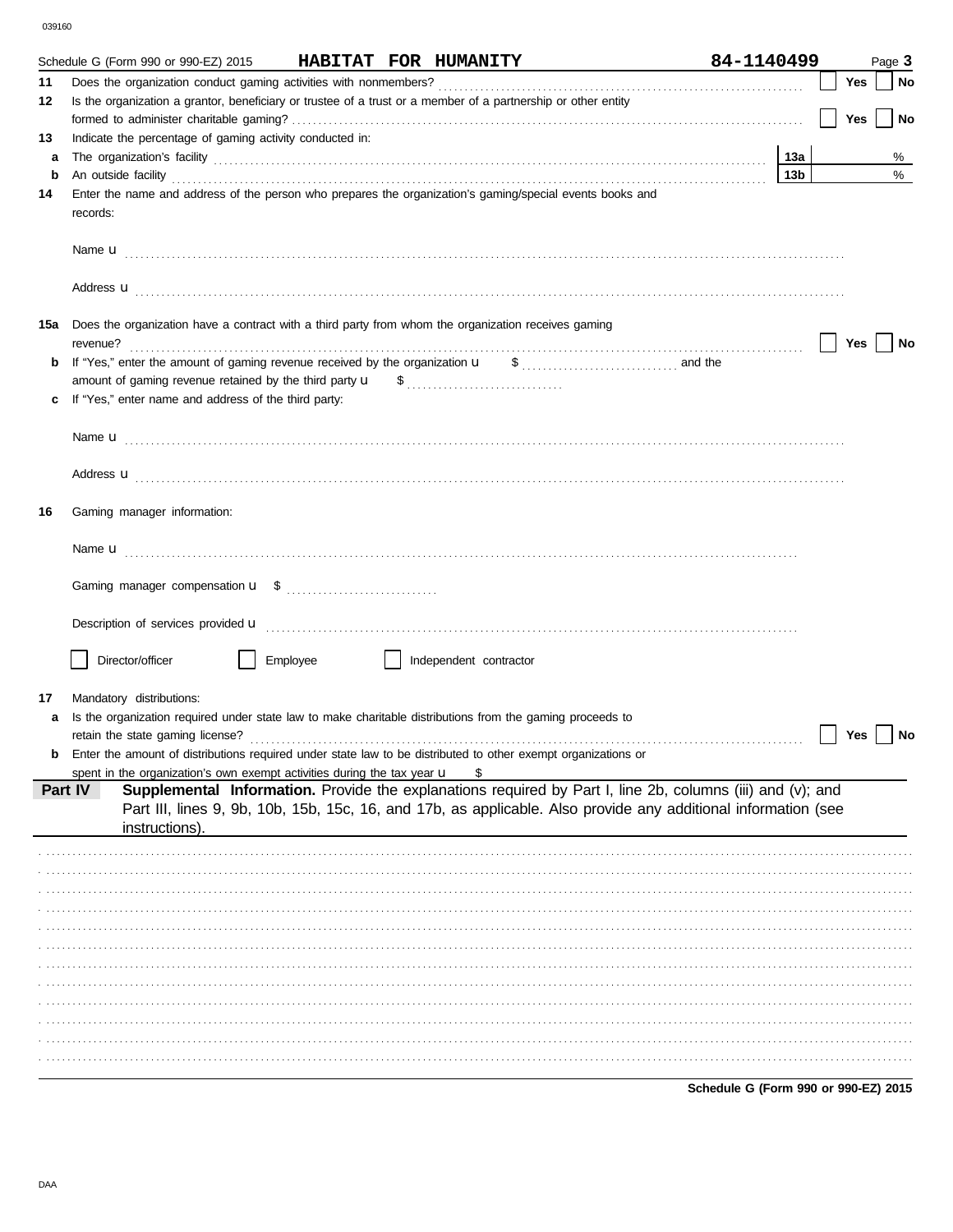| <b>Noncash Contributions</b>                                 |
|--------------------------------------------------------------|
| he organizations answered "Yes" on Form 990. Part IV. lines. |

OMB No. 1545-0047 **2015**

| --- |                       |
|-----|-----------------------|
|     | <b>Open To Public</b> |
|     | <b>Inspection</b>     |

|                                                            | <b>SCHEDULE M</b>                                                                                                   |                      |                              |                                                                                                   |                                | OMB No. |  |
|------------------------------------------------------------|---------------------------------------------------------------------------------------------------------------------|----------------------|------------------------------|---------------------------------------------------------------------------------------------------|--------------------------------|---------|--|
|                                                            | (Form 990)                                                                                                          |                      | <b>Noncash Contributions</b> |                                                                                                   |                                |         |  |
|                                                            |                                                                                                                     |                      |                              | <b>u</b> Complete if the organizations answered "Yes" on Form 990, Part IV, lines 29 or 30.       |                                | 20      |  |
| <b>U</b> Attach to Form 990.<br>Department of the Treasury |                                                                                                                     |                      |                              |                                                                                                   |                                | Open T  |  |
|                                                            | Internal Revenue Service                                                                                            |                      |                              | <b>U.</b> Information about Schedule M (Form 990) and its instructions is at www.irs.gov/form990. |                                | Inspe   |  |
|                                                            | Name of the organization                                                                                            | HABITAT FOR HUMANITY |                              |                                                                                                   | Employer identification number |         |  |
|                                                            | OF                                                                                                                  | <b>THE SAN JUANS</b> |                              |                                                                                                   | 84-1140499                     |         |  |
|                                                            | <b>Types of Property</b><br>Part I                                                                                  |                      |                              |                                                                                                   |                                |         |  |
|                                                            |                                                                                                                     | (a)                  | (b)                          | (c)<br>Noncash contribution                                                                       | (d)                            |         |  |
|                                                            |                                                                                                                     | Check if             | Number of contributions or   | amounts reported on                                                                               | Method of determining          |         |  |
|                                                            |                                                                                                                     | applicable           | items contributed            | Form 990, Part VIII, line 1g                                                                      | noncash contribution amounts   |         |  |
| 1                                                          | Art - Works of art                                                                                                  |                      |                              |                                                                                                   |                                |         |  |
| 2                                                          | Art - Historical treasures                                                                                          |                      |                              |                                                                                                   |                                |         |  |
| 3                                                          | Art - Fractional interests                                                                                          |                      |                              |                                                                                                   |                                |         |  |
| 4                                                          | Books and publications                                                                                              |                      |                              |                                                                                                   |                                |         |  |
| 5                                                          | Clothing and household                                                                                              |                      |                              |                                                                                                   |                                |         |  |
|                                                            |                                                                                                                     |                      |                              |                                                                                                   |                                |         |  |
| 6                                                          | Cars and other vehicles                                                                                             |                      |                              |                                                                                                   |                                |         |  |
| 7                                                          | Boats and planes                                                                                                    |                      |                              |                                                                                                   |                                |         |  |
| 8                                                          |                                                                                                                     |                      |                              |                                                                                                   |                                |         |  |
| 9                                                          | Securities - Publicly traded                                                                                        |                      |                              |                                                                                                   |                                |         |  |
| 10                                                         | Securities - Closely held stock                                                                                     |                      |                              |                                                                                                   |                                |         |  |
| 11                                                         | Securities - Partnership, LLC,                                                                                      |                      |                              |                                                                                                   |                                |         |  |
|                                                            | or trust interests                                                                                                  |                      |                              |                                                                                                   |                                |         |  |
| 12                                                         | Securities - Miscellaneous                                                                                          |                      |                              |                                                                                                   |                                |         |  |
| 13                                                         | Qualified conservation                                                                                              |                      |                              |                                                                                                   |                                |         |  |
|                                                            | contribution - Historic                                                                                             |                      |                              |                                                                                                   |                                |         |  |
|                                                            |                                                                                                                     |                      |                              |                                                                                                   |                                |         |  |
| 14                                                         | Qualified conservation                                                                                              |                      |                              |                                                                                                   |                                |         |  |
|                                                            | contribution - Other                                                                                                |                      |                              |                                                                                                   |                                |         |  |
| 15                                                         | Real estate - Residential                                                                                           |                      |                              |                                                                                                   |                                |         |  |
| 16                                                         | Real estate - Commercial                                                                                            |                      |                              |                                                                                                   |                                |         |  |
| 17                                                         | Real estate - Other <b>Communist Communist Property</b>                                                             |                      |                              |                                                                                                   |                                |         |  |
| 18                                                         | Collectibles                                                                                                        |                      |                              |                                                                                                   |                                |         |  |
| 19                                                         | Food inventory                                                                                                      |                      |                              |                                                                                                   |                                |         |  |
| 20                                                         | Drugs and medical supplies                                                                                          |                      |                              |                                                                                                   |                                |         |  |
| 21                                                         | Taxidermy                                                                                                           |                      |                              |                                                                                                   |                                |         |  |
| 22                                                         | Historical artifacts                                                                                                |                      |                              |                                                                                                   |                                |         |  |
| 23                                                         | Scientific specimens                                                                                                |                      |                              |                                                                                                   |                                |         |  |
| 24                                                         | Archeological artifacts                                                                                             |                      |                              |                                                                                                   |                                |         |  |
| 25                                                         | Other $\mathbf{u}$ ( $\mathbf{PPAE}$                                                                                | X                    | 1                            | 11,690                                                                                            | <b>FMV</b>                     |         |  |
| 26                                                         | Other <b>u</b> (CONST MATERIALS)                                                                                    | X                    | 50                           | 59,607                                                                                            | FMV                            |         |  |
| 27                                                         |                                                                                                                     |                      |                              |                                                                                                   |                                |         |  |
| 28                                                         | Other $\mathbf{u}$ (                                                                                                |                      |                              |                                                                                                   |                                |         |  |
| 29                                                         | Number of Forms 8283 received by the organization during the tax year for contributions for                         |                      |                              |                                                                                                   |                                |         |  |
|                                                            | which the organization completed Form 8283, Part IV, Donee Acknowledgement                                          |                      |                              |                                                                                                   | 29                             |         |  |
|                                                            |                                                                                                                     |                      |                              |                                                                                                   |                                |         |  |
| 30a                                                        | During the year, did the organization receive by contribution any property reported in Part I, lines 1 through      |                      |                              |                                                                                                   |                                |         |  |
|                                                            | 28, that it must hold for at least three years from the date of the initial contribution, and which is not required |                      |                              |                                                                                                   |                                |         |  |
|                                                            | to be used for exempt purposes for the entire holding period?                                                       |                      |                              |                                                                                                   |                                | 30a     |  |
| b                                                          | If "Yes," describe the arrangement in Part II.                                                                      |                      |                              |                                                                                                   |                                |         |  |
| 31                                                         | Does the organization have a gift acceptance policy that requires the review of any non-standard                    |                      |                              |                                                                                                   |                                |         |  |
|                                                            |                                                                                                                     |                      |                              |                                                                                                   |                                | 31      |  |
|                                                            |                                                                                                                     |                      |                              |                                                                                                   |                                |         |  |

contributions? . . . . . . . . . . . . . . . . . . . . . . . . . . . . . . . . . . . . . . . . . . . . . . . . . . . . . . . . . . . . . . . . . . . . . . . . . . . . . . . . . . . . . . . . . . . . . . . . . . . . . . . . . . . . . . . . . . . . . . . . . . . .

**32a** Does the organization hire or use third parties or related organizations to solicit, process, or sell noncash

**33** If the organization did not report an amount in column (c) for a type of property for which column (a) is checked,

**32a**

**Yes No**

**X**

**X**

**X**

**For Paperwork Reduction Act Notice, see the Instructions for Form 990. Schedule M (Form 990) (2015)**

**b** If "Yes," describe in Part II.

describe in Part II.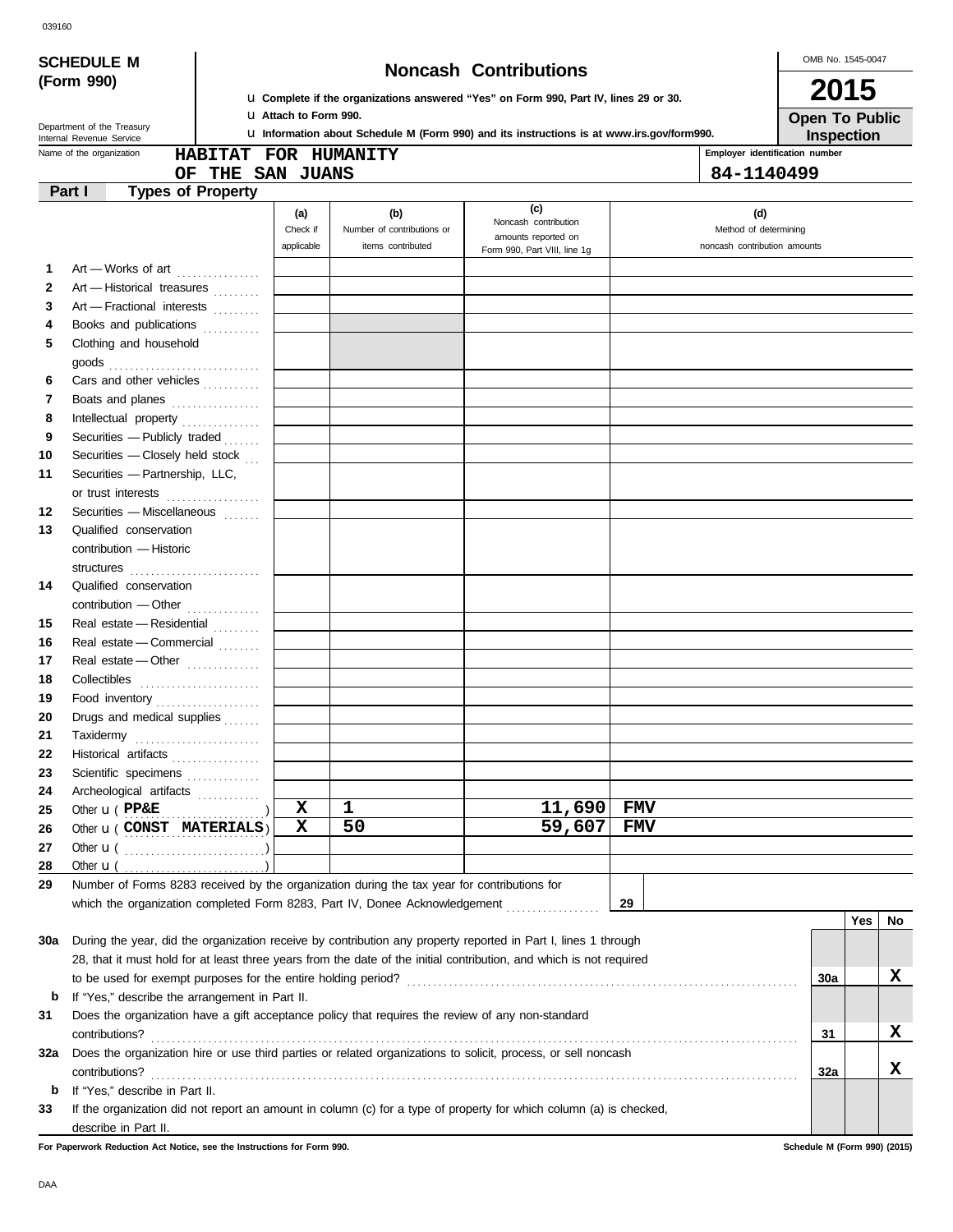| Schedule M (Form 990) (2015) |  | HABITAT FOR HUMANITY |                                                                                   | 84-1140499                                                                                                                                                                                                                   | Page $2$ |
|------------------------------|--|----------------------|-----------------------------------------------------------------------------------|------------------------------------------------------------------------------------------------------------------------------------------------------------------------------------------------------------------------------|----------|
| Part II                      |  |                      |                                                                                   | Supplemental Information. Provide the information required by Part I, lines 30b, 32b, and 33, and whether<br>the organization is reporting in Part I, column (b), the number of contributions, the number of items received, |          |
|                              |  |                      | or a combination of both. Also complete this part for any additional information. |                                                                                                                                                                                                                              |          |
|                              |  |                      |                                                                                   |                                                                                                                                                                                                                              |          |
|                              |  |                      |                                                                                   |                                                                                                                                                                                                                              |          |
|                              |  |                      |                                                                                   |                                                                                                                                                                                                                              |          |
|                              |  |                      |                                                                                   |                                                                                                                                                                                                                              |          |
|                              |  |                      |                                                                                   |                                                                                                                                                                                                                              |          |
|                              |  |                      |                                                                                   |                                                                                                                                                                                                                              |          |
|                              |  |                      |                                                                                   |                                                                                                                                                                                                                              |          |
|                              |  |                      |                                                                                   |                                                                                                                                                                                                                              |          |
|                              |  |                      |                                                                                   |                                                                                                                                                                                                                              |          |
|                              |  |                      |                                                                                   |                                                                                                                                                                                                                              |          |
|                              |  |                      |                                                                                   |                                                                                                                                                                                                                              |          |
|                              |  |                      |                                                                                   |                                                                                                                                                                                                                              |          |
|                              |  |                      |                                                                                   |                                                                                                                                                                                                                              |          |
|                              |  |                      |                                                                                   |                                                                                                                                                                                                                              |          |
|                              |  |                      |                                                                                   |                                                                                                                                                                                                                              |          |
|                              |  |                      |                                                                                   |                                                                                                                                                                                                                              |          |
|                              |  |                      |                                                                                   |                                                                                                                                                                                                                              |          |
|                              |  |                      |                                                                                   |                                                                                                                                                                                                                              |          |
|                              |  |                      |                                                                                   |                                                                                                                                                                                                                              |          |
|                              |  |                      |                                                                                   |                                                                                                                                                                                                                              |          |
|                              |  |                      |                                                                                   |                                                                                                                                                                                                                              |          |
|                              |  |                      |                                                                                   |                                                                                                                                                                                                                              |          |
|                              |  |                      |                                                                                   |                                                                                                                                                                                                                              |          |
|                              |  |                      |                                                                                   |                                                                                                                                                                                                                              |          |
|                              |  |                      |                                                                                   |                                                                                                                                                                                                                              |          |
|                              |  |                      |                                                                                   |                                                                                                                                                                                                                              |          |
|                              |  |                      |                                                                                   |                                                                                                                                                                                                                              |          |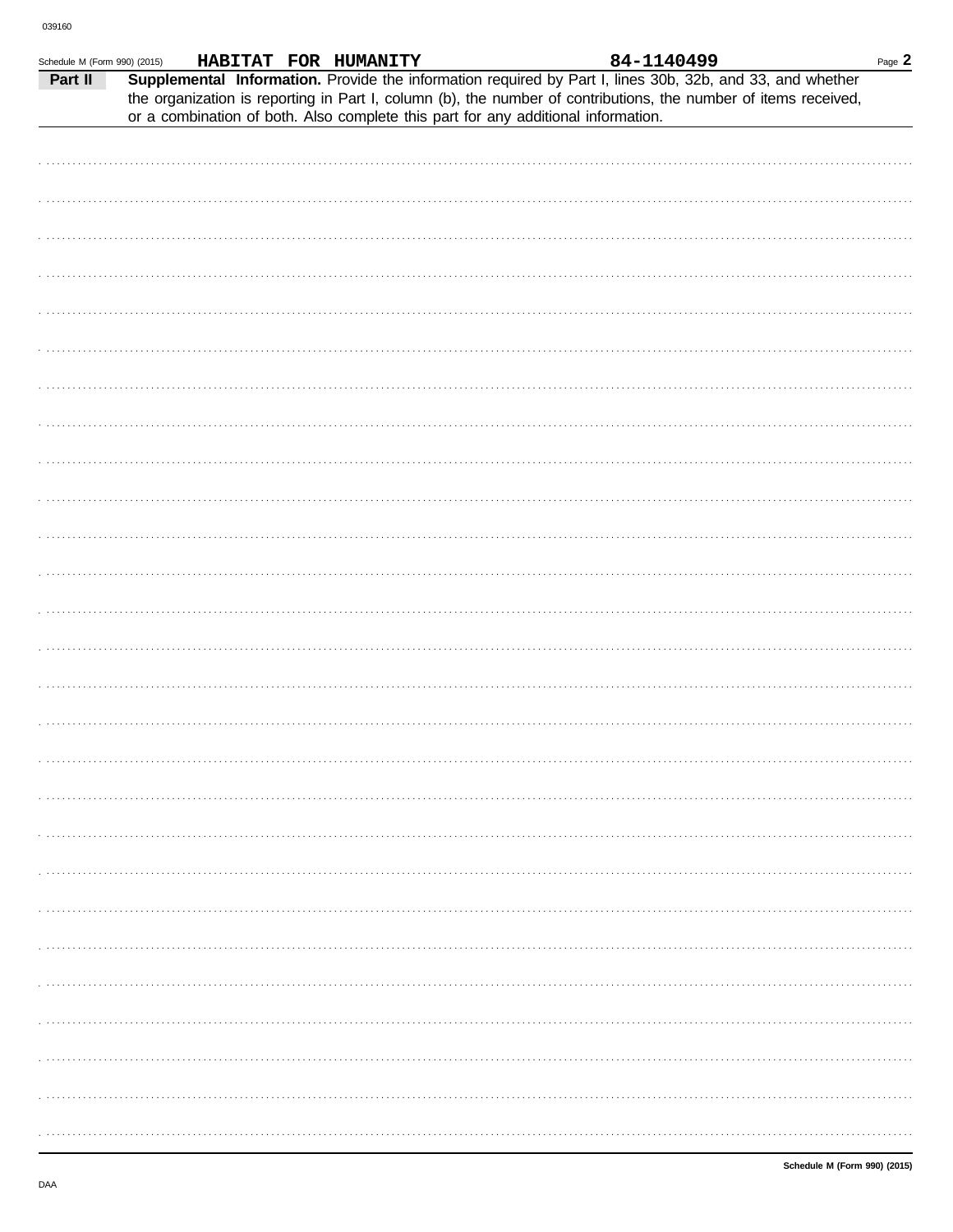| <b>SCHEDULE O</b><br>(Form 990 or 990-EZ)              | Supplemental Information to Form 990 or 990-EZ<br>Complete to provide information for responses to specific questions on                |                                              |                                     |  |  |
|--------------------------------------------------------|-----------------------------------------------------------------------------------------------------------------------------------------|----------------------------------------------|-------------------------------------|--|--|
|                                                        | Form 990 or 990-EZ or to provide any additional information.                                                                            |                                              | 2015                                |  |  |
| Department of the Treasury<br>Internal Revenue Service | u Attach to Form 990 or 990-EZ.<br>La Information about Schedule O (Form 990 or 990-EZ) and its instructions is at www.irs.gov/form990. |                                              | Open to Public<br><b>Inspection</b> |  |  |
| Name of the organization                               | HABITAT FOR HUMANITY<br>THE SAN JUANS<br>OF                                                                                             | Employer identification number<br>84-1140499 |                                     |  |  |
|                                                        | FORM 990, PART VI, LINE 11B - ORGANIZATION'S PROCESS TO REVIEW FORM 990<br>PROVIDED TO BOARD MEMBERS; REVIEWED AT MEETING               |                                              |                                     |  |  |
| ALL CONFLICTS OF                                       | FORM 990, PART VI, LINE 12C - ENFORCEMENT OF CONFLICTS POLICY<br><b>INTEREST ARE REVIEWED</b>                                           |                                              |                                     |  |  |
|                                                        | FORM 990, PART VI, LINE 15A - COMPENSATION PROCESS FOR TOP OFFICIAL                                                                     |                                              |                                     |  |  |
| SALARY REVIEWED BY                                     | INDEPENDANT HR COMMITTEE                                                                                                                |                                              |                                     |  |  |
| THE                                                    | ORGANIZATION'S GOVERNING DOCUMENTS, CONFLICT OF<br>FINANCIAL STATEMENTS ARE AVAILABLE<br>TO THE PUBLIC UPON REASONABLE REQUEST.         | INTEREST POLICY, AND                         |                                     |  |  |
|                                                        | FORM 990, PART XI, LINE 9 - OTHER CHANGES IN NET ASSETS EXPLANATION                                                                     |                                              |                                     |  |  |
|                                                        | SPECIAL EVENT EXPENSES<br>SPECIAL EVENT EXPENSES                                                                                        | \$<br>\$                                     | 65,817<br>$-65,817$                 |  |  |
|                                                        |                                                                                                                                         |                                              |                                     |  |  |
|                                                        |                                                                                                                                         |                                              |                                     |  |  |
|                                                        |                                                                                                                                         |                                              |                                     |  |  |
|                                                        |                                                                                                                                         |                                              |                                     |  |  |
|                                                        |                                                                                                                                         |                                              |                                     |  |  |
|                                                        |                                                                                                                                         |                                              |                                     |  |  |
|                                                        |                                                                                                                                         |                                              |                                     |  |  |
|                                                        |                                                                                                                                         |                                              |                                     |  |  |
|                                                        |                                                                                                                                         |                                              |                                     |  |  |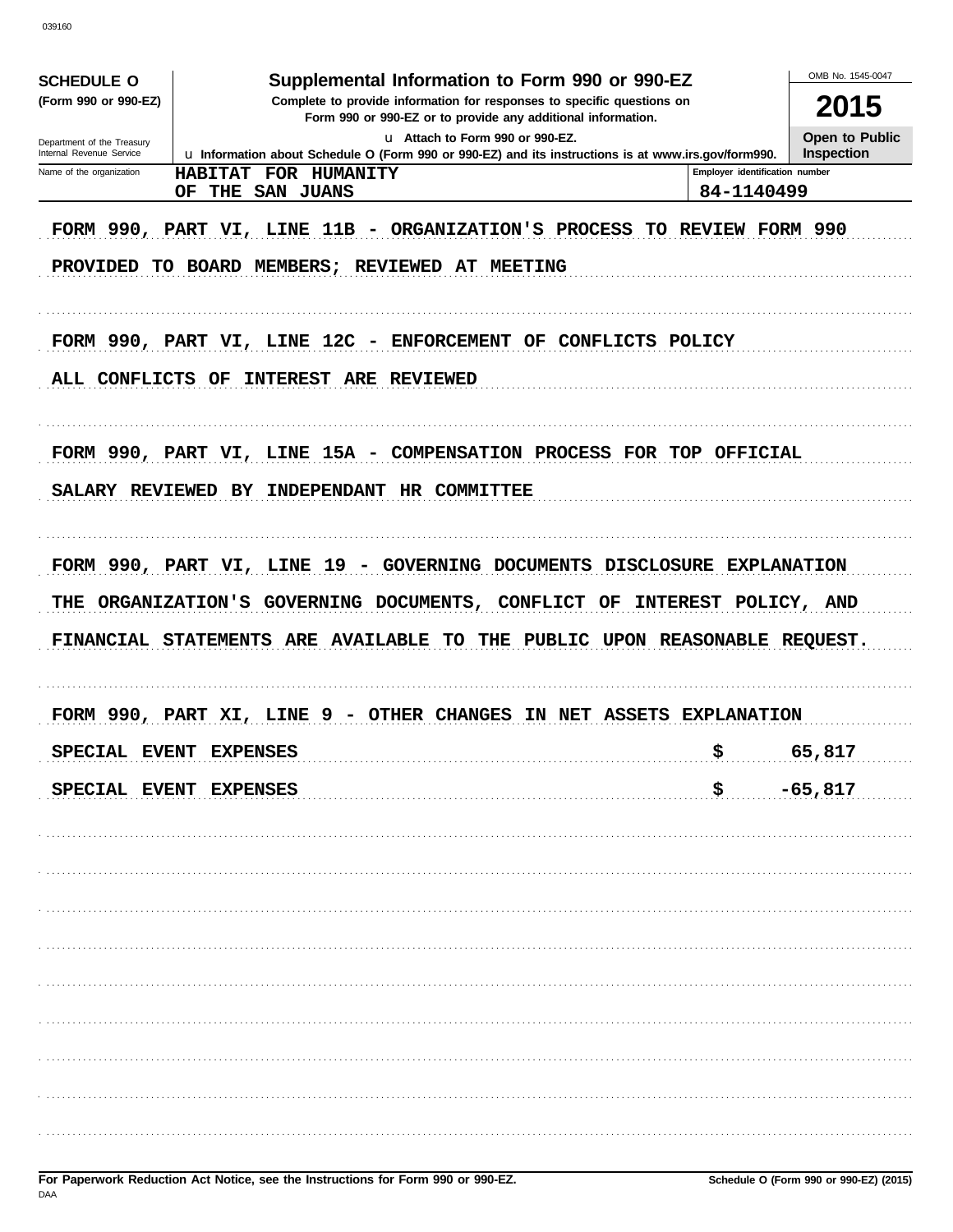| <u>Schedule A, Part III, Line 1(e)</u>                                                             |   |                            |
|----------------------------------------------------------------------------------------------------|---|----------------------------|
| <b>Description</b>                                                                                 |   | Amount                     |
| CONTRIBUTIONS<br>DONATED<br>MATERIALS<br>PROPERTY & EQUIPMENT<br>DONATED<br>MEET ME<br>AT THE BARN | S | 45,046<br>59,607<br>11,690 |
| CASH CONTRIBUTION<br>MOONSHINERS BALL                                                              |   | 1,202                      |
| CASH CONTRIBUTION<br>SWEET CORN FESTIVAL<br>CASH CONTRIBUTION                                      |   | 26,313<br>1,292            |
| BUILD DAY<br>CASH CONTRIBUTION<br>CITY MARKET                                                      |   | 1,329                      |
| CASH CONTRIBUTION<br>FILM FESTIVAL<br>CASH CONTRIBUTION                                            |   | 304<br>4,179               |
| TOTAL                                                                                              |   | 150,962                    |

|                                                                                                                     | Schedule A, Part III, Line 2(e)                    |
|---------------------------------------------------------------------------------------------------------------------|----------------------------------------------------|
| <b>Description</b>                                                                                                  | Amount                                             |
| SALE TO<br>HOMEOWNERS<br>MEET ME AT THE BARN<br>MOONSHINERS BALL<br>SWEET CORN FESTIVAL<br>BUILD DAY<br>CITY MARKET | 444,000<br>\$<br>5,700<br>38,370<br>2,631<br>1,571 |
| FESTIVAL<br>FILM                                                                                                    | 17,545                                             |
| TOTAL                                                                                                               | 509,817<br>∼                                       |

# **Schedule A, Part III, Line 1(e)**